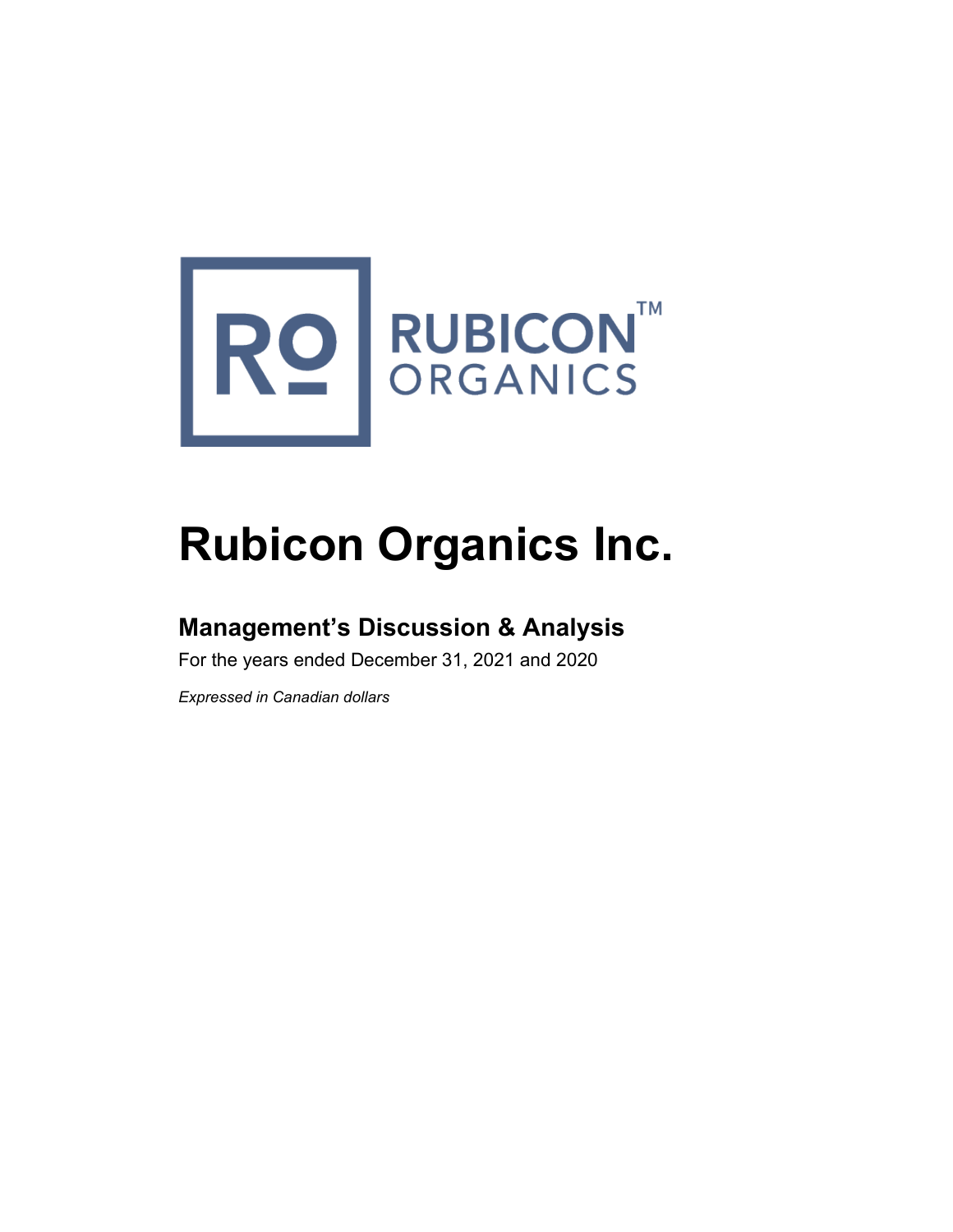# **Preface**

In this Management's Discussion & Analysis ("MD&A"), "Rubicon Organics", "Rubicon", the "Company", or the words "we", "us", and "our" refer to Rubicon Organics Inc. together with its subsidiaries.

This MD&A comments on our operations, financial performance, and financial condition for the fiscal year ended December 31, 2021. All amounts in this MD&A are in Canadian dollars, unless otherwise noted. It is supplemental to and should be read in conjunction with the Company's audited consolidated financial statements including the accompanying notes for the fiscal year ended December 31, 2021 (the "Financial Statements").

All financial information contained in this MD&A and in the Financial Statements is prepared in accordance with International Financial Reporting Standards ("IFRS") as issued by the International Accounting Standards Board, except for certain non-GAAP information as noted and where a reconciliation to IFRS is provided.

In preparing this MD&A, we have considered all information available to us up to April 18, 2022.

This MD&A contains forward-looking information within the meaning of Canadian securities laws. Refer to '*Cautionary Note Regarding Forward-Looking Statements'*.

This MD&A has been prepared by reference to the MD&A disclosure requirements established under National Instrument 51-102 *Continuous Disclosure Obligations* of the Canadian Securities Administrators. Additional information regarding the Company is available on our website at [www.rubiconorganics.com](http://www.rubiconorganics.com/) or through the SEDAR website at [www.sedar.com.](http://www.sedar.com/)

# **About Us**

#### **Overview**

Headquartered in Vancouver, British Columbia, Rubicon Organics Inc. exists under the laws of the Business Corporations Act (British Columbia) and its common shares are listed under the symbol "ROMJ" on the TSX Venture Exchange and under the symbol "ROMJF" on the OTCQX.

Rubicon Organics, through its wholly-owned subsidiary Rubicon Holdings Corp., is a licensed producer under the Cannabis Act focused on providing premium organic certified cannabis for the recreational and medical-use markets in Canada. Rubicon Organics owns and operates a fully licensed 125,000 square foot high-tech greenhouse located on a 20-acre property in Delta, British Columbia (the "Delta Facility"). Out of its Delta Facility, the Company grows organic cannabis certified by the Fraser Valley Organic Producers Association ("FVOPA"), Canada's preeminent certification body for organic operators.

Rubicon Organics was the first cannabis company in the world to release an Environmental, Social and Governance ("ESG") report ("ESG Report") and expects to continue to take an ESG leadership position in the cannabis sector.

The Company is focused on building a portfolio of premium brands in the Canadian market that is anchored by its flagship Simply Bare™ Organic cannabis brand. The Company has direct supply agreements in place with the British Columbia Liquor Distribution Branch ("BCLDB"), the Alberta Gaming, Liquor and Cannabis Commission ("AGLC"), the Ontario Cannabis Stores ("OCS"), the Société Québécoise du cannabis ("SQDC"), Cannabis NB ("CNB"), the Yukon Liquor Corporation ("YLC") and Medical Cannabis by Shoppers Drug Mart Inc. and sells directly to Manitoba Liquor & Lotteries ("MBLL") and the Northwest Territories Liquor and Cannabis Commission ("NTLCC"). The Company also has distribution agreements with distributors in Saskatchewan who distribute the Company's products to certain provincial distributors and retailers. In addition, the Company has entered into a supply agreement with German distributer, Canacur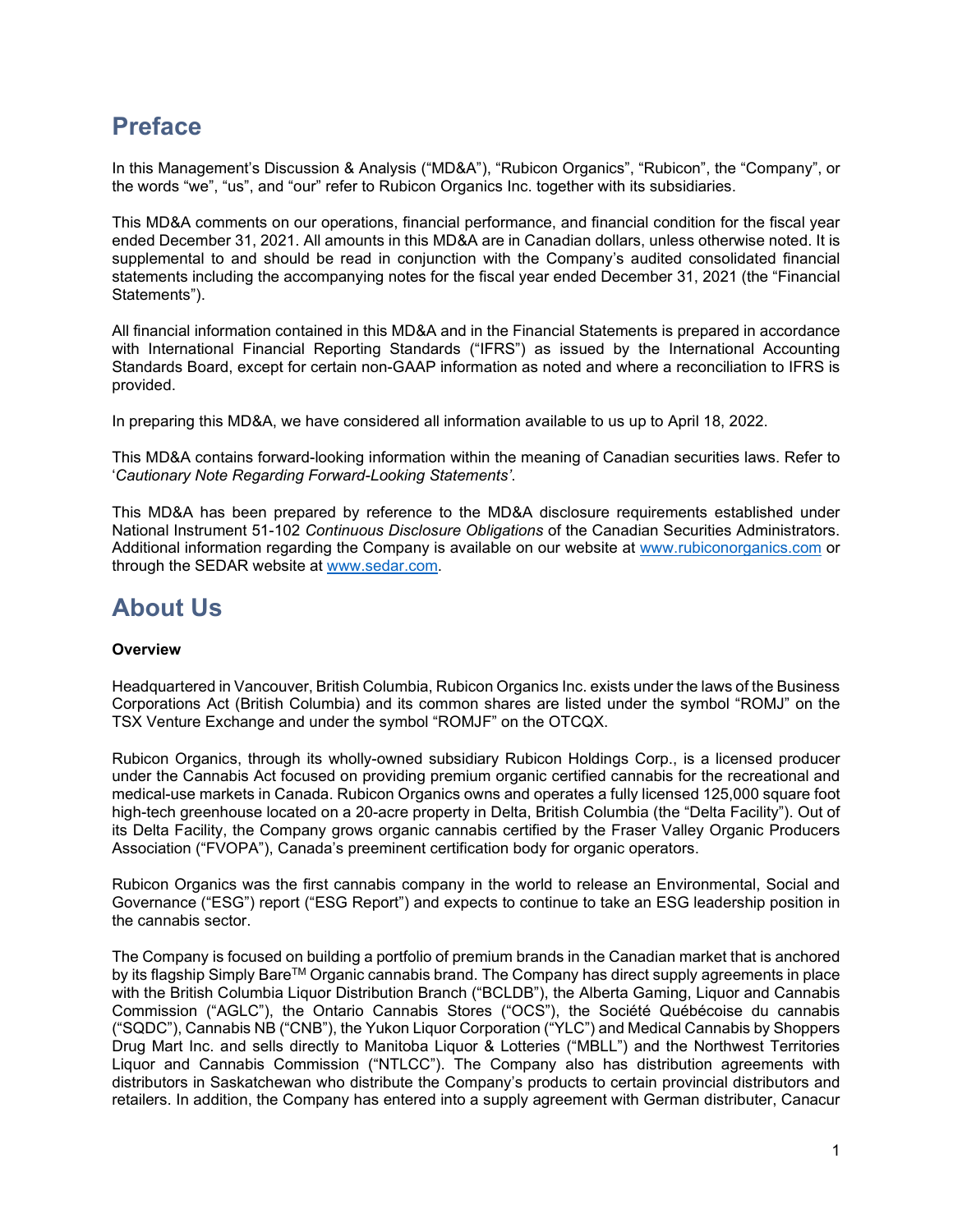GmbH, to sell Rubicon Organics' cannabis products to the German medical market. The Company expects commercial exports to commence in 2022, pending European Union Good Manufacturing Practices ("EU-GMP") certification.

As at December 31, 2021, Rubicon Organics has the following subsidiaries:

| <b>Name</b>                                 | <b>Place of Incorporation</b> | <b>Ownership Percentage</b> |
|---------------------------------------------|-------------------------------|-----------------------------|
| Rubicon Holdings Corp. ("RHC") <sup>1</sup> | BC. Canada                    | 100%                        |
| West Coast Marketing Corporation            | BC. Canada                    | 100%                        |

<sup>1.</sup> Formerly Rubicon Organics Canada Corp.

# **Our Operations**

#### **Delta Facility**

The Delta Facility is a fully licensed 125,000 square foot state-of-the-art hybrid greenhouse owned and operated by Rubicon Organics located on a 20-acre property in Delta, British Columbia. The entire greenhouse facility is licensed for cultivation and processing and is certified by FVOPA for organic cannabis cultivation.

The Delta Facility is made up of a processing area, a nursery, and a total of five cultivation compartments. Since March 2020, the Delta Facility has been in full scale operation. The Delta Facility utilizes cold cure processing rooms and follows Good Production Practices ("GPP") for processing dried flower, performing solvent-less extraction and packaging finished goods.

Rubicon Organics has invested in the Delta Facility to create year-round organic growing conditions. Since achieving full scale cultivation operations in early 2020, we have continued to adapt our infrastructure to refine and optimize our growing environment with a focus to drive high quality production. The Delta Facility utilizes two different spectrums of supplemental LED light and advanced climate and humidity controls. Our full spectrum LED lights mimic natural sunlight, resulting in healthier plants with higher yields than conventional greenhouses while reducing our energy use by up to 60% compared with other lighting methods. The Delta Facility is also outfitted with precision, sensor-based watering that reduces water consumption.

The Company's Delta Facility employs FVOPA organic certified cannabis cultivation methods. Soil and fertilizers used in cultivation are made in-house, using a proprietary blend of natural, locally sourced ingredients that naturally deliver nutrients to the crop, while minimizing the impact on our environment.

Rubicon Organics is in possession of an extensive genetic library of cultivars previously developed in the medical cannabis market that have been stabilized for successful growth in greenhouse conditions.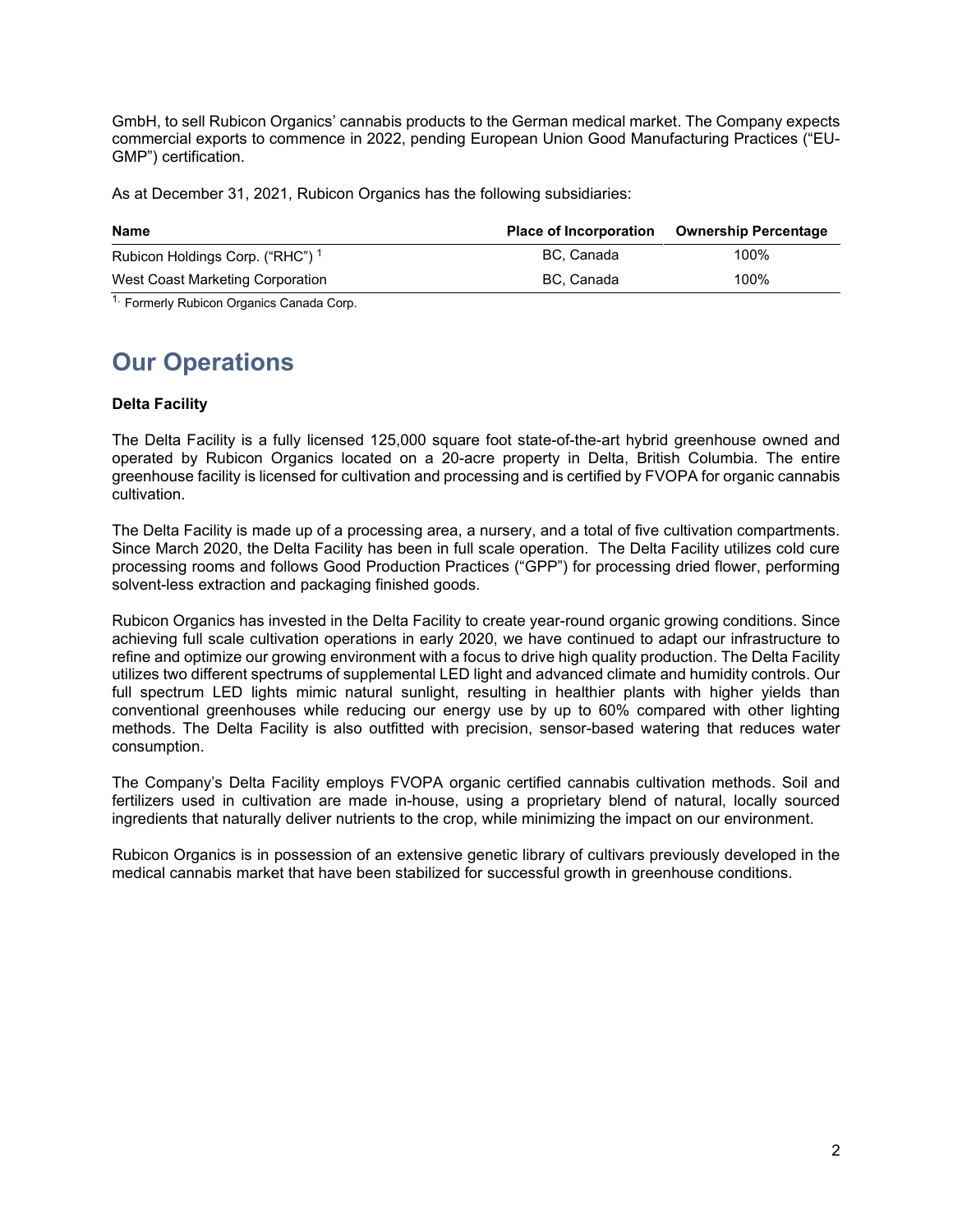# **Brands and Products**

### **Cannabis Flower Brands**



Simply Bare<sup>™</sup> Organic is Rubicon Organics' flagship super-premium brand launched in December 2019. Cannabis packaged and sold under the Simply BareTM Organic brand is grown in a proprietary mix of 100% certified organic soil made in-house with ingredients from British Columbia's Sunshine Coast. Each plant is grown under full-spectrum sunlight, harvested by hand and cold cured for two weeks to achieve a rich terpene profile. Buds are then selected and carefully trimmed by hand before being packaged. Simply Bare™ Organic flower is utilized to make a variety of dried flower based and cannabis 2.0 products for a true expression of each cultivar.

Product formats available as of April 18, 2022:

- 3.5 gram jar
- 7.0 gram jar
- 3 x 0.5 gram pre-rolls
- 2 x 0.5 gram pre-rolls
- 1.0 gram hash
- 2.0 gram hash
- 1.0 gram live rosin
- 0.5 gram PAX® Era™ pod
- 28 gram bag



**1964 Supply CoTM**, initially launched in December 2020, is now available from Coast to Coast in seven provinces from British Columbia to New Brunswick and two territories. 1964 Supply Co™ is aimed at offering premium cannabis at legacy market prices. The brand is available in dried flower, prerolls, and hash formats.

Product formats available as of April 18, 2022:

- 3.5 gram bag
- 14 gram bag
- 15 gram bag
- 5 x 0.5 gram pre-rolls
- 7 x 0.5 gram pre-rolls
- 2.0 gram hash bag
- 3.5 gram hash bag



**Homestead Cannabis SupplyTM** launched in Western Canada in July 2021 and hit the Ontario and Quebec market in October 2021. Homestead Cannabis SupplyTM is Rubicon Organics' first mainstream brand developed for the price conscious and avid cannabis consumer. Homestead Cannabis Supply™ is the first product in Rubicon Organics' suite of brands that includes a 28g flower product format.

Product formats available as of April 18, 2022:

• 28 gram flower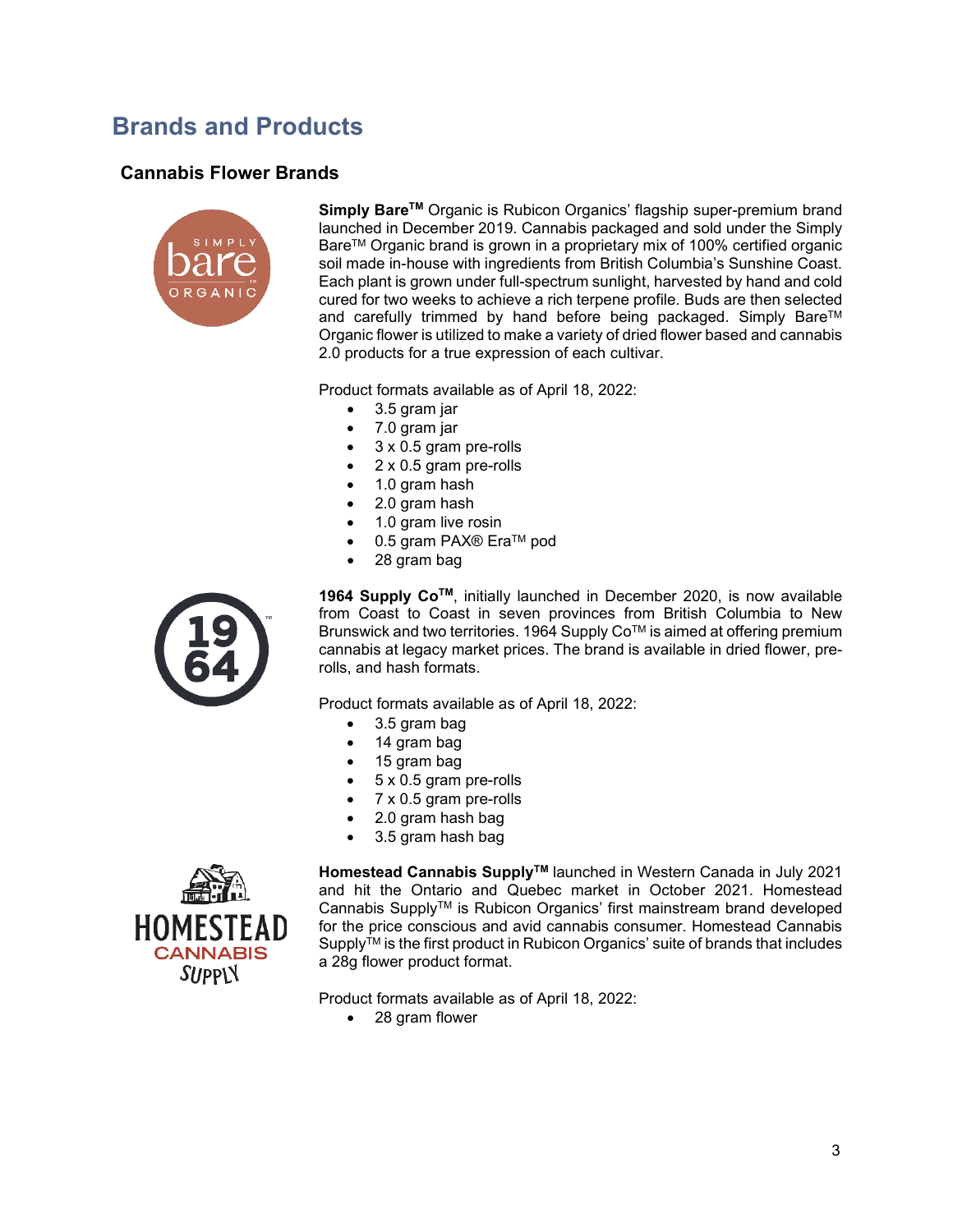

**LAB THEORYTM** is a premium concentrate brand launched in January 2021 in British Columbia and currently available in Alberta and Ontario. LAB THEORY™ combines high terpene flower with industry-leading extraction techniques to produce high-quality concentrates, available in sought after formats. To create flavourful, full spectrum concentrates, every strain must be seen on its own merits. By experimenting with different processes for growing and extracting, we find the perfect formula that brings out the unique characteristics of each cultivar.

Product formats available as of April 18, 2022:

• 1.0 gram diamonds

• 1.0 gram live resin

# $\star$  wildflower

**WildflowerTM** is a brand licensed by Rubicon Organics from Wildflower Brands Inc. to bring Wildflower-branded CBD Relief Sticks and CBD Cool Sticks to the Canadian market. The Company has an exclusive license to the brand in Canada. Launched in late March 2021 and available since early April 2021 to consumers nationally and on certain medical platforms.

Product formats available as of April 18, 2022:

- 30 gram and 73 gram CBD Relief Stick
- 30 gram and 73 gram CBD Cool Stick

# **Strategy and Outlook**

#### *Canadian Recreational Market*

Rubicon Organics is focused on achieving industry leading profitability through a focus on innovation and the development of brands and cannabis products, including its flagship super-premium brand Simply Bare™ Organic, its premium flower and hash brand 1964 Supply Co<sup>™</sup>, its mainstream brand Homestead Cannabis Supply<sup>TM</sup>, its premium concentrate brand LAB THEORY<sup>TM</sup> and its licenced brand Wildflower<sup>TM</sup>. Simply Bare<sup>TM</sup> Organic is a top organic brand in all major provinces and maintains leadership in the premium category.

#### *New Product Innovation*

Rubicon has hired an experienced team of consumer-packaged goods professionals with a focus on continuous innovation and a plan to launch new product innovations throughout 2022 and beyond. This team has led the expansion of the Simply Bare™ Organic product line and led the launch of both 1964 Supply Co™ and Homestead Cannabis Supply™. Further product line extension and margin optimization is expected going forward.

On March 3, 2021, the Company entered into a services agreement with the Valens Company ("Valens") to provide organic certified extraction services.

On March 24, 2021, the Company announced the launch of Wildflower™ topicals including the CBD Relief Stick and CBD Cool Stick. The Wildflower-branded products were available in early April 2021 to consumers nationally and on certain medical platforms.

Rubicon has partnered with PAX LABS®, a leader in premium cannabis vaporization technology, to launch organic cannabis oil smart pods for the PAX® ERA™ and PAX® ERA Pro™ premium vaporizers. PAX® pods were available in June 2021 to consumers in Saskatchewan and are now available in Ontario, British Columbia, Alberta, Manitoba, New Brunswick and the Yukon.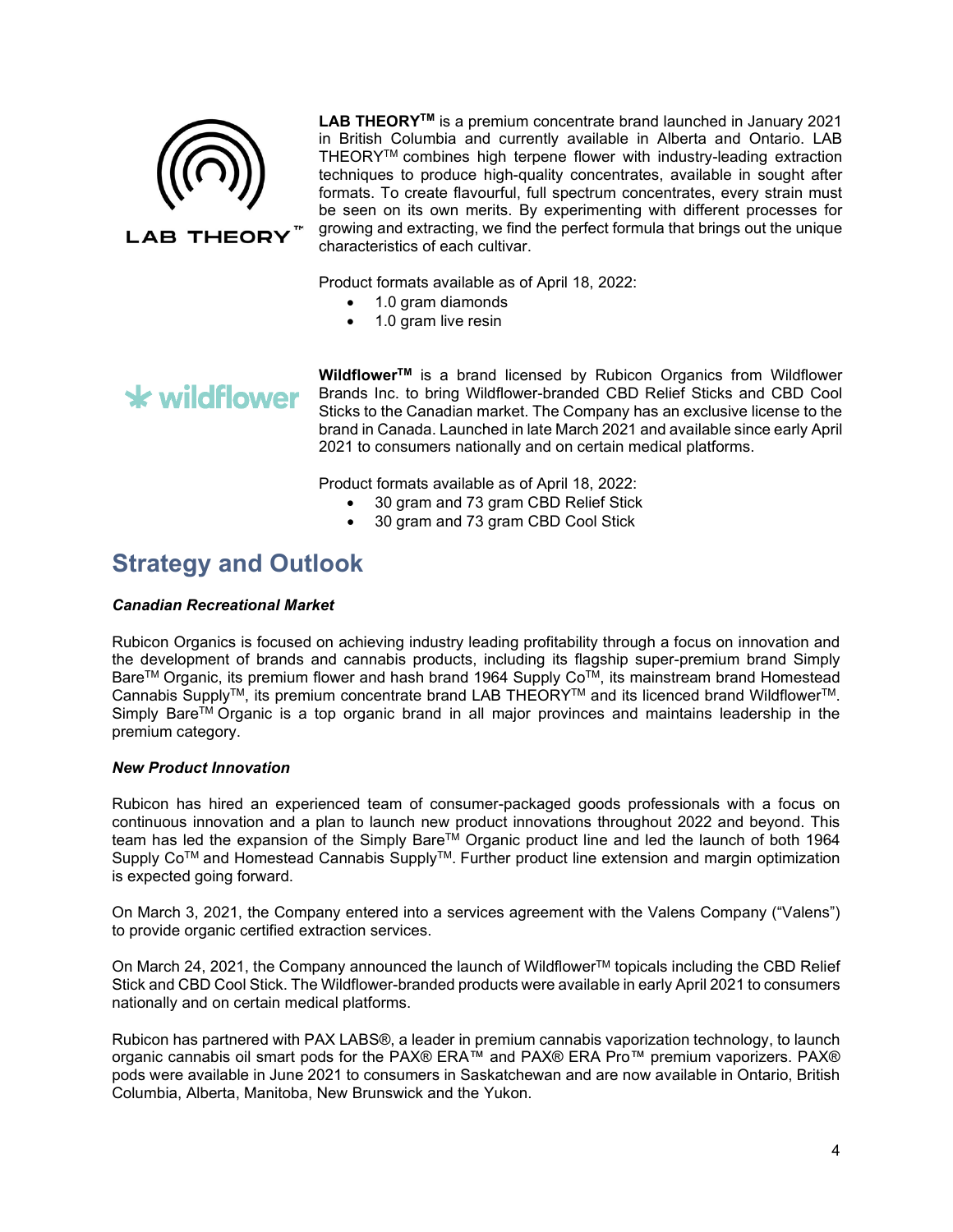In June 2021, Rubicon launched its first live rosin under the Simply Bare™ Organic brand into the Ontario market, with British Columbia following in August 2021. The live rosin was extracted in house and crafted without the use of solvents to enter a new space within the premium concentrates segment.

#### *Europe and Other International Markets*

The Company sold a small quantity of cannabis product to Canacur GmbH during 2021 to validate and test the logistics process of exporting to Germany. Through its supply agreement with Canacur GmbH, the Company established its distribution channel to the German medical cannabis market. The Company expects commercial exports to commence in 2022, pending EU-GMP certification. Although the Company has assessed that the Delta Facility is ready for the EU-GMP inspection, it has been delayed due to COVID-19 travel restrictions and thus this has delayed the commencement of commercial exports to Germany.

During 2020, Rubicon received \$465,497 from Canacur GmbH in advanced payment for product under the supply agreement. Due to the delayed commencement of commercial exports to Germany, on February 25, 2022, Rubicon repaid \$230,390 to Canacur GmbH.

#### *The Delta Facility*

The Company has completed a greenhouse climate system upgrade with the recent commissioning of six newly installed HVAC units, coupled with genetic innovations and improved cultivation conditions, that are expected to increase both quality and yield during 2022.

Rubicon continues to work with BC Hydro on a power upgrade to the Delta Facility, which will eliminate the need for generators, reduce the Company's operating costs and further contribute to one of our ESG goals to reduce greenhouse gas emissions. The power upgrade is expected to be completed during the second quarter of 2022.

The Company plans to continue other relatively small scale, strategic capital investments to improve quality, and yield, increase efficiency, and/or decrease operating costs.

#### *Company Outlook*

During the 2021 fiscal year, the Company maintained significant market share in the premium and organic product categories with its Simply Bare™ Organic brand capturing 7.6%<sup>[1](#page-5-0)</sup> of the premium flower and preroll market. We grew revenue 141% year over year and launched the full suite of Rubicon brands and invested behind them to ensure that we are able to launch innovation at different price segments to satisfy consumer preferences. This resulted in demand for Rubicon products outpacing our supply.

In the fourth quarter of 2021, Rubicon Organics defined a three-pillar strategy for 2022 focused on yield and quality, improving product mix to optimize margin, and launching international products, each of which we expect will have a positive impact on our profitability and cashflow.

Our first focus is to optimize production processes at the Delta Facility to increase yield of our superpremium cannabis. We have completed facility upgrades, invested in process improvements, and continue to identify opportunities for cost efficiencies. The Company installed new climate control systems, most critical being the dehumidification units, and refined its cultivation system. We expect this will enable us to achieve an annual run rate of 11,000 kg's of super-premium cannabis by the end of 2022. Maintaining high quality flower with greater THC content from each crop continues to be a priority and we anticipate our improved product offerings to enter the market in the second quarter. Our Delta Facility is expected to also

<span id="page-5-0"></span><sup>1</sup> Hifyre, market share in Canada represents the premium flower and pre-roll category sales for the 12 months ending December 31, 2021.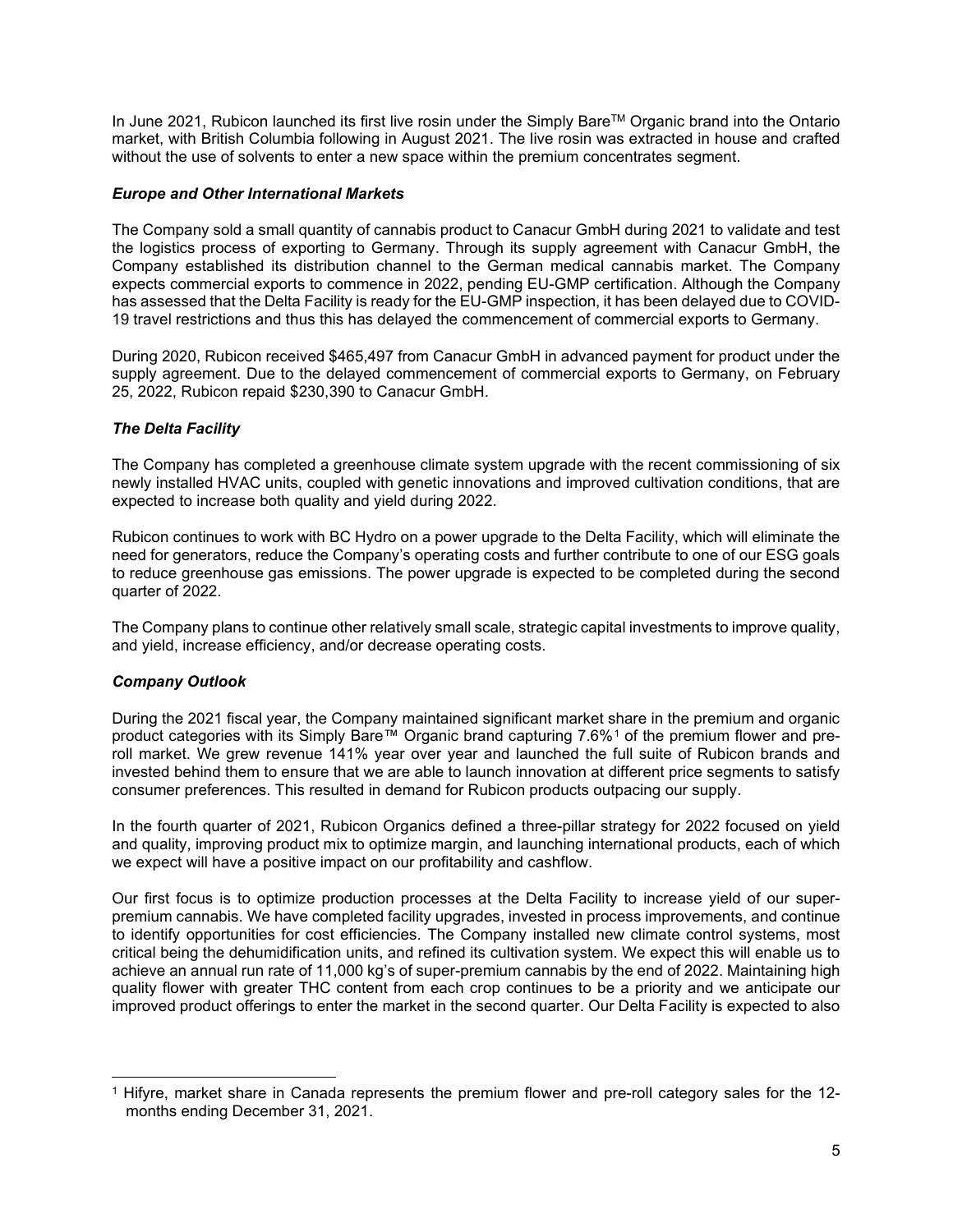benefit from the upgrade to the BC Hydro grid resulting in further production cost savings in the second half of 2022.

The second pillar is to implement our commercial strategies within the Canadian domestic market to maximize the gross profit for each unit produced from our Delta Facility which, coupled with delivering increased quality of flower and higher THC, is expected to drive more volume into our Simply Bare™ Organic and 1964 Supply Co™ brands.

The premium cannabis market is gaining momentum and outpacing the growth of the total market<sup>[2](#page-6-0)</sup> and this is expected to benefit the premium product innovations we are bringing to the market. 2022 is expected to be the first full year with all five of Rubicon's wholly owned and licensed brands in market with national distribution. Future innovation in flower, pre-roll and 2.0 products are expected to be launched under the existing brand portfolio.

Our third pillar is to open the routes to market for our products internationally by obtaining key certifications and agreements to launch into Israel and Europe, with our first exports expected to occur in the second half of 2022.

Rubicon believes that the combination of new brands in key Canadian markets and increased product offerings enable us to capitalize on our momentum and, coupled with a continued increase in production quality and yield, we expect strong topline and margin growth in 2022.

We believe that the cannabis sector will have significant volatility in 2022 as there are ongoing changes in the retail stores environment, provincial mandates and increased competition. With the COVID-19 wave in the first quarter we experienced staff shortages at our facility and lower than forecast demand in January and February which we believe is attributed to seasonality and changing COVID mandates for access to Quebec stores. In March we saw a return to our previously forecasted sales levels. Notwithstanding this volatility, we expect to sell everything we cultivate and have available for sale during 2022.

From a capital management perspective, Rubicon intends to extend its existing debt facility or find a new facility at similar rates to keep cash optionality in the business.

The Company performed a cost review in the first quarter of 2022 to drive the business towards profitability as quickly as possible. In order to demonstrate their commitment to drive to profitability, the CEO and CFO proposed reducing their cash compensation for the second quarter to \$nil and this has been accepted by the Compensation Committee of the Board. The CEO and CFO are in discussions with the Compensation Committee on a revised compensation structure.

The Company achieved positive operating cashflows for the first time in the fourth quarter of 2022. The Company's current expectation is to be operating cashflow positive and Adjusted EBITDA<sup>[3](#page-6-1)</sup> profitable in 2022. We believe that despite any market volatility 2022 our focus on our three pillars coupled with our brand portfolio expansion achieved in 2021 will position Rubicon to continue to deliver on its commitments and win in the premium market.

#### *COVID-19*

In March 2020, the World Health Organization declared the outbreak of the COVID-19 virus a global pandemic. This outbreak continues to cause major disruptions to businesses and markets worldwide as the virus, including new variants, continues to spread. Several countries, as well as certain provinces and cities within Canada, have enacted temporary closures of businesses, issued quarantine or shelter-in-place

<span id="page-6-1"></span><span id="page-6-0"></span><sup>2</sup> Hifyre data for flower and pre-roll products covering the period of October 2021 through December 2021. <sup>3</sup> Adjusted EBITDA is a non-GAAP measure that is calculated as earnings (losses) from operations before interest, tax, depreciation and amortization, share-based compensation expense, and fair value changes. See *Selected Annual Information* for details on the Adjusted EBITDA calculation ("Adjusted EBITDA").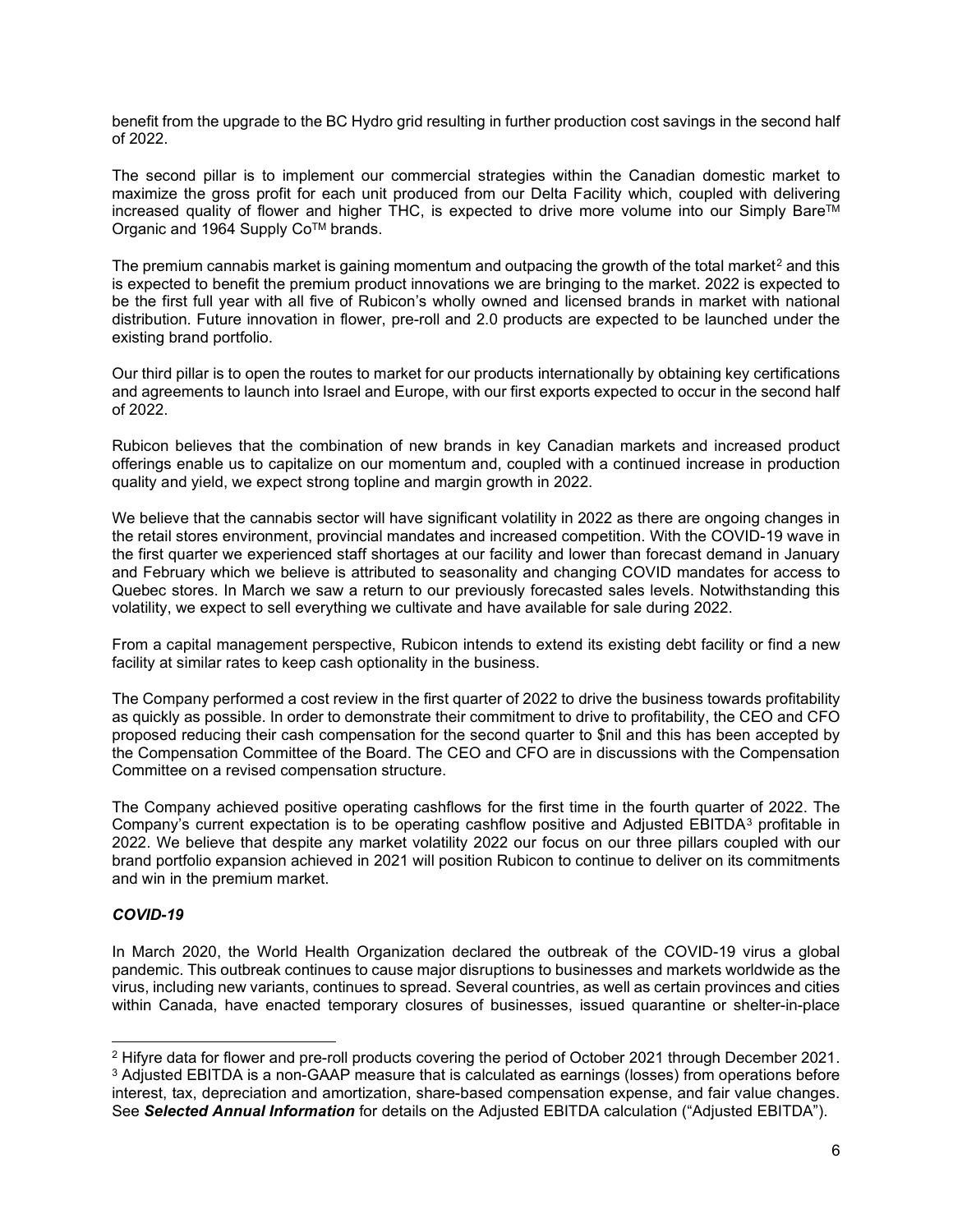orders, and taken other restrictive measures in response to COVID-19 during the period. The extent to which COVID-19 and the related global economic crisis affect our business, results of operations and financial condition, will depend on future developments that are highly uncertain and cannot be predicted, including the scope and duration of the pandemic and any recovery period, future actions taken by governmental authorities, central banks and other third parties (including new financial regulation and other regulatory reform) in response to the pandemic, and the effects on our products, clients, vendors and employees. We continue to service our customers amid uncertainty and disruption linked to COVID-19 and we are actively managing our business to respond to the impact.

# **Recent Activities**

### **Key Developments in the year ended December 31, 2021**

- Launched 1964 Supply CoTM in Alberta, British Columbia, Manitoba, Ontario, Saskatchewan, Quebec, the Yukon and New Brunswick
- Launched Homestead Supply Co<sup>™</sup> brand in Alberta, British Columbia, Manitoba, Ontario, the Yukon and Saskatchewan
- Entered into a supplier agreement with Medical Cannabis by Shoppers Drug Mart Inc.
- Received first purchase orders from CNB, YLC and first direct purchase order from MBLL
- Entered into an agreement with Valens for organic certified extraction services
- Published the Company's inaugural ESG Report
- Received Health Canada license sales amendment for the direct sale of cannabis topical, edible and concentrate products
- Completed \$23.0 million bought deal offering at \$3.80 per unit
- Repaid first and second mortgages, and refinanced with a US\$8.0 million principal amount secured debenture at 6.5% interest per annum

#### *Commercial*

On March 3, 2021, Rubicon announced that it has entered into an agreement with Valens for organic certified extraction services.

On April 19, 2021, the Company announced that it has signed a Cannabis Purchase and Sale Agreement with the YCL for the distribution of its portfolio of cannabis products to consumers in the Yukon territory. The Company received its first purchase order and made its first shipment to the YCL in May 2021.

On April 27, 2021, the Company announced that it received its first direct purchase order from the MBLL. Rubicon was previously selling our portfolio of cannabis products to the MBLL indirectly through our Manitoba distributor.

On May 20, 2021, the Company announced that is has received its first purchase order from CNB, New Brunswick's provincial cannabis distributor and retailer.

On June 2, 2021, the Company received initial purchase orders for its Simply Bare™ Organic live rosin solventless concentrate and PAX® pod products.

During July 2021, the Company announced further development of its brand portfolio and the launch of 10 new SKUs of Simply BareTM Organic. Rubicon also announced the listings of both the 1964 Supply CoTM premium brand in Alberta, British Columbia, Manitoba, Ontario, Saskatchewan, Quebec, and New Brunswick and the Homestead Cannabis SupplyTM brand in Alberta, British Columbia, Manitoba, Ontario, and Saskatchewan. The 1964 Supply Co™ and Homestead Cannabis Supply™ brands began shipments in the third quarter of 2021.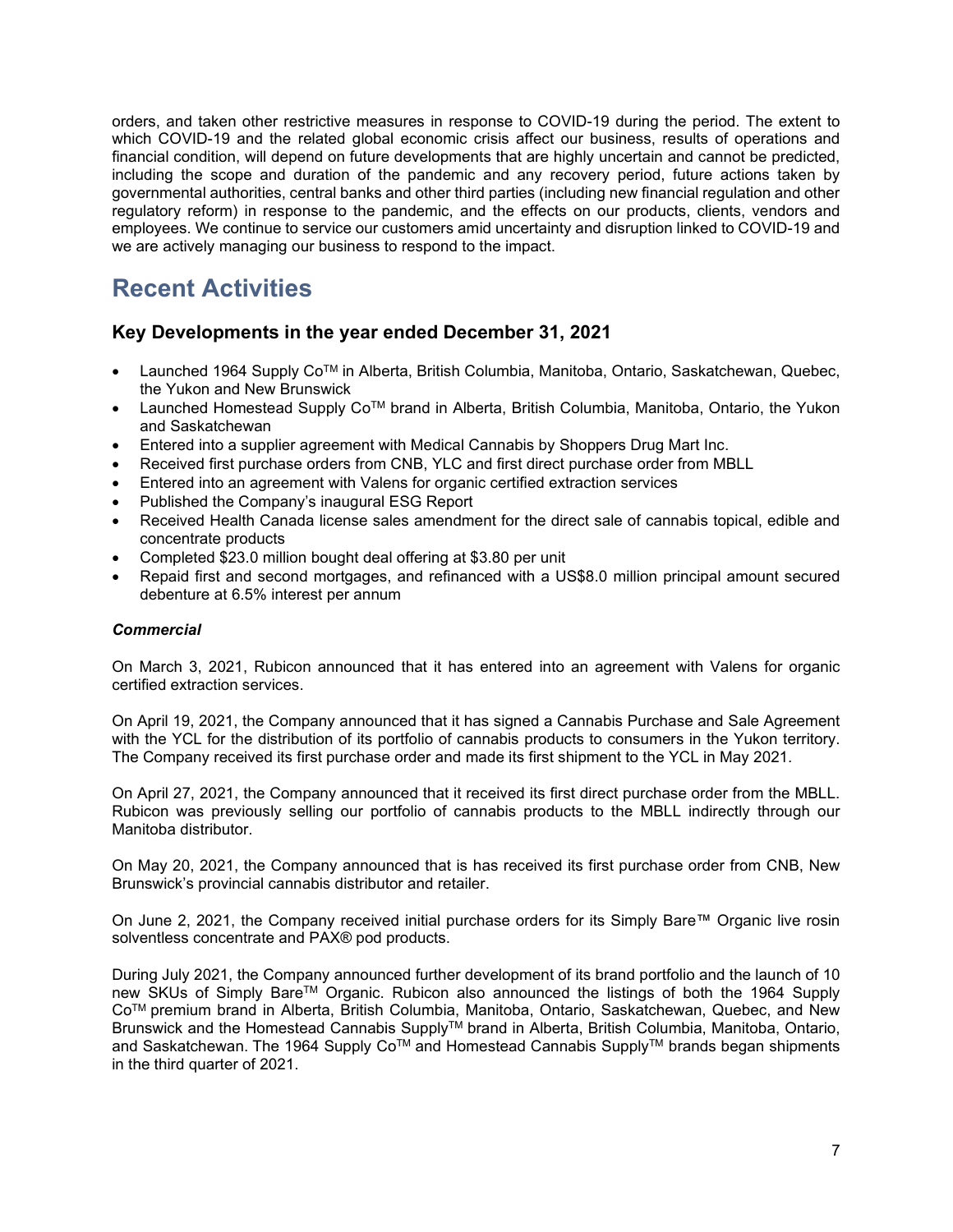During August 2021, the Company sold a small quantity of cannabis product to Canacur GmbH to validate and test the logistics process of exporting to Germany.

On September 13, 2021, the Company announced that it signed a Cannabis Products Supplier Agreement with Medical Cannabis by Shoppers Drug Mart Inc.

On December 14, 2021, the Company announced the launch of three new strains under its super-premium brand, Simply Bare™ Organic and two new stains under its premium brand, 1964 Supply Co™. These new launches demonstrate the Company's continued commitment to strain innovation in the cannabis market in Canada.

#### *Market Share*

In the premium segment of the Canadian cannabis flower and pre-roll market, Simply Bare™ Organic reached 7.6%[4](#page-8-0) market share in 2021, up from 5.4% in 2020. When compared to other companies that have multiple premium brands in the ranking, this makes Rubicon the third highest selling licensed producer in the premium cannabis market. This ranking only includes sales of Simply Bare™ Organic, making it the best-selling individual brand in combined flower and pre-roll sales across Canada.

The Company's total market share in the Canadian flower and pre-roll category increased to 1.8%<sup>[5](#page-8-1)</sup> for the full year 2021, an increase from 1.1% in 2020. Rubicon, ended the year with 2.1%<sup>[6](#page-8-2)</sup> market share for the three months ending December 31, 2021.

These significant market share gains are attributable to steadily rising sales of Simply Bare™ Organic, the distribution of 1964 Supply Co.™ outside of Quebec and the launch of Homestead Cannabis Supply™ in the second half of 2021.

#### *Regulatory and Licensing*

On January 14, 2021, Rubicon announced that it received its Health Canada license sales amendment which authorizes the direct sale of cannabis topical, edible and concentrate products to provincially authorized distributors/retailers and registered patients, in addition to dried and fresh cannabis products. The Company used a licensed intermediary to launch its LAB THEORY™ and 1964 Supply Co™ brand of concentrate products to provincial distributors and subsequently completed the process of transitioning its Quebec concentrate sales to be direct with the SQDC. Since launching LAB THEORY™ in December 2020, new entrants have entered the hydrocarbon concentrate market which has resulted in a significant price drop for products in this market. The Company has been pursuing limited product releases and is further assessing how LAB THEORY™ will be positioned in the Canadian market.

On July 8, 2021, the Company announced the creation of the Cannabis Cultivators of British Columbia ("CCBC") with leading cannabis producers Pure Sunfarms and Tantalus Labs. CCBC is a non-profit industry association dedicated to advocating for the growth of a responsible cannabis industry and advancing a favourable social, economic, and business environment for cannabis cultivation in BC.

On July 29, 2021, the Company was granted a Research & Development License by Health Canada. The Research & Development License allows the Company to distribute and administer its cannabis for research purposes and to test and review its products based on taste, sight, smell, and touch.

<span id="page-8-0"></span><sup>4</sup> Hifyre data for premium flower & pre-rolled products covering the period of January 2021 through December 2021.

<span id="page-8-1"></span><sup>5</sup> Hifyre data for flower and pre-roll products covering the period of January 2021 through December 2021.

<span id="page-8-2"></span><sup>6</sup> Hifyre data for flower and pre-roll products covering the period of October 2021 through December 2021.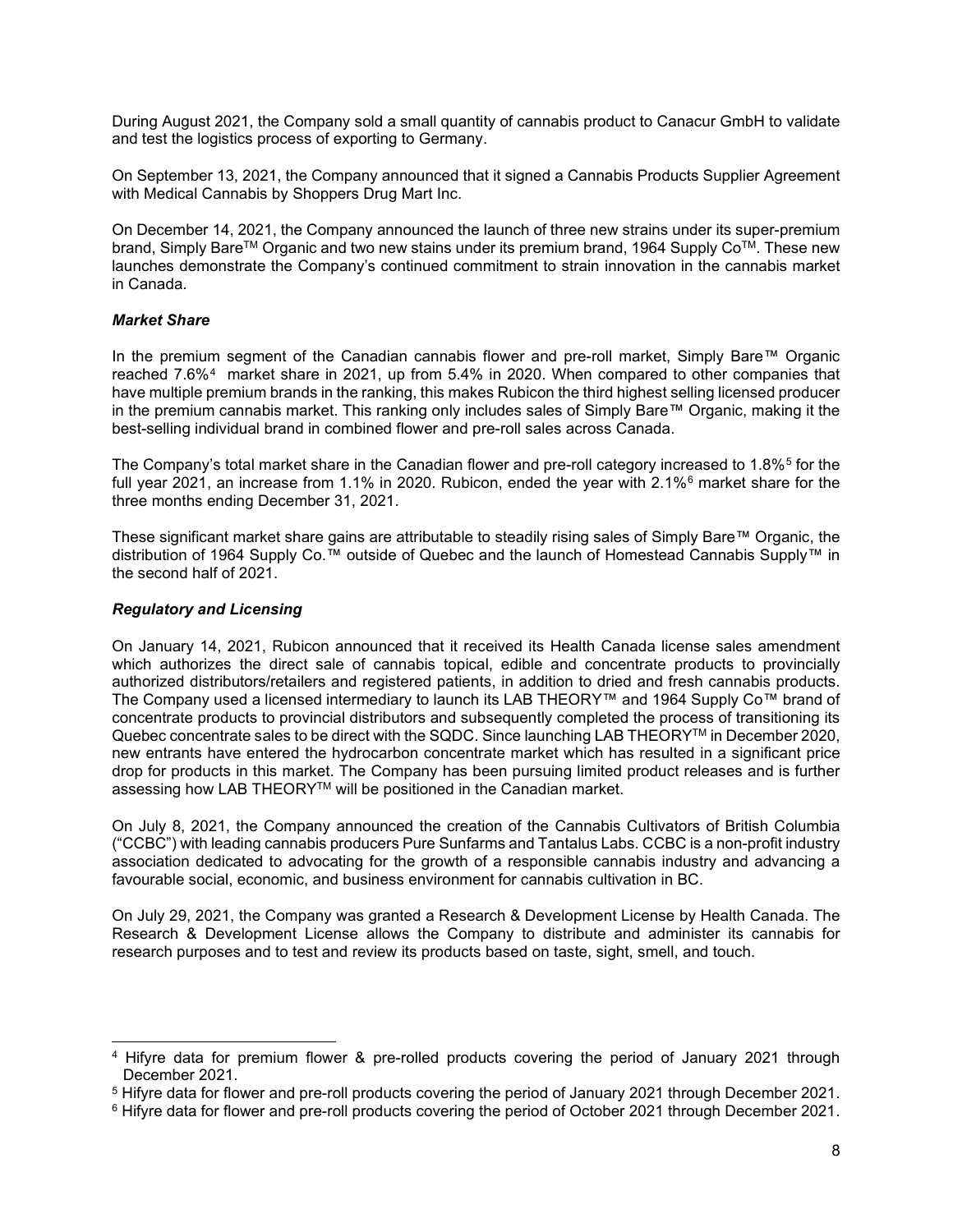#### *Environmental, Social and Governance*

On June 3, 2021, the Company announced the publication of its inaugural ESG Report. The ESG Report reflects the Company's determination to embed sustainability in a formal manner through its operations and supply chain, and to communicate its progress with stakeholders in a transparent and authentic manner. The ESG Report captures the period between January 1 and December 31, 2020, and is informed by leading sustainability and reporting frameworks including Global Reporting Initiative (GRI) Standards, the Ten Principles of the United Nations Global Compact (UNGC), the Sustainability Accounting Standards Board (SASB) and the Task Force on Climate-related Financial Disclosures (TCFD).

Rubicon's next major ESG initiative is the completion of the BC Hydro power project at the Delta Facility. The power project is expected to be completed by June 30, 2022. This project will allow Rubicon to access clean hydro power from BC Hydro.

#### *Corporate*

On February 26, 2021, Rubicon closed a bought deal offering of 6,052,631 units at \$3.80 per unit for aggregate gross proceeds of \$23.0 million. Each unit is comprised of one common share and one-half common share purchase warrant. Each whole warrant entitles the holder to purchase one common share of the Company at a price of \$5.30 until February 26, 2024, subject to an accelerated expiry if the 20-trading day volume-weighted average price of the common shares on the TSX Venture Exchange is equal to or greater than \$6.90 per common share.

On March 31, 2021, the Company fully repaid the \$5.0 million first mortgage loan that matured.

On April 23, 2021, the Company fully repaid a second mortgage tranche which had matured. The Company repaid a total of \$4,207,635 representing \$3,355,000 in principal and \$852,635 in accrued interest.

On April 23, 2021, the Company also early repaid a second mortgage tranche originally due on May 27, 2021. The Company repaid a total of \$6,268,057 representing \$5,000,000 in principal and \$1,268,057 in accrued interest.

On June 25, 2021, the Company fully repaid a second mortgage tranche originally due on July 11, 2021. The Company fully repaid a total of \$562,756 representing \$500,010 in principal and \$62,756 in accrued interest.

On June 29, 2021, the Company issued a US\$8.0 million principal amount secured debenture (the "Debenture") in connection with a debt financing transaction. The Debenture has a two-year term and bears interest at 6.5% annually. In connection with the transaction, the Company issued 907,000 associated bonus warrants. Each warrant entitles the warrant holder to purchase one common share in the capital of the Company at an exercise price of \$4.00 per common share for a period of three-years from the date of issuance.

On July 26, 2021, the Company entered several foreign exchange swap contracts (together the "Derivatives") to fix the future exchange rate of the principal and interest payments on the US\$8.0 million Debenture to 1.2580 CAD/USD. The foreign exchange swaps will settle on June 27, 2022, December 28, 2022, and June 27, 2023, at rates that range from 1.2589 to 1.2640 CAD/USD, which reflects the exchange rate spreads of 8.5 to 60.0 basis points on the swap contracts.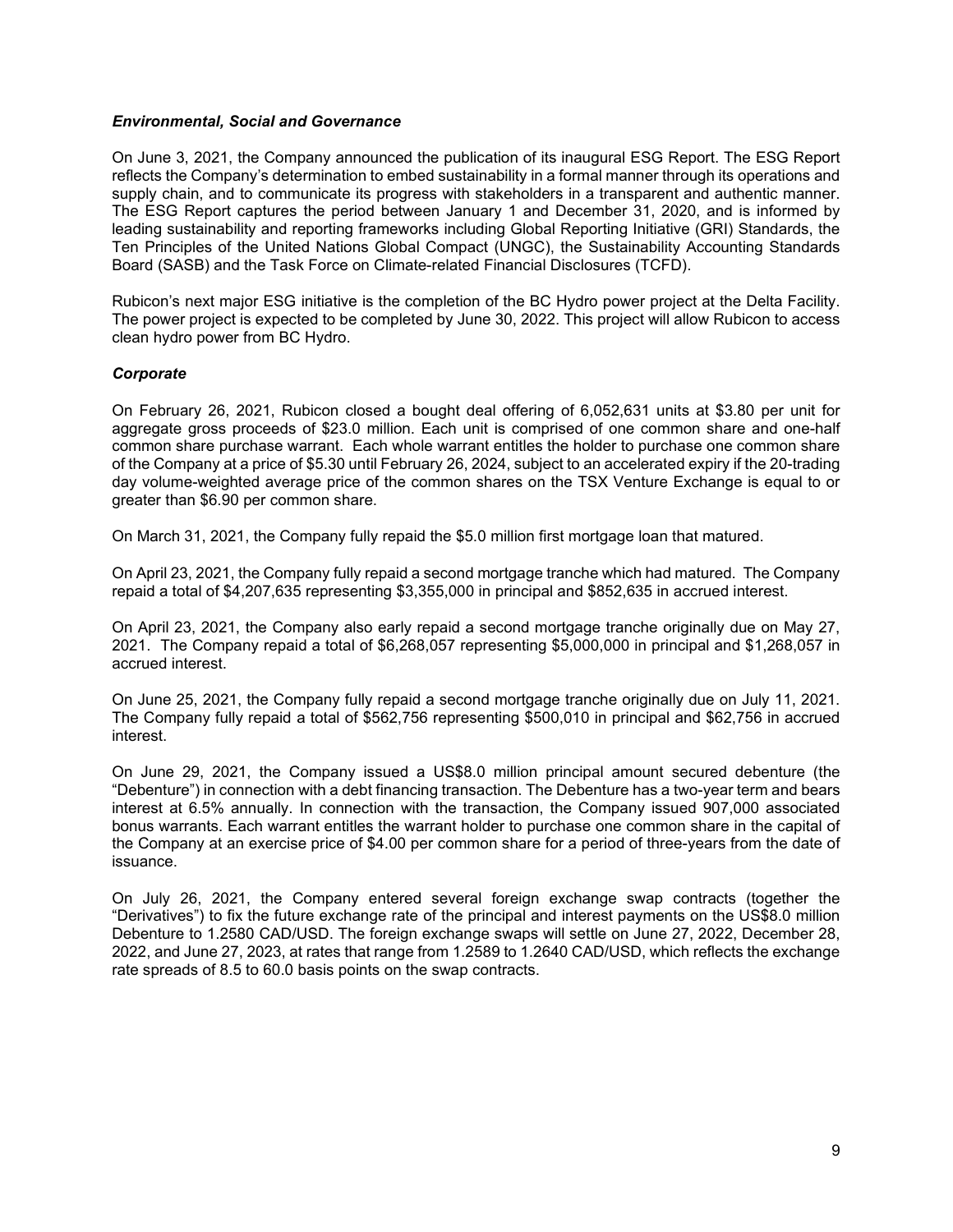### **Developments Subsequent to December 31, 2021**

#### *Commercial*

On January 10, 2022, the Company announced that it received its first purchase order from NTLCC, the Northwest Territories' provincial cannabis distributor and retailer.

#### *Regulatory and Licensing*

Effective January 26, 2022, the Company renewed its Health Canada licenses issued in accordance with the Cannabis Act and Cannabis Regulations. The licenses expire on January 26, 2027.

#### *Corporate*

On January 10, 2022, the Company announced that Julie Lassonde has been appointed to the Company's Board of Directors after receipt of security clearance from Health Canada.

On April 18, 2022, the Company announced the departure of Tim Roberts, formerly President.

### **Fourth Quarter 2021 Highlights**

- The Company achieved its first ever quarter of positive operating cashflows of \$489,970
- Net revenue of \$6,815,183 was an increase of 43% from the same period in the prior year
- Process improvements at the Delta Facility have driven cost savings resulting in a \$2,248,688 improvement to gross profit before fair value adjustments when compared to the fourth quarter of 2020
- The Company completed a greenhouse climate system upgrade with the recent commissioning of newly installed HVAC units
- The Company progressed with its BC Hydro power upgrade, designed to both reduce the Company's operating costs and make further progress towards one of our ESG goals

### **Fourth Quarter 2021 Results**

In the fourth quarter of 2021, the Company earned \$6,815,183 of net sales, a decrease of \$275,284 or 4% when compared to the third quarter of 2021 (September 30, 2021: \$7,090,467). While there was a decrease in the net sales in the fourth quarter, there was a marked improvement in the composition of product mix with a greater weighting toward the higher margin Simply Bare™ Organic and 1964 Supply Co<sup>™</sup> products in the fourth quarter. 1964 Supply CoTM products initially landed in Alberta, BC and Ontario stores in the third quarter and significant re-orders drove meaningful growth for the brand through the fourth quarter. Third quarter product sales were heavily supplemented by Homestead Cannabis Supply<sup>TM</sup> which has a lower price point and is used tactically to sell product unsuitable for other brands.

Production costs in the fourth quarter 2021 were consistent with a modest decrease of \$53,494 when compared to the third quarter of 2021 (three months ended December 31, 2021: \$2,065,414 as compared to three months ended September 30, 2021: \$2,118,908). We can see the efficiencies gained through process improvements in our cultivation system and savings created earlier in 2021. The seasonal impacts of climate are expected to have the largest impact on production costs going forward given their influence on natural gas and hydro-electricity usage.

Inventory expensed to cost of sales was \$2,939,990 in the fourth quarter, which is a decrease of \$104,554 or 3% when compared to the third quarter of 2021 (September 30, 2021: \$3,044,544). Relative to the third quarter of 2021, product mix improved as more Simply Bare™ Organic and 1964 Supply Co<sup>™</sup> products were sold resulting in a higher gross profit ratio. This was offset by a slight increase in inventory written off or destroyed. The improvement in gross profit is not clearly evident on the face of the financial statements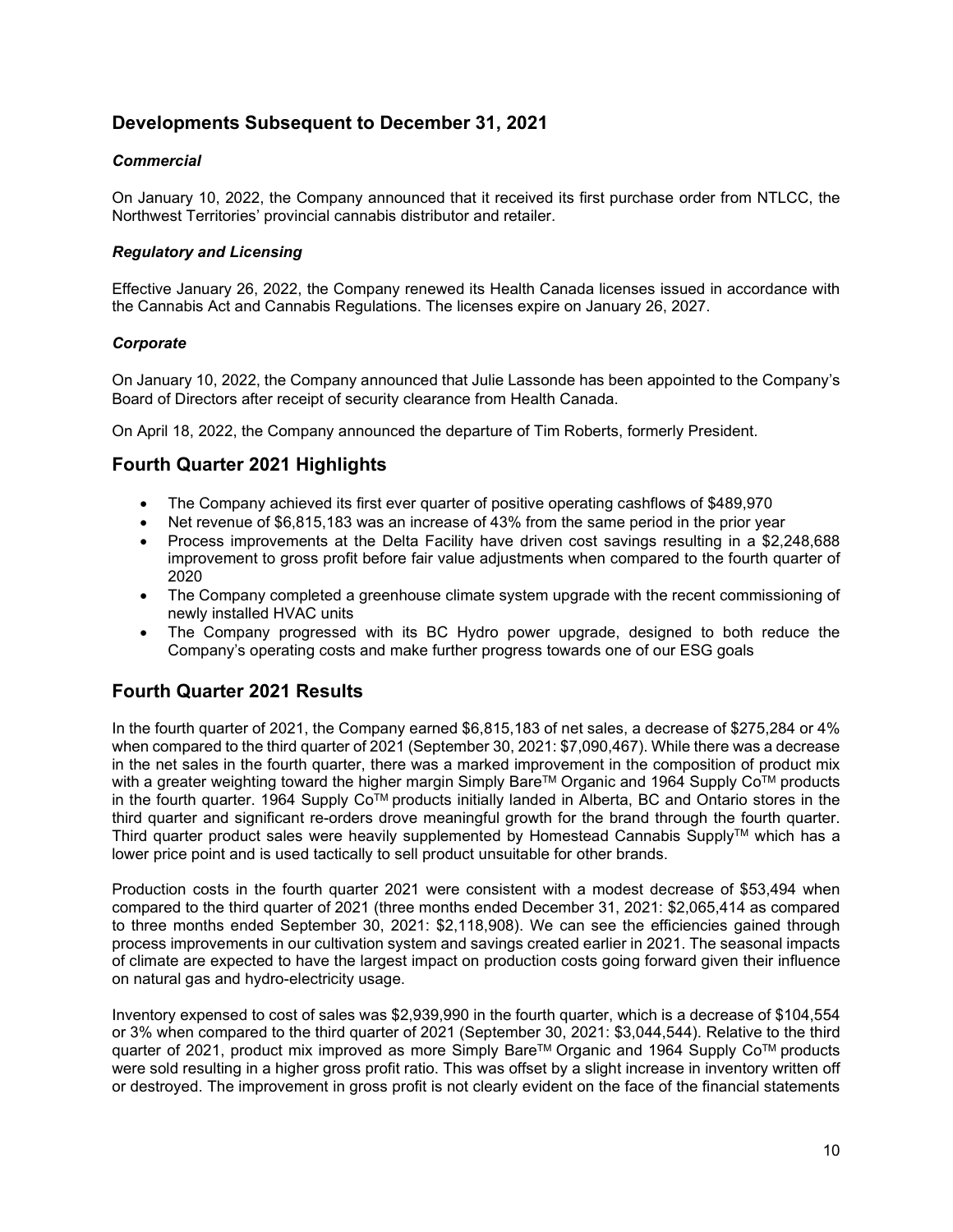as much of the Homestead Cannabis Supply™ product sold in the third quarter had been previously written down.

The Company incurred operating expenses of \$3,552,756 in the fourth quarter which is a decrease of \$108,534 or 3% when compared to the third quarter of 2021 (September 30, 2021: \$3,661,290). The decrease is due to ongoing process improvements in the organization, offset by an increase to non-cash share based compensation from the issuance of deferred share units and restricted share units in the fourth quarter.

Net loss during the fourth quarter was \$1,590,430 which is an improvement of \$2,256,105 when compared to the third quarter of 2021 (September 30, 2021: \$3,846,535). The movement was driven primarily by a quarter over quarter increase to fair value adjustments of \$2,509,276. Improved crop quality resulted in a higher yielding and quality product. These quality improvements have been reflected in the Company fair value of its cannabis inventory.

The fourth quarter Adjusted EBITDA was a loss of \$5[7](#page-11-0)0,480<sup>7</sup> which is an improvement of \$73,613 when compared to the third quarter of 2021. As discussed above, the improvement is due to a quarter over quarter decrease of inventory expensed to cost of sales, operating expenses and production costs, partially offset by a reduction in net sales.

During the fourth quarter of 2021 the Company achieved positive operating cashflow of \$489,970 as compared to a \$1,256,120 spend in the third quarter of 2021. This positive operating cashflow was offset by the continued investment at the Delta Facility totaling \$830,716 primarily related to the new dehumidification units which reduce crop risk and improve the quality of our cultivation process. These cashflows along with further payments for finance leases of \$42,308 and a negative impact of foreign exchange of \$5,580 resulted in a net decrease to cash of \$388,634 from September 30, 2021 to December 31, 2021.

<span id="page-11-0"></span> $7$  Adjusted EBITDA is a non-GAAP measure that is calculated as earnings (losses) from operations before interest, tax, depreciation and amortization, share-based compensation expense, and fair value changes. See *Selected Annual Information* for details on the Adjusted EBITDA calculation ("Adjusted EBITDA").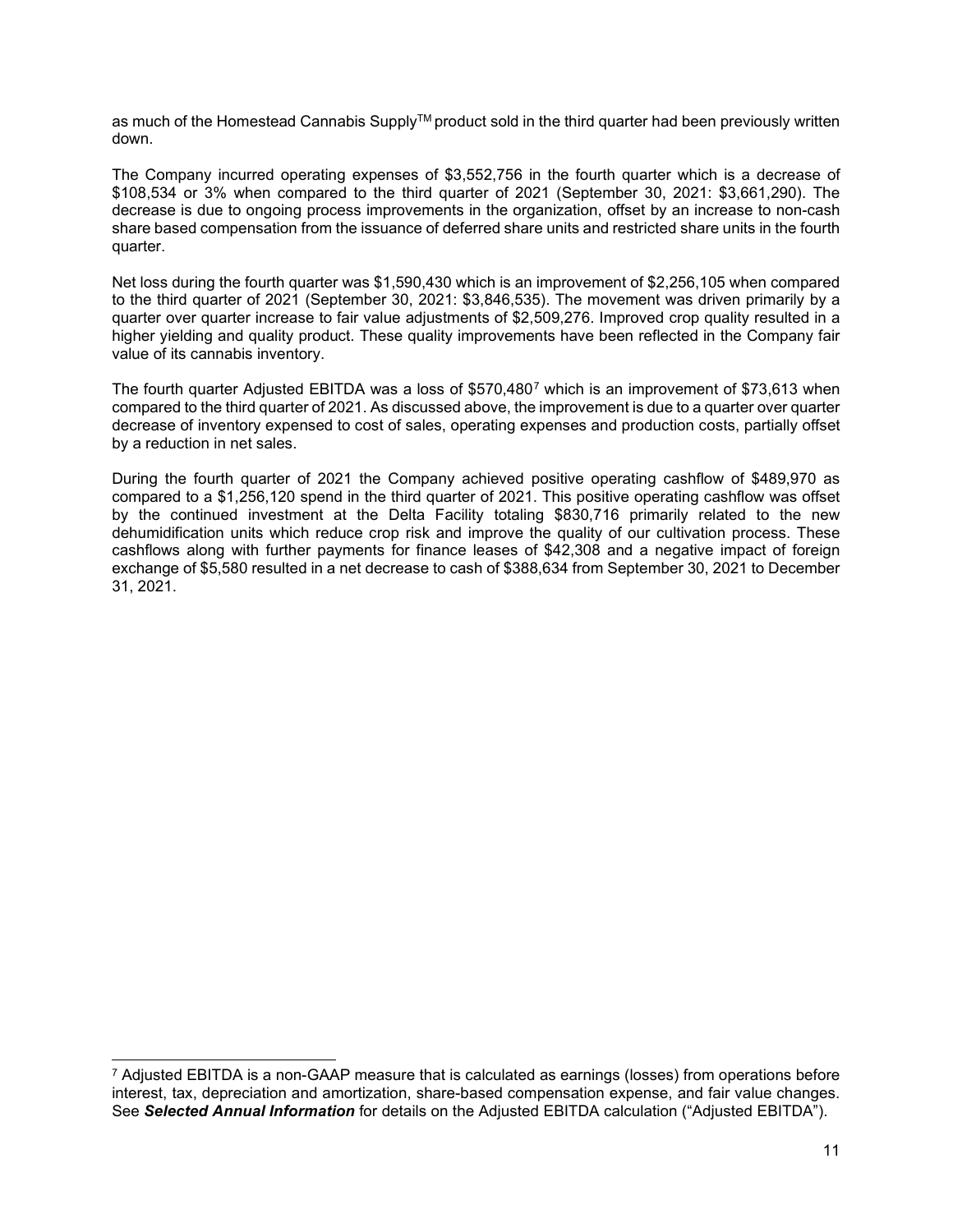# **Results of Operations and Financial Review**

|                                                                                 | Year ended        |                   |  |
|---------------------------------------------------------------------------------|-------------------|-------------------|--|
|                                                                                 | December 31, 2021 | December 31, 2020 |  |
| Net revenue                                                                     | 22,611,804        | 9,387,320         |  |
| Production costs                                                                | 9,155,425         | 8,051,854         |  |
| Inventory expensed to cost of sales                                             | 9,500,187         | 3,967,624         |  |
| Inventory written off or provided for                                           | 1,651,258         | 1,394,363         |  |
| Gross profit (loss) before fair value adjustments                               | 2,304,934         | (4,026,521)       |  |
| Fair value adjustments to cannabis plants, inventory<br>sold, and other charges | (798, 047)        | 3,362,559         |  |
| Gross profit (loss)                                                             | 1,506,887         | (663, 962)        |  |

### **Net revenue**

For the year ended December 31, 2021, net revenue increased by 141% or \$13,224,484 compared to the prior year. Revenue increased with the ramp up of Simply Bare™ Organic product availability and provincial distribution as well as the launch of 1964 Supply Co<sup>™</sup> and Homestead Cannabis Supply<sup>™</sup>. The Company experienced growth in its existing provincial markets of British Columbia, Ontario, Alberta, and Quebec and launched into New Brunswick, Saskatchewan, Manitoba, and the Yukon.

The Company launched several new strains, product formats and brands throughout the year ended December 31, 2021. At the beginning of 2020 the Company had two strains for sale in 3.5 gram jars of Simply Bare™ Organic and by the end of the fourth quarter of 2021 had over 60 SKUs in markets across Canada in its various brands and formats. The expansion of the brand portfolio with 1964 Supply CoTM and Homestead Cannabis Supply™ in key Canadian markets opened new sales channels and drove revenue growth in the second half of 2021.

As previously disclosed, the revenue of the Company was impacted in the first half of 2021 by COVID-19 cannabis store closures, particularly in Ontario, along with reduced orders from provincial distributors as they were focused on selling through inventory built up in the fourth quarter of 2020 and the first quarter of 2021. With the launch of new products and the re-opening of the stores through 2021, this impact has dissipated.

### **Production costs**

For the year ended December 31, 2021, production costs increased by 14% or \$1,103,571 compared to the prior year.

Under the Company's accounting policy, production costs are expensed as incurred. Production costs consist of the direct and indirect costs incurred to grow cannabis plants to the point of harvest. They include labour related costs, cultivation materials and consumables, utilities, facility costs, certain overheads, and production related depreciation. This methodology means that unless product is produced and sold during the year, the production costs associated with inventory held at year end are expensed prior to revenue being derived.

Production costs for the year ended December 31, 2021, were higher than in the comparable period as operations were being ramped up through the first half of 2020 and the Delta Facility was not fully planted until the end of March 2020.

As a result of cultivation process improvements and the Company-wide restructuring that occurred in the second quarter of 2021, the Company realized a decrease in production costs in the second half of 2021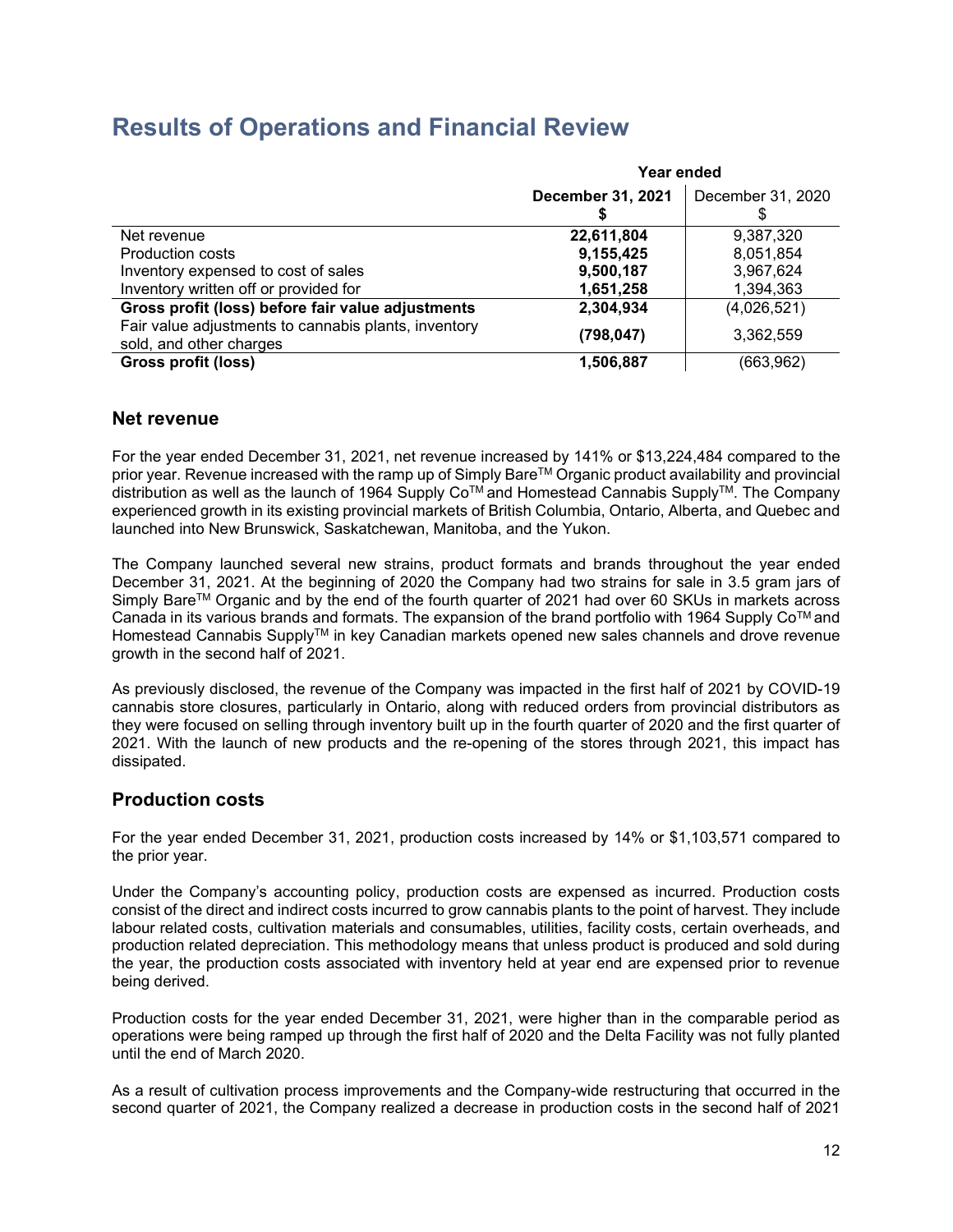compared to the first half of the year. Production costs are expected to be relatively consistent quarter over quarter now that the Delta Facility is operating at full capacity, with further improvements to occur upon completion of the BC Hydro power project. Due to seasonality at the Delta Facility, the Company expects to incur moderately more cost in the winter months when additional energy is consumed to heat and light the facility.

As the vaccination rate of the Company's personnel increased the Company has experienced an ongoing reduction in costs incurred to mitigate COVID-19 risks at the Delta Facility. These costs have included protective equipment, additional trailer space leased for social distancing on site, and lost labour time and staff replacement cost due to quarantining of personnel.

### **Inventory expensed to cost of sales**

For the year ended December 31, 2021, inventory expensed to cost of sales increased by 139% or \$5,532,563 compared to the prior year.

After cannabis is harvested, the remaining costs incurred in drying, processing, and packaging are capitalized to inventory and expensed once the finished good is sold. Inventory expensed to cost of sales was 42% of net revenue for the year ended December 31, 2021 (December 31, 2020: 42%), which was consistent with the prior year.

Process improvements and the Company-wide restructuring resulted in cost savings during 2021. When compared to net revenue, inventory expensed to cost of sales remained consistent due to a change in product mix with the launch of 1964 Supply Co™ and Homestead Cannabis Supply™ products, both of which return a lower gross margin per product when compared to Simply Bare™ Organic products.

Management expects an improvement to cost of sales as a percentage of net revenue as net revenue increases and operational efficiencies are realized from process improvements and the completion of certain capital projects.

### **Inventory written off or provided for**

For the year ended December 31, 2021, inventory written off or provided for was \$1,651,258 (December 31, 2020: \$1,394,363).

The majority of inventory written off or provided for occurred in the first and second quarter of 2021 due to product aging as sales were lower than forecasted during COVID-19 lockdowns. Furthermore, as we increased our quality thresholds in the second quarter of 2021 for our premium products, we reallocated certain of our existing inventory to our mainstream brand resulting in a write down.

During the second half of 2021, the Company was able to reduce the amount of inventory written off or provided for with continuous improvement of our supply and demand planning, better aligning our production of finished goods and bulk cannabis inventory with sales. Inventory written off or provided for as a percentage of net revenue was 3% in the second half of 2021, compared to 14% in the first half of 2021.

### **Gross profit before fair value adjustments**

For the year ended December 31, 2021, gross profit before fair value adjustments was \$2,304,934, an increase of \$6,331,455 compared to the loss of \$4,026,521 in the prior year.

With the addition of the Company's premium flower and hash brand 1964 Supply  $Co^{TM}$  and mainstream brand Homestead Cannabis SupplyTM, we are able to sell all cannabis material grown ensuring consistent positive gross margin going forward.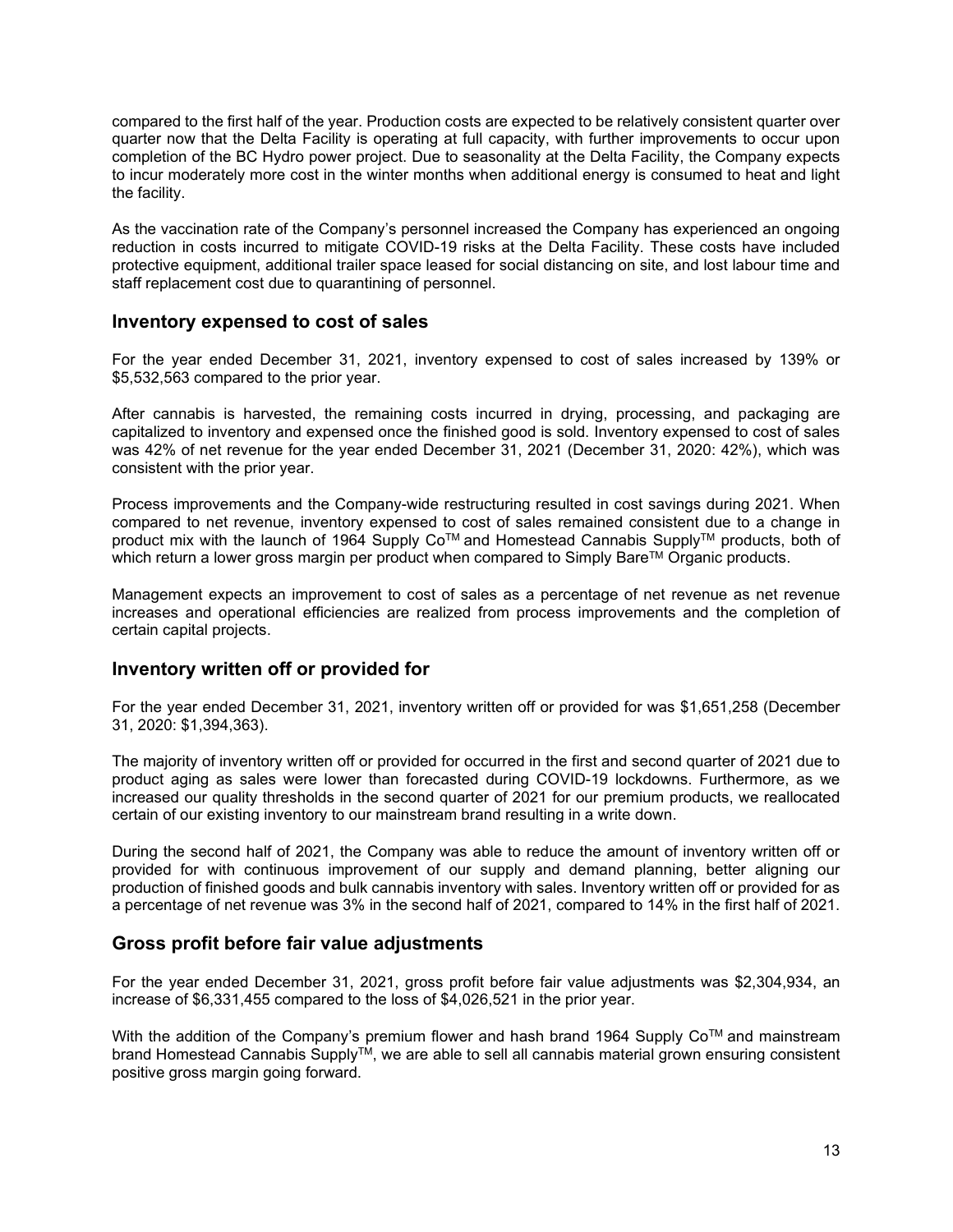In addition, we expect that improvements in the overall cultivation program will result in increased crop quality and yield contributing further to improvements of gross margin by increasing the supply of material which can be sold via the higher margin Simply Bare™ Organic and 1964 Supply Co.<sup>™</sup> brands.

### **Fair value adjustments to cannabis plants, inventory sold and other charges:**

#### *Unrealized gain on changes in fair value of cannabis plants*

Unrealized gain on changes in fair value of cannabis plants is the gain resulting from management's estimate of the fair value less costs to sell of live cannabis plant inventory up to the point of harvest. IFRS requires management to estimate the fair value of cannabis through its growth phase, to the point of harvest. Once harvested, the fair value estimate of a plant at the harvest date becomes "crystallized" and forms the cost base of that plant as it is further processed, packaged, and sold.

For the year ended December 31, 2021, unrealized gain on changes in fair value of cannabis plants was \$10,176,769 (December 31, 2020: \$10,838,979).

The gain for the year ended December 31, 2021, decreased \$622,210 compared to the prior year. This decrease is driven by an overall reduction in the fair value less costs to sell on a per dried gram basis and a reduction in the number of plants harvested from 2020 to 2021, offset by an increased expected average yield per plant over the same period. The reduction in fair value less costs to sell on a per dried gram basis reflects decreases in the wholesale pricing of cannabis flower in Canada in the year. The reduction in the number of plants harvested was due to timing of harvests and a decrease in plant density as part of our cultivation strategy to drive quality and per plant yield improvements. The increased expected average yield per plant is a result of these improvements in the cultivation program.

#### *Realized fair value of inventory sold*

For the year ended December 31, 2021, realized fair value of inventory sold was \$7,625,311 (December 31, 2020: \$4,206,039). Realized fair value of inventory sold is the non-cash fair value released from inventory when cannabis is sold. Refer to *Inventory expensed to cost of sales* discussion above.

#### *Adjustment to net realizable value of inventory on hand at period end*

For the year ended December 31, 2021, the adjustment to net realizable value of inventory on hand at period end was \$3,349,505 (December 31, 2020: \$3,270,381). The adjustment consists of the fair value component of inventory that was written off or provided for in the year. Refer to *Inventory write off* discussion above.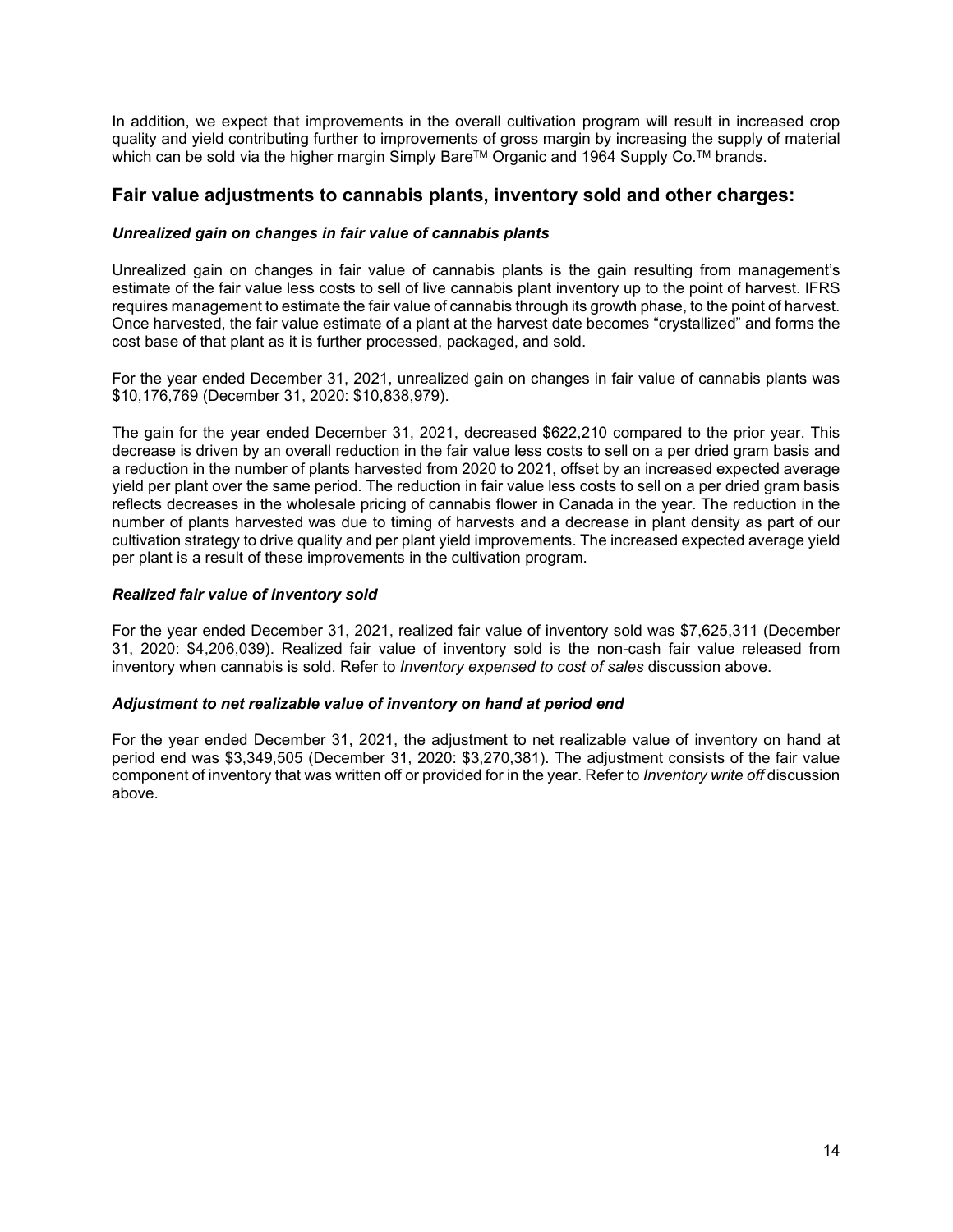### **Operating Expenses**

|                                               | Year ended        |                   |  |
|-----------------------------------------------|-------------------|-------------------|--|
|                                               | December 31, 2021 | December 31, 2020 |  |
|                                               |                   |                   |  |
| Consulting, salaries and wages <sup>1,2</sup> | 7,419,633         | 5,867,231         |  |
| General and administrative <sup>2</sup>       | 3,243,456         | 2,669,831         |  |
| Share-based compensation                      | 2,140,182         | 2,552,786         |  |
| Sales and marketing                           | 1,779,446         | 1,043,470         |  |
| Depreciation and amortization                 | 265,170           | 122,457           |  |
| <b>Total operating expenses</b>               | 14,847,887        | 12,255,775        |  |

<sup>1</sup> Contains restructuring charges and research and development charges

<sup>2</sup> Contains research and development charges

Operating expenses increased year-over-year to support the ramp up of operations at the Delta Facility. We also expanded our sales and marketing efforts to support the existing brands in the market, launched new brands to expand our presence in Canada and conducted research and development for our cannabis 2.0 products.

#### *Consulting, salaries and wages*

For the year ended December 31, 2021, consulting, salaries and wages increased by \$1,552,402 compared to the prior year. Personnel costs increased through 2020 into 2021 due to a rise in headcount, largely attributed to the build out of the research and development, sales, marketing, innovation, commercial, and finance teams, and an increase in executive compensation. This was partially offset by a head count reduction in the second quarter of 2021, net of restructuring charges. Headcount increases specific to the Delta Facility are accounted for separately, as they are expensed through production costs, or capitalized to inventory and ultimately charged to cost of sales.

In the second quarter of 2021, we underwent a company-wide restructuring to re-align the size and capabilities of the management teams to the business needs of the Company. Certain jobs were consolidated or removed as the Company resized the organization. The restructuring charges of \$261,361 in 2021 consist of termination benefits and are included in consulting, salaries and wages (December 31, 2020: \$nil).

#### *General and administrative expenses*

For the year ended December 31, 2021, general and administrative expenses increased by \$573,625 compared to the prior year. General and administrative expenses consist of certain short-term leases, insurance, professional fees, investor relations fees, office expenses, and research and development costs. This change reflects increased activity of the Company due to additional head count, increased insurance premiums, and expanded research and development. During 2021, the Company experienced a significant rise in its insurance premiums with the growth of its business as well broad premium increases in the cannabis sector.

#### *Sales and marketing*

For the year ended December 31, 2021, sales and marketing expenses increased by \$735,976 compared to the prior year. Sales and marketing expenses consist of the costs to maintain the Simply Bare™ Organic brand, carry out marketing initiatives, and develop new brands. This increase year over year reflects the Canada-wide rollout of Simply Bare™ Organic and the launch of our new 1964 Supply Co™ and Homestead Cannabis SupplyTM brands. Sales and marketing expenses as a percentage of net revenue decreased to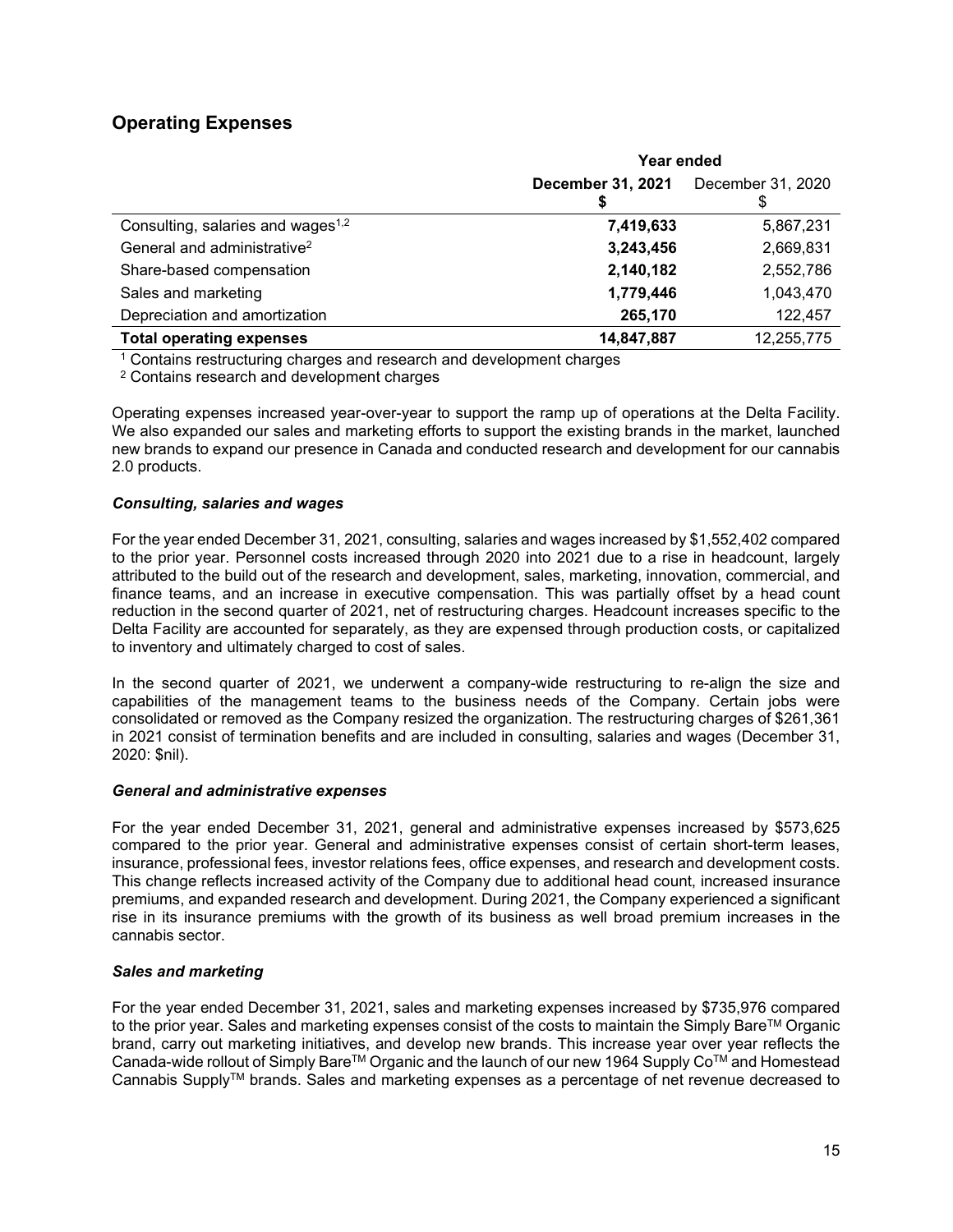8% for the year ended December 31, 2021 (December 31, 2020: 11%). Sales and marketing costs are expected to grow in line with net revenue.

#### *Share-based compensation*

Non-cash share-based compensation reflects the estimated value of stock options, restricted share units, restricted share awards and deferred share units issued to employees and directors of the Company.

For the year ended December 31, 2021, share-based compensation decreased by \$412,604 compared to the prior year. The decrease is driven by 300,000 fewer restricted share awards being issued in 2021, and an overall decrease in the number of vesting options in 2021 due to fewer recent option grants. This decrease was partially offset by the grant of 2,740,000 restricted share units and 75,000 deferred share units during 2021.

#### *Research and development costs*

For the year ended December 31, 2021, the Company incurred \$803,345 of research and development costs related to the development of cannabis 2.0 products, including those for Wildflower™, PAX®, and LAB THEORY<sup>™</sup>. Negligible research and development costs were incurred in the year ended December 31, 2020, as the Company was focused on ramp up of production and roll-out of Simply BareTM Organic flower. Of the \$803,345, \$495,327 has been recorded in consulting, salaries and wages and \$308,018 has been recorded in general and administrative expenses.

# **Selected Financial Information**

The following tables present selected financial information of the Company:

| As at:                     | December 31,<br>2021 | December 31,<br>2020 | December 31,<br>2019 |
|----------------------------|----------------------|----------------------|----------------------|
| <b>Current assets</b>      | 27,174,025           | 26,175,413           | 18,357,477           |
| Non-current assets         | 27,667,267           | 24,896,834           | 21,418,544           |
| <b>Current liabilities</b> | 6,937,753            | 22,009,233           | 12,853,863           |
| Non-current liabilities    | 9,004,355            | 221,134              | 8,406,762            |
| Shareholders' equity       | 38,899,184           | 28,841,880           | 18,515,396           |

|                                           | December 31,<br>2021<br>S | Year ended<br>December 31,<br>2020<br>S | December 31,<br>2019<br>\$ |
|-------------------------------------------|---------------------------|-----------------------------------------|----------------------------|
| Net revenue                               | 22,611,804                | 9,387,320                               |                            |
| Other income                              | 83,583                    | 929,867                                 |                            |
| Loss from operations                      | (13, 257, 417)            | (11,989,870)                            | (9,630,623)                |
| Loss from continuing operations           | (14, 520, 740)            | (14, 349, 541)                          | (11, 104, 993)             |
| Loss from discontinued operations         |                           | (633, 631)                              | (3, 168, 801)              |
| Net loss for the period                   | (14, 520, 740)            | (14,983,172)                            | (14, 273, 794)             |
| Total comprehensive loss                  | (14, 520, 740)            | (14, 324, 021)                          | (14, 811, 787)             |
| Adjusted EBITDA**                         | (8,006,273)               | (11,081,996)                            | (9,251,374)                |
| Loss per share from continuing operations | (0.26)                    | (0.33)                                  | (0.29)                     |
| Loss per share                            | (0.26)                    | (0.34)                                  | (0.37)                     |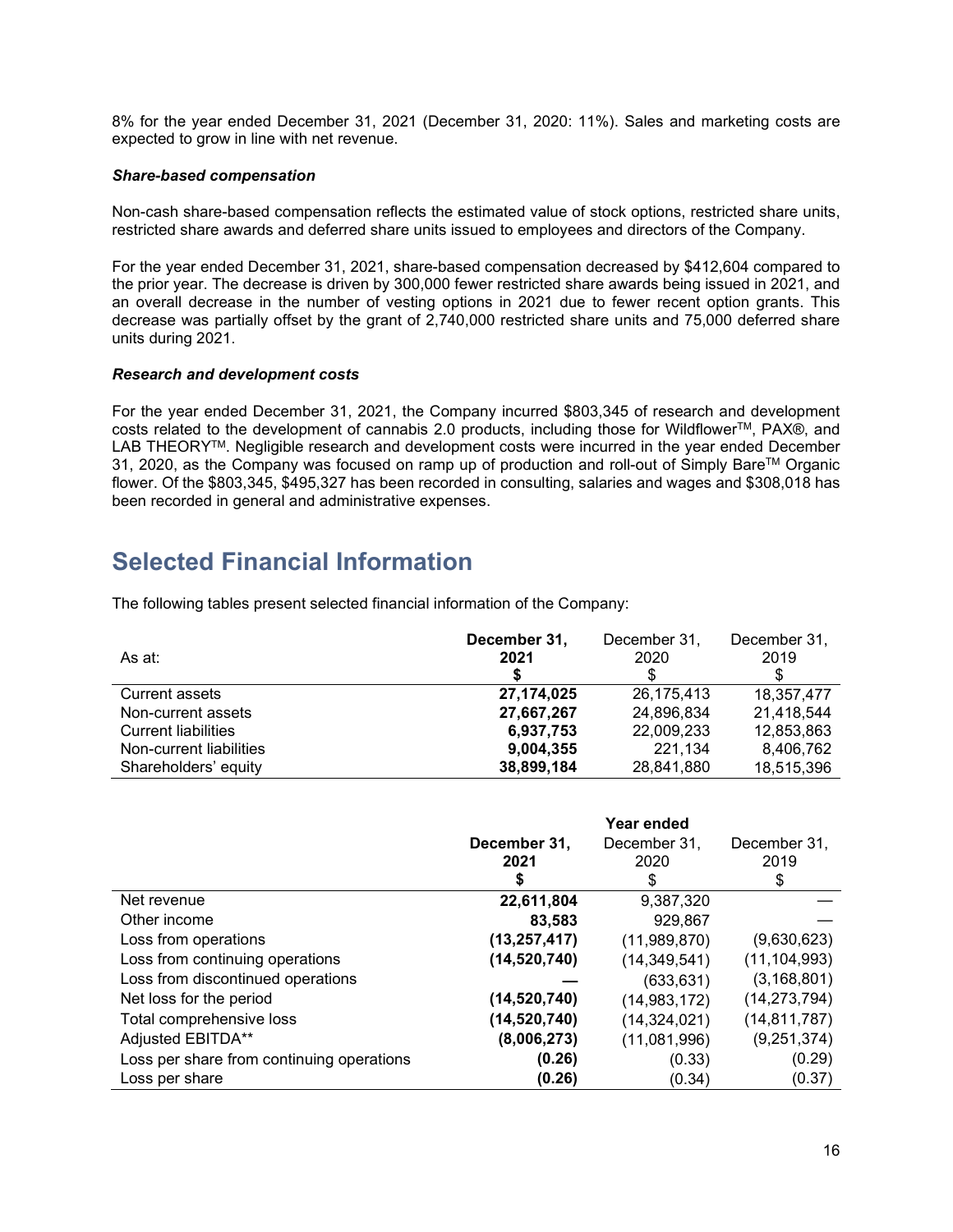*\*\**Adjusted EBITDA is a non-GAAP measure that is calculated as earnings (losses) from operations before interest, tax, depreciation and amortization, share-based compensation expense, and fair value changes as shown below. Management uses Adjusted EBITDA to assess the Company's performance. Adjusted EBITDA may not be comparable to similar measures presented by other issuers. The following table presents the Company's Adjusted EBITDA for the year ended December 31, 2021, December 31, 2020, and December 31, 2019.

|                                                                                       | December 31,<br>2021<br>S           | Year ended<br>December 31,<br>2020<br>S | December 31,<br>2019<br>S |
|---------------------------------------------------------------------------------------|-------------------------------------|-----------------------------------------|---------------------------|
| Loss from operations                                                                  | (13, 257, 417)                      | (11,989,870)                            | (9,630,623)               |
| IFRS fair value accounting related to cannabis<br>plants and inventory                | (798, 047)                          | 3,362,559                               | 3,520,959                 |
|                                                                                       | (12, 459, 370)                      | (15, 352, 429)                          | (13, 151, 582)            |
| Interest revenue<br>Depreciation and amortization<br>Share-based compensation expense | (83, 583)<br>2,396,498<br>2,140,182 | 1,717,647<br>2,552,786                  | 738,107<br>3,162,101      |
| <b>Adjusted EBITDA</b>                                                                | (8,006,273)                         | (11,081,996)                            | (9, 251, 374)             |

The following table presents the Company's Adjusted EBITDA for the three months ended December 31, 2021, September 30, 2021, and December 31, 2020.

|                                                                        | Three months ended |              |             |  |
|------------------------------------------------------------------------|--------------------|--------------|-------------|--|
|                                                                        | December 31,       | December 31, |             |  |
|                                                                        | 2021               | 2021         | 2020        |  |
|                                                                        | S                  | S            | \$          |  |
| Loss from operations                                                   | (1,368,988)        | (3,618,568)  | (4,312,718) |  |
| IFRS fair value accounting related to cannabis<br>plants and inventory | 687,705            | (1,821,571)  | 355,909     |  |
|                                                                        | (2,056,693)        | (1,796,997)  | (4,668,627) |  |
| Interest revenue                                                       | (114)              | (83, 469)    |             |  |
| Depreciation and amortization                                          | 713,939            | 656,433      | 486,847     |  |
| Share-based compensation expense                                       | 772,388            | 579,940      | 1,223,255   |  |
| <b>Adjusted EBITDA</b>                                                 | (570,480)          | (644, 093)   | (2,958,525) |  |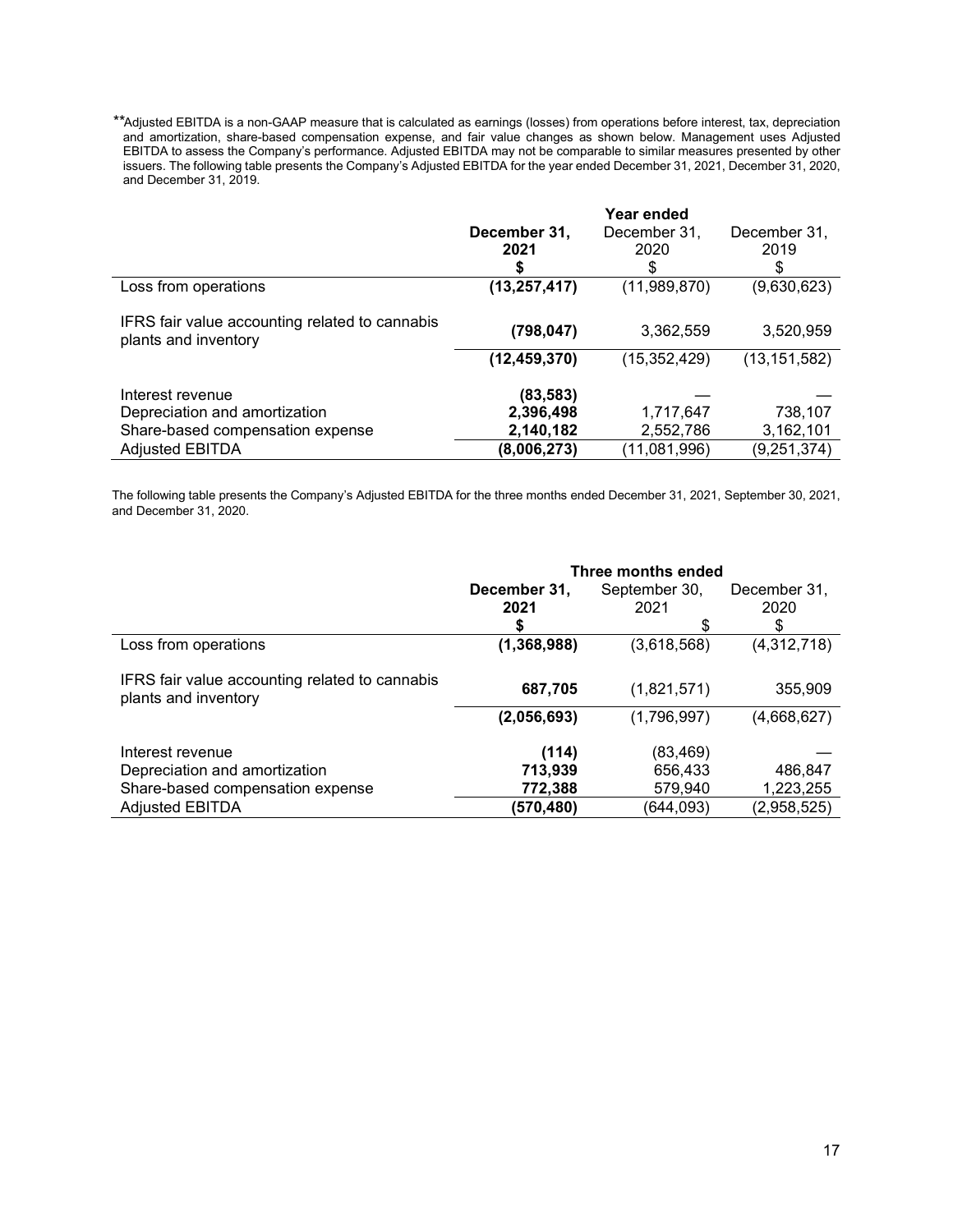# **Summary of Quarterly Results**

The following table summarizes quarterly financial results for Rubicon Organics for the last eight quarters:

|                                                   |         | 2021     |                |         |         | 2020           |                |         |
|---------------------------------------------------|---------|----------|----------------|---------|---------|----------------|----------------|---------|
| (C\$000's)                                        | Q4      | Q3       | Q <sub>2</sub> | Q1      | Q4      | Q <sub>3</sub> | Q <sub>2</sub> | Q1      |
| Net revenue                                       | 6,815   | 7,090    | 4,596          | 4.111   | 4,774   | 3,167          | 992            | 454     |
| Inventory written off or<br>provided for          | (280)   | (149)    | (623)          | (599)   | (905)   | (460)          | (29)           |         |
| Gross profit                                      | 1,530   | 1,778    | (411)          | (592)   | (719)   | (641)          | (1, 196)       | (1.471) |
| Net loss for the period                           | (1,591) | (3, 847) | (5,096)        | (3,987) | (5,043) | (4,317)        | (1, 815)       | (3,808) |
| Weighted average<br>shares outstanding<br>(000's) | 56,170  | 56,033   | 55,632         | 51,776  | 47,260  | 46,148         | 42.047         | 40.041  |
| Net loss per share, basic<br>and diluted          | (0.03)  | (0.07)   | (0.09)         | (0.08)  | (0.11)  | (0.09)         | (0.04)         | (0.10)  |

Initial revenues were earned in the first quarter of 2020, and the Company realized significant growth throughout the remainder of that year as it launched its Simply Bare™ Organic flower brand across Canada. In the first half of 2021, revenues flattened out as compared to the fourth quarter of 2020 given the impact of seasonality, and COVID-19 related store closures. The Company realized significant growth once again in the second half of 2021 due to greater market penetration of Simply Bare™ Organic and the successful launch of 1964 Supply Co™ and Homestead Cannabis Supply™ in key Canadian markets.

Cultivation costs are expensed prior to the Company earning revenues. In 2020, the Company invested in its organization and new product launches resulting in increased costs for headcount, research and development, sales and marketing, and certain non-cash costs. Products that did not meet our strict quality standards were written down, which limited improvements to both gross profit and net loss. The benefits of the new product launches were realised in the third and fourth quarter of 2021.

Although COVID-19 and related store closures suppressed the ramp up of revenue and gross profit in the first half of 2021, the Company has continued to observe improvements as internal production processes were enhanced, economies of scale realized, and new products launched. In the second half of 2021, the Company achieved significant revenue growth, achieved positive gross profit in both quarters and reduced net loss.

For a detailed review of the year ended December 31, 2021, refer to the results analysis under '*Results of Operations and Financial Review'.*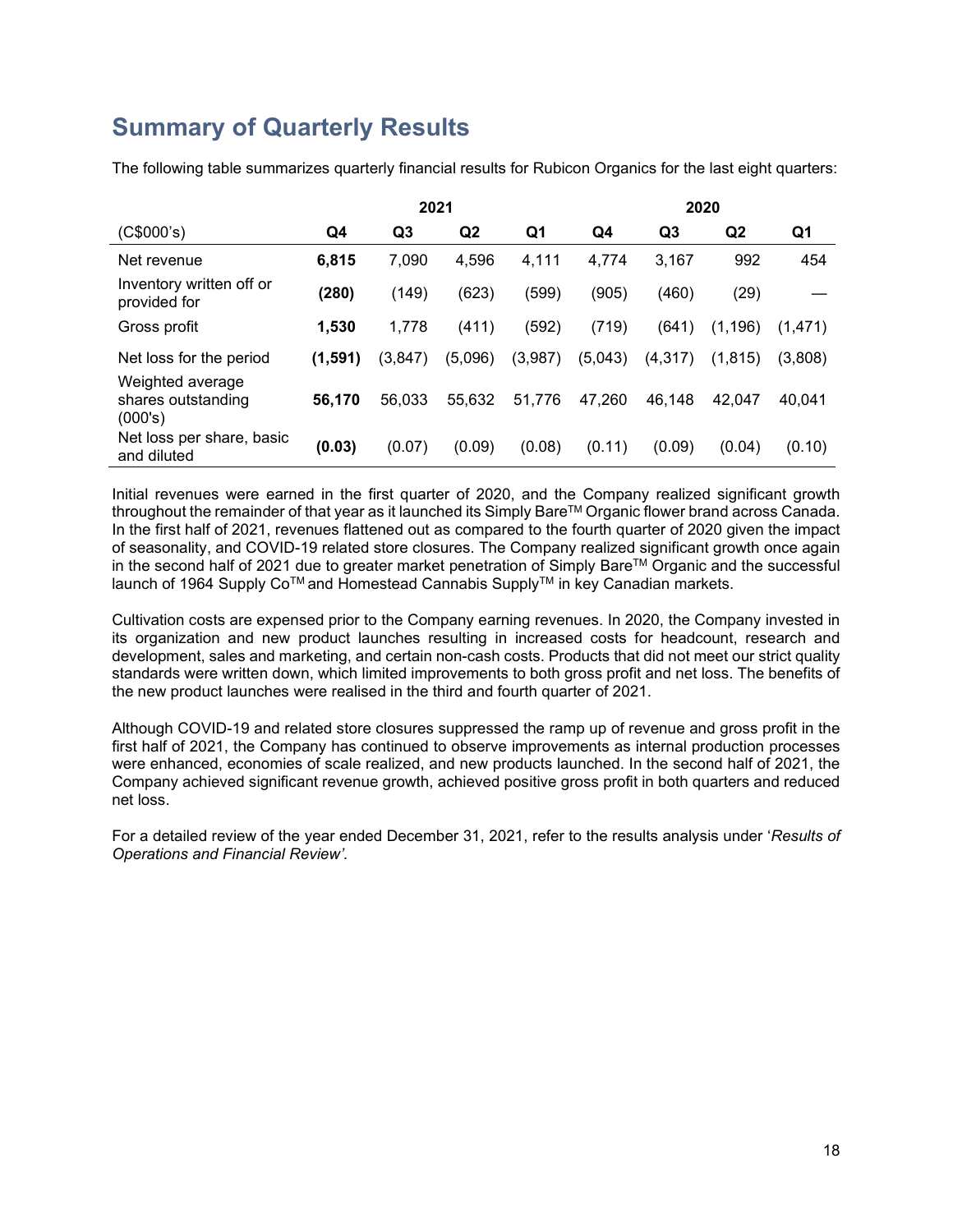# **Liquidity and Capital Resources**

## **Liquidity**

Our objectives when managing our liquidity and capital structure are to maintain sufficient cash to fund our working capital needs, capital asset development and contractual obligations.

|                                    | Year ended           |                      |              |  |
|------------------------------------|----------------------|----------------------|--------------|--|
|                                    | December 31,<br>2021 | December 31,<br>2020 | Change       |  |
|                                    | \$                   | \$                   | \$           |  |
| Net cash provided (used in):       |                      |                      |              |  |
| Operating activities               | (10,442,343)         | (14, 310, 854)       | 3,868,511    |  |
| Investing activities               | (5,497,322)          | 3,075,087            | (8,572,409)  |  |
| Financing activities               | 15,304,620           | 21,259,365           | (5,954,745)  |  |
| Effect of foreign exchange on cash | 82,029               | 29,273               | 52,756       |  |
| Increase (decrease) in cash        | (553, 016)           | 10,052,871           | (10,605,887) |  |
| Cash beginning of the period       | 12,136,459           | 2,083,588            |              |  |
| Cash end of the period             | 11,583,443           | 12,136,459           |              |  |

### *Operating Activities*

In the year ended December 31, 2021, net cash used in operating activities decreased by \$3,868,511 compared to the prior year. Revenue growth in 2021 from the ramp up of Simply Bare™ Organic product distribution and expansion of the brand portfolio with 1964 Supply Co™, Homestead Cannabis Supply™ and Wildflower™ has earned additional margin to improve cash flows from operating activities. Operating activities in 2021 represent full scale operations compared to the ramp up stage in the prior year. During 2021, the Company implemented process improvements and underwent a company-wide restructuring, resulting in realized cost reductions in the second half of the year. Revenue growth and reductions in per gram production costs have resulted in decreased net cash used in operating activities. The Company continues to prioritize process improvements, with a focus in the cultivation department to increase crop quality and yield that are expected to drive better financial results.

#### *Investing Activities*

In the year ended December 31, 2021, net cash used in investing activities decreased by \$8,572,409 compared to the prior year. During 2020, the Company sold our greenhouse in Washington State for gross proceeds of \$12,070,700 as part of the Company's exit from the United States. In addition, during 2021 the Delta Facility was ramping up to full scale operations and incurred capital expenditure to fully commission its remaining two growing compartments (total of five growing compartments plus the nursery at the Delta Facility). In the year ended December 31, 2021, the Company incurred fewer capital expenditure for facility upgrades. Facility upgrades in 2021 included HVAC system improvements from the purchase of six dehumidifiers to enhance temperature and humidity controls, processing area expansions to accommodate the production of cannabis 2.0 products, building expansions for additional packing space, and design and preparation for the BC hydro power project.

### *Financing Activities*

In the year ended December 31, 2021, net cash provided by financing activities decreased by \$5,954,745 compared to the prior year.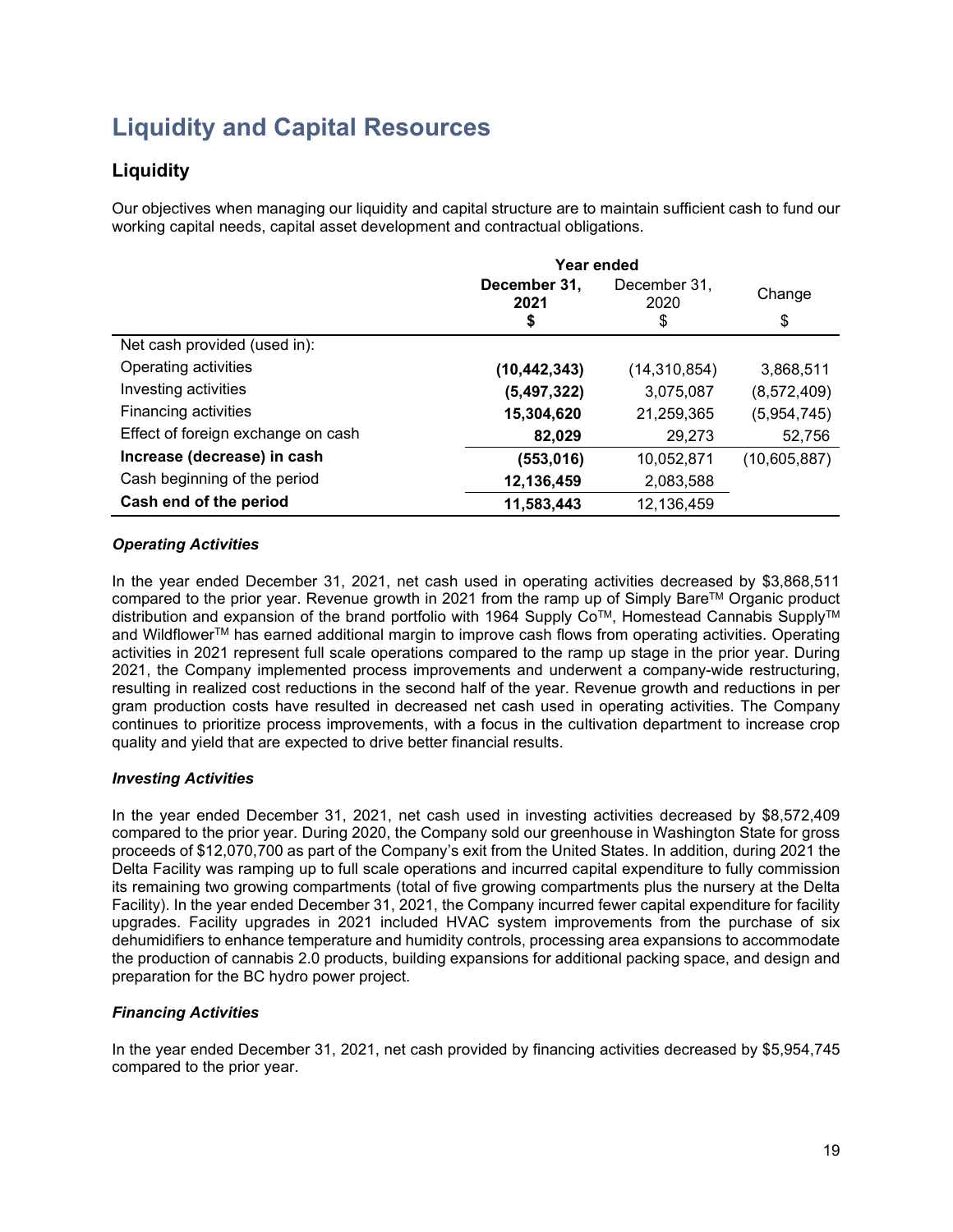The decrease is driven by \$16,357,052 in repayments of debt, interest and lease liabilities during 2021, offset by net proceeds from a prospectus offering of \$21,223,402, the issuance of the Debenture for net proceeds of \$9,834,185, proceeds from stock options exercised of \$604,085. During 2020, cash flows included net proceeds from a non-brokered private placement of \$13,311,970, proceeds from warrants exercised of \$7,206,421, proceeds from stock options exercised of \$1,579,328, offset by \$838,354 in repayments of interest and lease liabilities.

### **Capital Resources**

The Financial Statements have been prepared on a going concern basis which assumes that the Company will be able to realize its assets and discharge its liabilities in the normal course of business for the foreseeable future. As at December 31, 2021, the Company had cash and cash equivalents of \$11,583,443 and net working capital of \$20,236,272. The Company fully repaid all prior loans and borrowings during the first and second quarter of 2021 and refinanced with a US\$8.0 million debenture at 6.5% interest.

The Company believes it is sufficiently capitalized to maintain ongoing operations but may seek additional financing for other purposes. After the February 26, 2021, bought deal financing, the Company has \$17.0 million remaining on its \$40.0 million Base Shelf Prospectus filed on December 29, 2020.

### **Contractual Obligations**

The Company has the following contractual obligations as at December 30, 2021:

| Payments due by period:                     | Less than<br>one year | One to three<br>years | Over three<br>vears | Total      |
|---------------------------------------------|-----------------------|-----------------------|---------------------|------------|
| Lease liabilities <sup>1</sup>              | 171.114               | 60.626                |                     | 231,740    |
| Trailer leases <sup>2</sup>                 | 207,940               |                       |                     | 207,940    |
| Loans and interest obligations <sup>3</sup> | 988,039               | 10,440,640            |                     | 11,428,679 |
| <b>Total contractual obligations</b>        | 1,367,093             | 10,501,266            |                     | 11,868,359 |

<sup>1</sup> Consists of right-of-use Vancouver head office and right-of-use tractors.

<sup>2</sup> Modular buildings to provide additional space at the Delta Facility.

<sup>3</sup> Includes principal and interest on maturing loans. All USD amounts were translated at the future exchange rates specified in the swap contracts (the Derivatives).

# **Outstanding Share Data**

The Company's authorized share capital consists of an unlimited number of common shares without par value. As at April 18, 2022, the Company has the following securities outstanding:

|                                         | <b>Number of units</b> |
|-----------------------------------------|------------------------|
| <b>Common Shares</b>                    | 55,983,327             |
| <b>Stock Options</b>                    | 3,437,416              |
| Warrants                                | 5,704,317              |
| <b>Restricted Share Units</b>           | 2,740,000              |
| Deferred Share Units                    | 250,000                |
| <b>Fully Diluted Shares Outstanding</b> | 68,115,060             |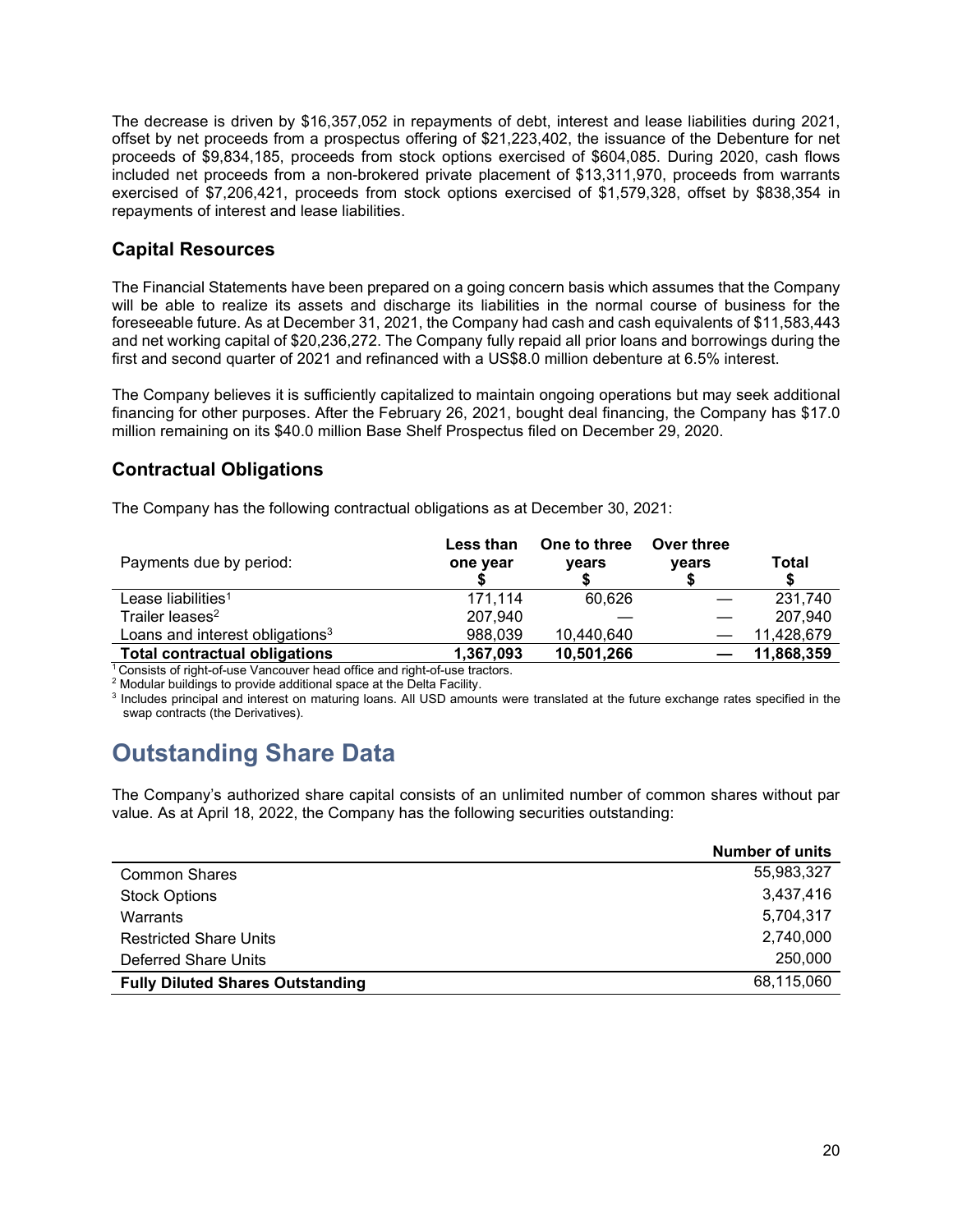# **Proposed Transactions**

There are no undisclosed proposed transactions that will materially affect the Company.

# **Off-balance Sheet Arrangements**

The Company does not have any material off-balance sheet arrangements.

# **Related Party Transactions**

Accounts payable and accrued liabilities at December 31, 2021, included \$57,357 (December 31, 2020: \$566,327) owed to executives and directors of the Company for expenses paid on behalf of the Company and deferred bonuses.

### **Compensation of key management personnel**

Key management personnel are those persons having the authority and responsibility for planning, directing and controlling activities of the entity, directly or indirectly. The key management personnel of the Company are the members of the Company's executive management team and Board of Directors. Key management compensation for the year ended December 31, 2021, and December 31, 2020, was comprised of:

|                                                | December 31, | December 31, |
|------------------------------------------------|--------------|--------------|
|                                                | 2021         | 2020         |
|                                                |              |              |
| Salaries and accrued salaries                  | 1,375,583    | 1,527,787    |
| Bonuses in accrued liabilities                 |              | 560,000      |
| Share based compensation                       | 1,821,286    | 1,957,875    |
| Total compensation of key management personnel | 3,196,869    | 4.045.662    |

# **Critical Accounting Estimates and Judgments**

The preparation of the Financial Statements requires management to make certain estimates, judgments and assumptions that affect the reported amounts of assets and liabilities at the date of the Financial Statements and reported amounts of expenses during the reporting period. Actual outcomes could differ from these estimates.

Estimates and underlying assumptions are reviewed on an ongoing basis. Revisions to accounting estimates are recognized in the period in which the estimates are revised and in future periods affected.

Management considers the areas described in Note 4 of the Financial Statements to be the most critical in understanding the judgments and estimates that are involved in the preparation of the Company's Financial Statements and the uncertainties that could impact its results of operations, financial condition, and cash flows.

# **Changes in Accounting Policies Including Initial Adoption**

The Company has not identified any new accounting standards that would be applicable and are not yet effective that would have a material impact on the Company.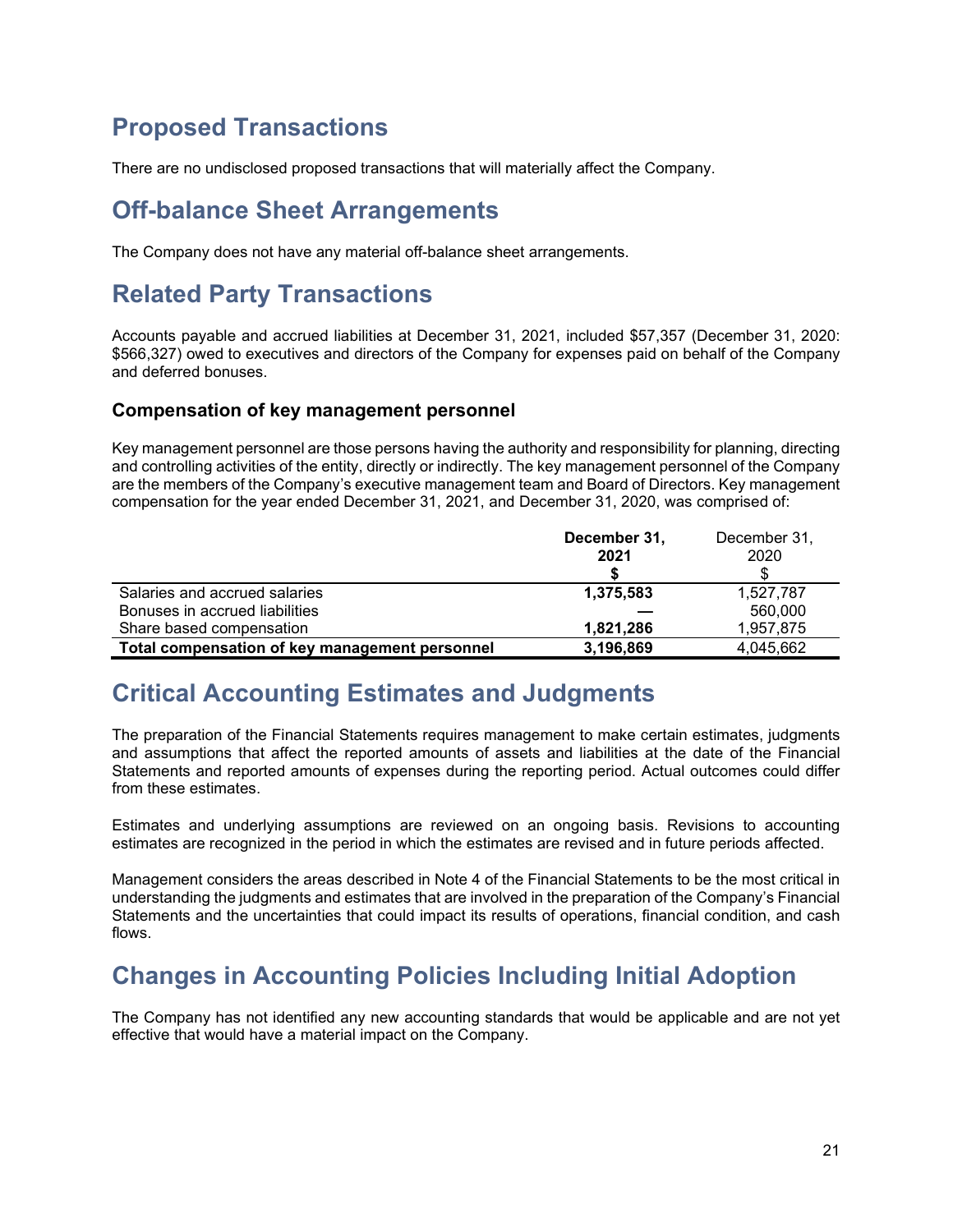# **Financial Instruments**

The Company classifies its financial assets and liabilities depending on the purpose for which the financial instruments were acquired, their characteristics, and management intent as outlined below:

| Cash and cash equivalents<br>Amortized cost |                                   |  |
|---------------------------------------------|-----------------------------------|--|
| Accounts receivable                         | Amortized cost                    |  |
| Derivatives                                 | Fair value through profit or loss |  |
| Security deposits                           | Amortized cost                    |  |
| Accounts payable and accrued liabilities    | Amortized cost                    |  |
| Interest payable                            | Amortized cost                    |  |
| Loans and borrowings                        | Amortized cost                    |  |

The fair values of cash and cash equivalents, accounts receivable, security deposits, accounts payable and accrued liabilities and interest payable approximate their carrying amounts due to the short-term maturity of those instruments.

The Company entered the Derivatives to offset the future foreign exchange impact of the principal and interest payments on the US\$8.0 million Debenture. Refer to Note 16 in the Financial Statements for more information on the Derivatives.

Loans and borrowings were incurred to fund upgrades of the Delta Facility and general operations. Refer to Note 15 in the Financial Statements for more information on loans and borrowings.

The Company is exposed in varying degrees to a variety of financial instrument related risks. The main types of risk are credit risk, liquidity risk, interest rate risk and foreign exchange risk. These risks arise throughout the normal course of operations and all transactions are undertaken as a going concern. The type of risk exposure and the way in which such exposure is managed is provided as follows:

### **Credit risk**

Credit risk is the risk that one party to a financial instrument will cause a financial loss for the other party by failing to discharge an obligation. The Company is exposed to credit risk on its cash and cash equivalents, accounts receivable, security deposits and the Derivatives. The carrying amount of these assets represent the maximum credit exposure.

The Company limits exposure to credit risk by maintaining its cash and cash equivalents and security deposits with institutions of high credit worthiness.

The objective of managing counterparty credit risk is to prevent losses in financial assets. The Company assesses credit quality of the counterparties, taking into account their financial position, past experience and other factors. Credit risk is mitigated by entering into arrangements with reputable and stable counterparties and frequent reviews of exposure to individual entities. With regards to receivables, the Company is not exposed to significant credit risk as the majority of the Company's sales and trade receivables are with government bodies and crown corporations.

An impairment analysis of receivables is performed at each reporting date and the balances are written off when there is no reasonable expectation of recovery. Indicators that there is no reasonable expectation of recovery include, amongst others, the failure of a debtor to engage in a repayment plan and a change in the commercial terms associated with the balance held.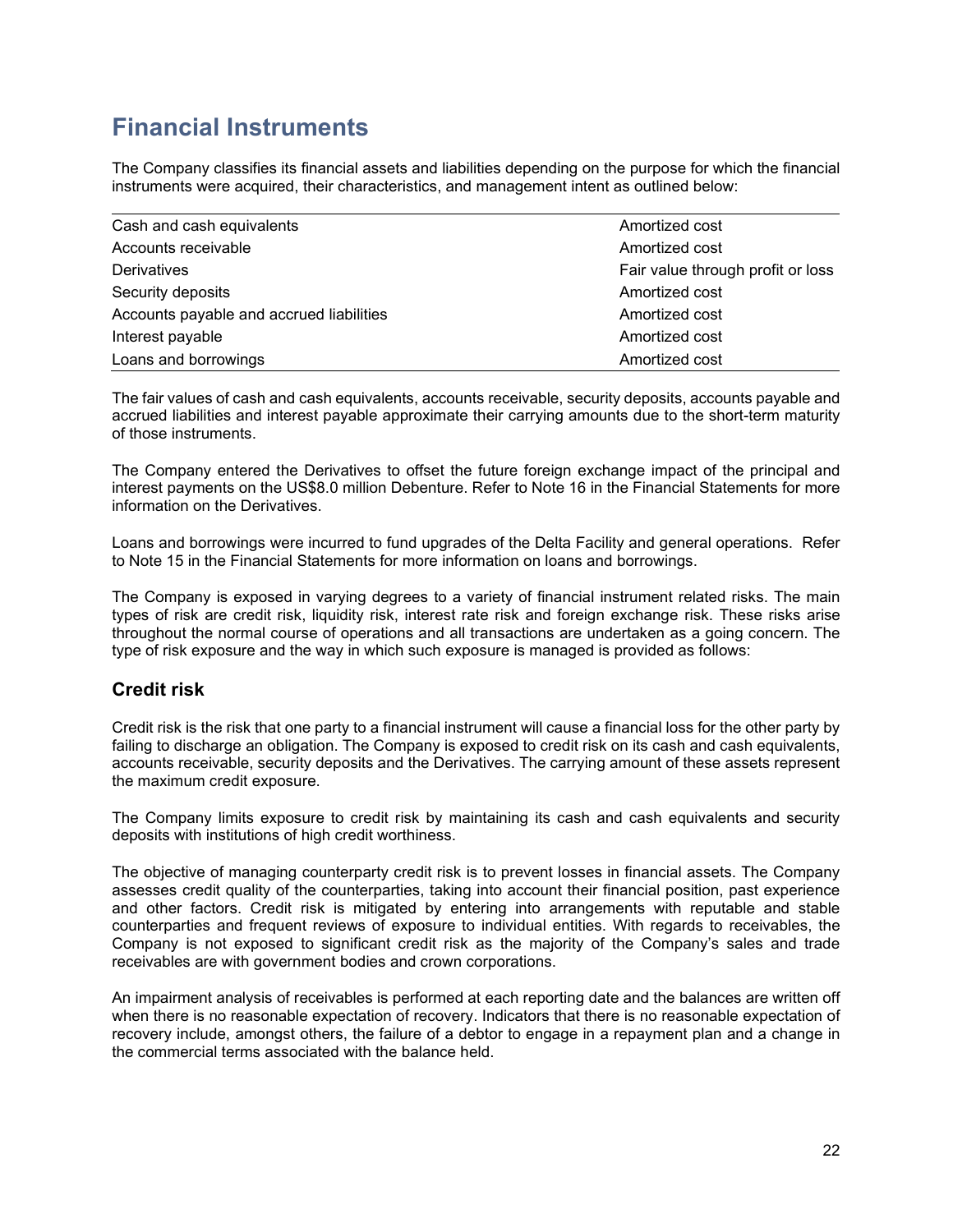### **Liquidity risk**

Liquidity risk is the risk that an entity will encounter difficulty in meeting obligations associated with financial liabilities that are settled by delivering cash. The Company manages its capital in order to meet short term business requirements, after taking into account cash flows, capital expenditures and cash holdings. The Company believes that these sources should be sufficient to cover the likely short-term requirements. In the long term, the Company may have to issue debt or additional common shares to ensure that there is cash available for its programs.

Current liabilities, being accounts payable and accrued liabilities, interest payable, the current portion of lease liabilities and the current portion of loans and borrowings are payable within one year and are to be funded from cash. Long term liabilities consist of the non-current portion of lease liabilities and the noncurrent portion of loans and borrowings.

#### **Interest rate risk**

Interest rate risk is the risk the future cash flows of a financial instrument will fluctuate because of changes in market interest rates. The Company's debt is held at a fixed interest rate and no significant interest rate risk applies.

### **Foreign exchange risk**

The Company and its subsidiaries conduct certain transactions denominated in currencies other than the functional currency of the Company (United States dollars and Euros). Foreign currency transactions are exposed to currency risk due to fluctuations in foreign exchange rates.

The Company's main risk is associated with the impact of fluctuations in US\$ exchange rates on the Debenture. The Company entered several foreign exchange swap contracts (referred to as the Derivatives) to offset the future exchange impact of the principal and interest payments on the Debenture. The Company has not included the impact of foreign exchange on the US\$ Debenture in the analysis below as it is mitigated by the purchase of the Derivatives.

For the year ended December 31, 2021, the Company was exposed to currency risk through the following assets and liabilities denominated in US\$:

|                                          |      | December 31, |      | December 31, |
|------------------------------------------|------|--------------|------|--------------|
|                                          |      | 2021         |      | 2020         |
| Cash                                     |      | 528.510      |      | 9.641        |
| Accounts payable and accrued liabilities |      | (176, 546)   |      | (404, 164)   |
| Interest payable                         |      | (260,000)    |      |              |
|                                          | US\$ | 91.964       | US\$ | (394, 523)   |

A 10% change of the US\$ against the CAD\$ would have increased net loss by \$11,659 (December 31, 2020: \$50,231).

### **Fair value**

The Company classifies its fair value measurements with a fair value hierarchy, which reflects the significance of the inputs used in making the measurements as defined in IFRS 13 – Financial Instruments; Fair Value Measurement ("IFRS 13").

Level 1 – Unadjusted quoted prices at the measurement date for identical assets or liabilities in active markets.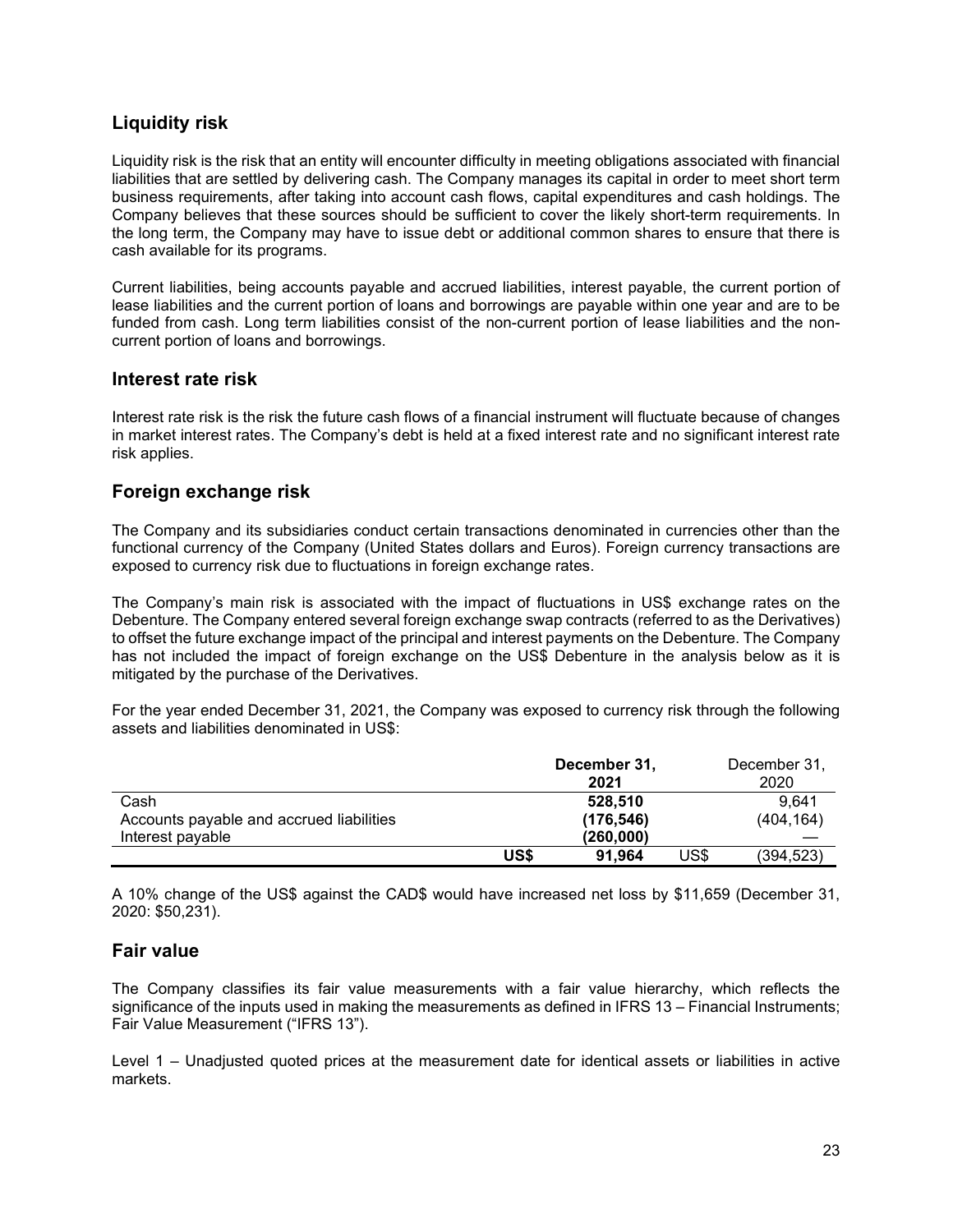Level 2 – Observable inputs other than quoted prices included in Level 1, such as quoted prices for similar assets and liabilities in active markets; quoted prices for identical or similar assets and liabilities in markets that are not active; or other inputs that are observable or can be corroborated by observable market data.

Level 3 – Unobservable inputs which are supported by little or no market activity. As required by IFRS 13, assets and liabilities are classified in their entirety based on the lowest level of input that is significant to the fair value measurement.

There were no transfers within the fair value hierarchy during the year ended December 31, 2021.

The fair value of the Derivatives were determined using prices obtained from the Company's foreign exchange broker on the measurement date. These fair value measurements have been categorized as Level 2 on the fair value hierarchy.

# **Capital Management**

It is management's objective to safeguard its capital in order that it will be able to continue as a going concern in the best interests of all stakeholders. Through the ongoing management of its capital, the Company will modify the structure of its capital based on changing market conditions. In doing so, the Company may issue new shares or refinance existing long-term debt. Annual budgeting is the primary tool used to manage the Company's capital. Updates are made as necessary to both capital expenditure and operational budgets in order to adapt to changes in risk factors, proposed expenditure programs and market conditions.

# **Risks and Uncertainties**

This section discusses factors relating to the business of the Company that should be considered by both existing and potential investors. The information in this section is intended to serve as an overview and should not be considered comprehensive. Investing in the Company's common shares involves significant risks. The Company may face additional risks and uncertainties not discussed in this section, or not currently known to us, or that we deem to be immaterial. All risks to the Company's business have the potential to influence its operations in a materially adverse manner. Many factors could cause the Company's results of operations, performance and financial condition to differ materially from those expressed or implied by the forward-looking statements and forward-looking information contained in this MD&A.

### **Risks Generally Related to the Company**

#### **Public Health Crises, Including COVID-19**

A local, regional, national, or international outbreak of a contagious disease, such as COVID-19, could have an adverse effect on local economies and potentially the global economy, which may adversely impact the price and demand for the Company's products. COVID-19 could affect the Company's ability to conduct its operations and may result in temporary shortages of staff to the extent its work force is impacted. Such an outbreak, if uncontrolled, could have a material adverse effect on our business, financial condition, results of operations and cash flows, including lost revenue and our ability to obtain financing on favourable terms (if at all).

The COVID-19 pandemic may also impact the opening of stores in Canada, purchases at existing stores, and provincial purchasing relationships. The Company's business is dependent on a number of key supply chains which could be adversely disrupted by a number of factors including, among others, major health issues or pandemics. The ultimate extent of the impact of COVID-19 or any epidemic, pandemic or other health crisis on the Company's business, financial condition and results of operations will depend on future developments, which are highly uncertain and cannot be predicted, including new information that may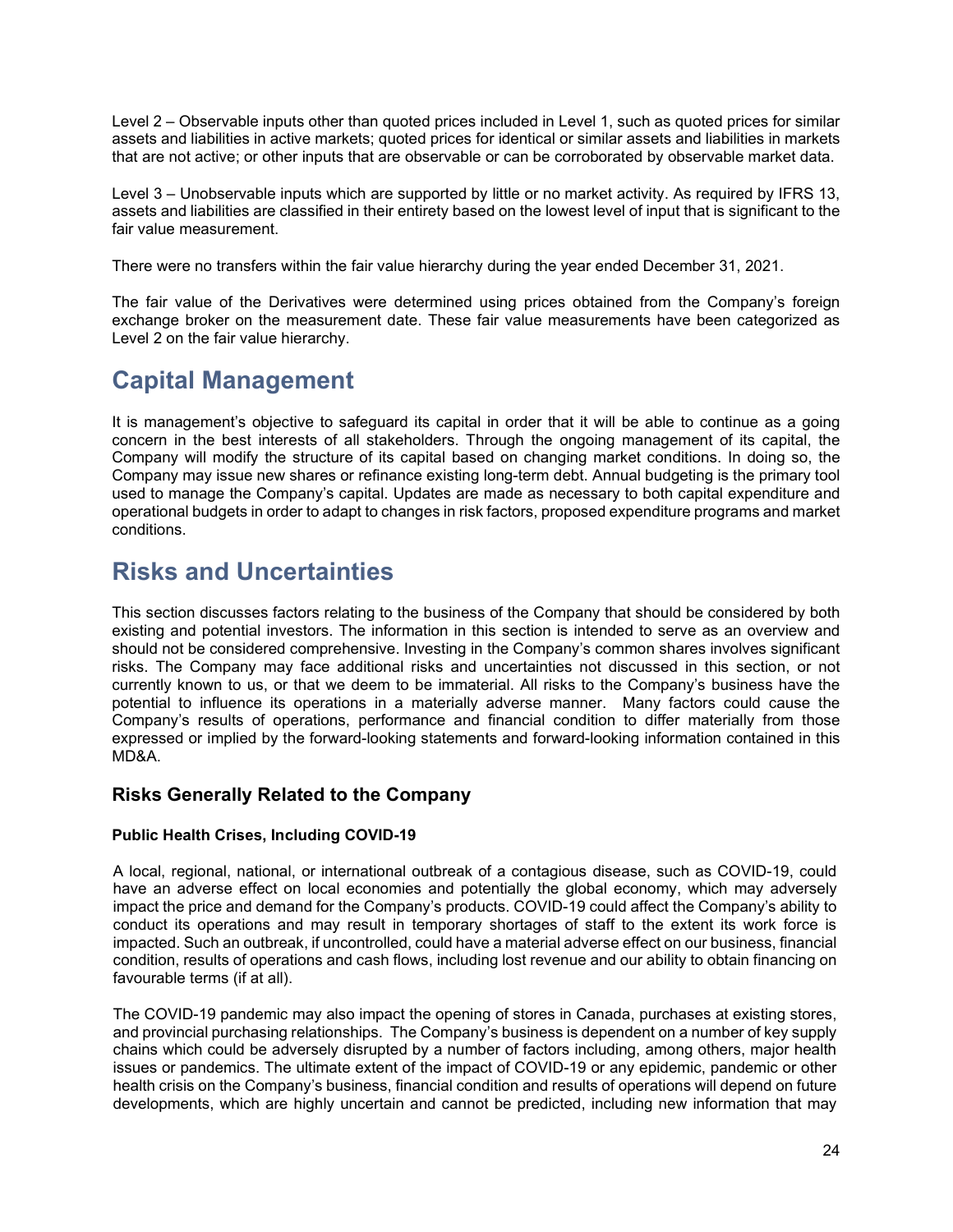emerge concerning the severity of COVID-19 or any other such epidemic, pandemic or other health crisis and actions taken to contain or prevent their further spread. These factors are beyond our control, may adversely affect us, our customers and our suppliers or cause disruptions to their and our businesses and may impact their ability to supply us or our ability to supply them.

#### **The Company has a limited operating history, a history of losses and the Company cannot assure profitability**

The Company has been incurring operating losses and cash flow deficits since the inception of such operations, as it attempts to create an infrastructure to capitalize on the opportunity for value creation that is emerging from the legalization of recreational cannabis in Canada. The Company's lack of operating history makes it difficult for investors to evaluate the Company's prospects for success. Prospective investors should consider the risks and difficulties the Company might encounter, especially given the Company's lack of an operating history, there is no assurance that the Company will be successful, and the likelihood of success must be considered in light of its relatively early stage of operations.

#### **Uncertainty about the Company's ability to continue as a going concern**

The Company has not yet generated sufficient revenue from its primary asset to cover all the costs of operations. The Company's ability to continue as a going concern is dependent upon its capability to grow its revenue or reduce its cost based to achieve self-sustaining operations and, in the meantime, to obtain the necessary financing to meet its obligations and repay its liabilities when they become due. External financing, predominantly by the issuance of equity and debt, will be sought to finance the operations of the Company; however, there can be no certainty that such funds will be available at terms acceptable to the Company, or at all.

#### **Price Compression in the Cannabis Industry**

The cannabis industry has experienced, and continues to experience, price compression, which may adversely impact the Company's profitability. In addition, such price compression, as well as, or together with, the oversupply of certain types of inventory in the industry, may result in the Company incurring additional impairment losses on inventory in the event the cost of our inventory exceeds its net realizable value. The continuing evolution of these market conditions represent ongoing uncertainties that may affect the Company's future financial results.

#### **The adult-use recreational cannabis market in Canada may become oversupplied**

The Company and other cannabis producers in Canada may produce more cannabis than is needed to satisfy the collective demand of the Canadian market, and the Company may be unable to export that oversupply into other jurisdictions where cannabis use is fully legal under all applicable laws of such jurisdictions. As a result, the available supply of cannabis could exceed demand, resulting in a significant decline in the market price for cannabis. If this were to occur, there is no assurance that the Company would be able to generate sufficient revenue from the sale of adult-use recreational cannabis to result in profitability.

#### **There is no assurance that the Company will turn profits or pay dividends**

There is no assurance as to whether the Company will be profitable or pay dividends. The Company has incurred and anticipates that it will continue to incur substantial expenses relating to the development and initial operations of its business.

The payment and amount of any future dividends will depend upon, among other things, the Company's results of operations, cash flow, financial condition, and operating and capital requirements. There is no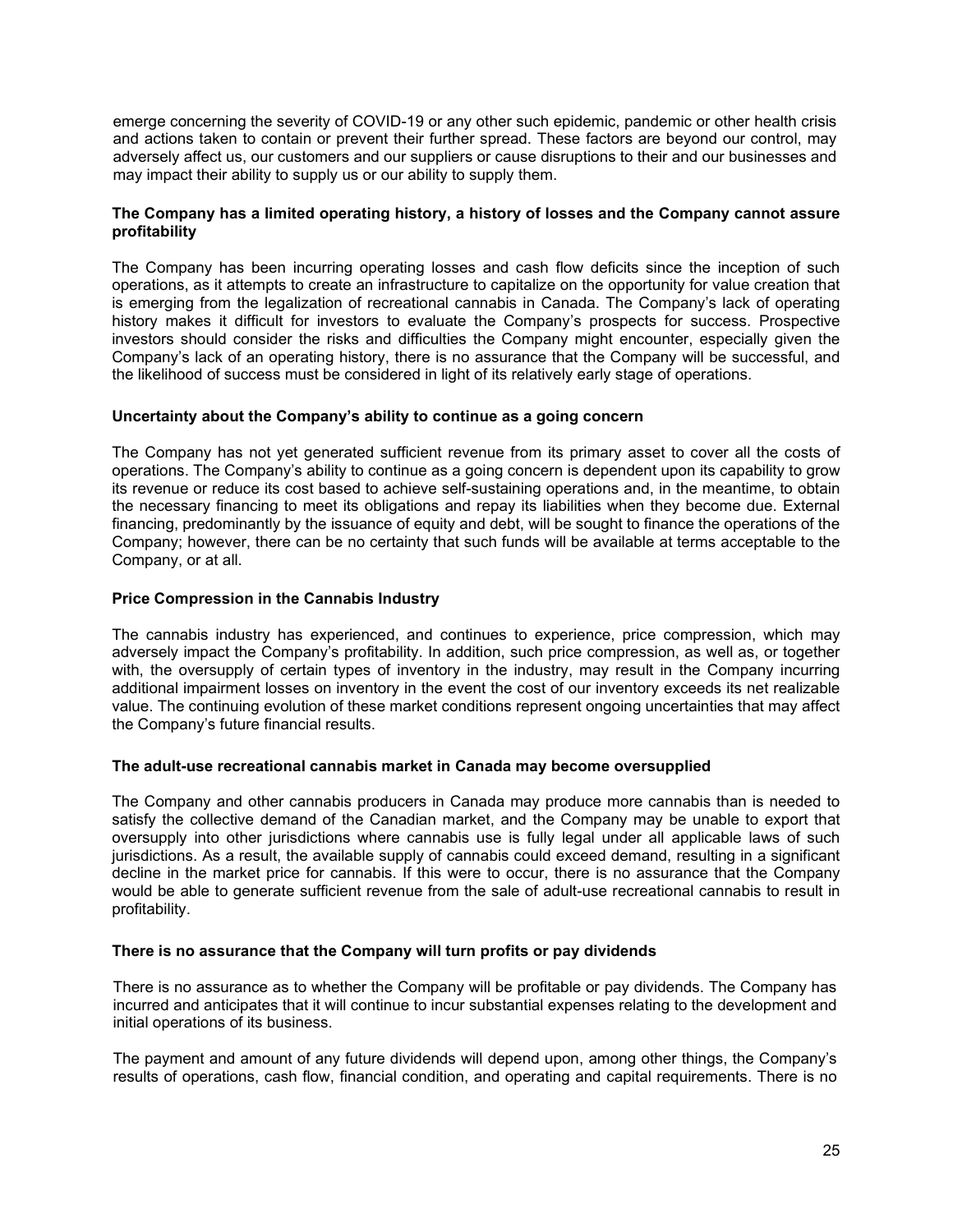assurance that future dividends will be paid, and, if dividends are paid, there is no assurance with respect to the amount of any such dividends.

In the event that any of the Company's historical investments or operations, or any proceeds thereof, any dividends or distributions therefrom, or any profits or revenues accruing from such historical investments or operations in the U.S. were found to be in violation of money laundering legislation or otherwise, such transactions may be viewed as proceeds of crime under applicable legislation. This could restrict or otherwise jeopardize the ability of the Company to declare or pay dividends, effect other distributions, or subsequently repatriate such funds back to Canada.

#### **The Company had negative operating cash flow for the financial years ended December 31, 2021 and December 31, 2020**

The Company had negative operating cash flow for the financial years ended December 31, 2021, and December 31, 2020. To the extent that the Company has negative operating cash flow in future periods, it may need to allocate a portion of its cash reserves to fund such negative cash flow. The Company may also be required to raise additional funds through the issuance of equity or debt securities. There can be no assurance that the Company will be able to generate a positive cash flow from its operations, that additional capital or other types of financing will be available when needed or that these financings will be on terms favourable to the Company.

#### **There are no assurances the Company's sales channels will remain accessible or that distributors will keep the Company's product listings, which if lost will impact the Company's ability to generate revenue**

The Company maintains supply agreement with each province in which it sells cannabis as well as with private distributors to deliver it products to retailers and consumers. These provincial entities and private distributors review and list the products they wish to sell in their market. While the Company maintains agreements in all major markets across Canada there are no guarantees these contracts are renewed or that these entities maintain or grow the number of product listings they currently have with the Company. Should any contract be cancelled, or any product be de-listed, there may be negative impacts on the Company's ability to sell and monetize its inventory.

#### **The Company's actual financial position and results of operations may differ materially from the expectations of the Company's management**

The Company's actual financial position and results of operations may differ materially from management's expectations. The Company has experienced some changes in its operating plans and certain delays in the timing of its plans. As a result, the Company's revenue, net income, and cash flow may differ materially from the Company's projected revenue, net income, and cash flow. The process for estimating the Company's revenue, net income and cash flow requires the use of judgment in determining the appropriate assumptions and estimates. These estimates and assumptions may be revised as additional information becomes available and as additional analyses are performed. In addition, the assumptions used in planning may not prove to be accurate, and other factors may affect the Company's financial condition or results of operations.

#### **The Company expects to incur significant ongoing costs and obligations related to its investment in infrastructure, growth, regulatory compliance, and operations**

The Company expects to incur significant ongoing costs and obligations related to its investment in infrastructure and growth and for regulatory compliance, which could have a material adverse impact on the Company's results of operations, financial condition, and cash flows. In addition, future changes in regulations, more vigorous enforcement thereof or other unanticipated events could require extensive changes to the Company's operations, increased compliance costs or give rise to material liabilities, which could have a material adverse effect on the business, results of operations and financial condition of the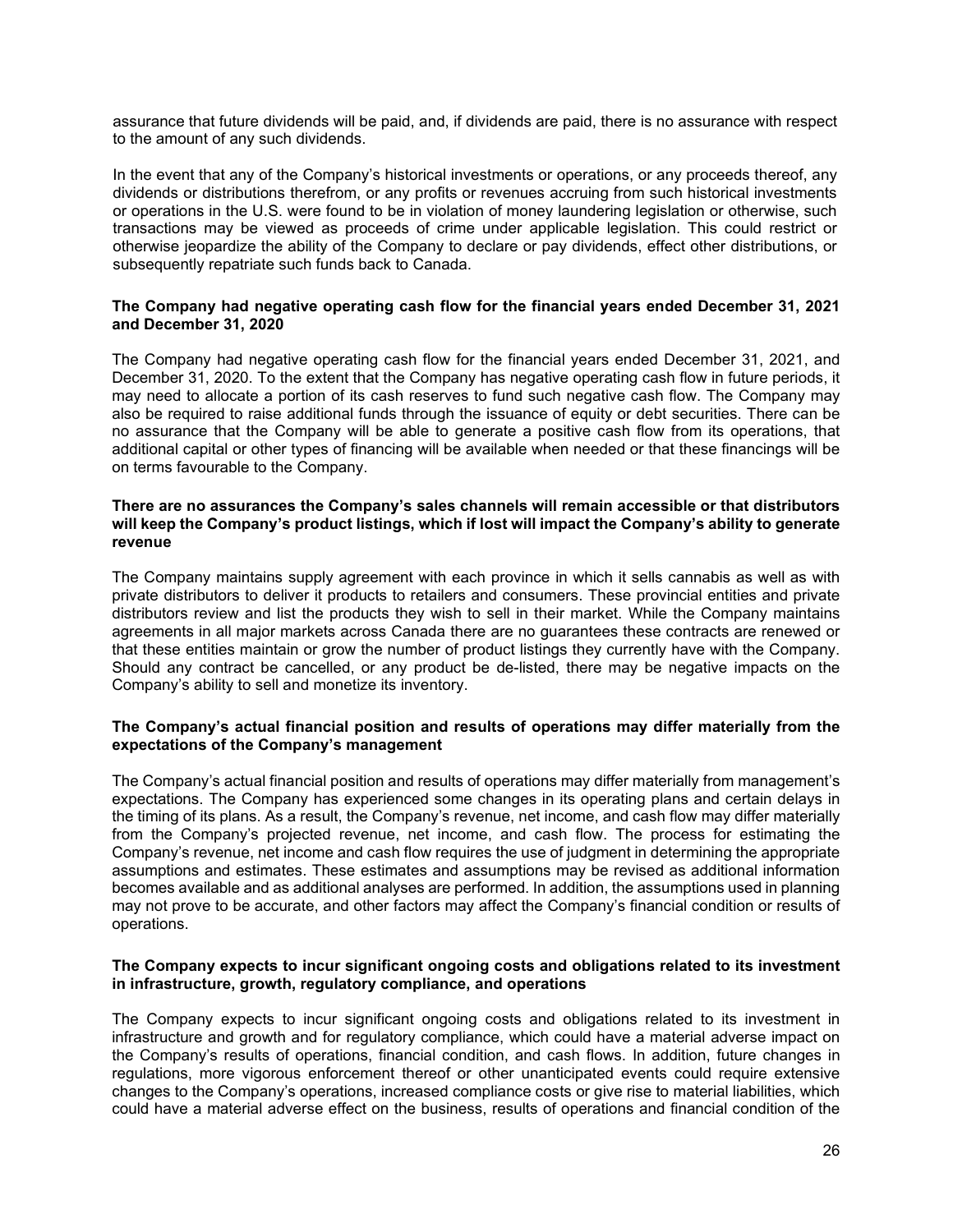Company. The Company's efforts to grow its business may be more costly than expected, and the Company may not be able to increase its revenue enough to offset its higher operating expenses. The Company may incur significant losses in the future for a number of reasons, including unforeseen expenses, difficulties, complications and delays, and other unknown events. If the Company is unable to achieve and sustain profitability, the market price of the Common Shares may significantly decrease.

#### **Refinancing debt on the Delta Facility**

The Company currently has US\$8,000,000 of debt outstanding secured against the Delta Facility which matures June 29, 2023. In addition, Canacur has provided the Company an advance payment for product, which is secured against the Delta Facility behind the Debenture, \$230,576 of which remains outstanding. This Canacur debt must be repaid by delivery of product, or failing such, by repayment in cash on demand. Upon maturity of the debt, there can be no certainty that refinancing will be available at terms acceptable to the Company, or at all.

#### **Facility Optimization and Expansion**

The optimization of the Delta Facility is subject to various potential problems and uncertainties and such optimization may be delayed or adversely affected by a number of factors beyond Rubicon Organics' control. These uncertainties include the failure to obtain regulatory approvals, permits, delays in the delivery or installation of equipment by suppliers, difficulties in integrating new equipment with existing facilities, shortages in materials or labor, defects in design, diversion of management resources, and insufficient funding or other resource constraints. The actual cost of the optimization may exceed the amount budgeted. As the result of delays, cost overruns, changes in market circumstances or other factors, Rubicon Organics may not be able to achieve the intended economic benefits from the optimization of the Delta Facility, which in turn may affect Rubicon Organics' business, prospects, financial condition, and results of operations. In addition, any future expansion of the Delta Facility is subject to Health Canada regulatory approvals. The delay or denial of such approvals may have a material adverse impact on the business of Rubicon Organics and may result in Rubicon Organics not meeting anticipated or future demand when it arises.

#### **There are factors which may prevent the Company from the realization of growth targets**

The Company is currently in the stage of expansion from early development. There is a risk that business objectives will not be achieved on time, on budget, or at all, as they can be adversely affected by a variety of factors, including some that are discussed elsewhere in these "*Risk Factors*" and the following:

- price compression
- reliance on the Delta Facility as the sole facility for its Canadian operations;
- delays in obtaining, or conditions imposed by, regulatory approvals;
- facility design errors:
- the Company's ability to successfully withstand the economic impact of COVID-19, including staffing of the Delta Facility and the launch of the Company's new brands and products into new provinces and associated revenue;
- environmental pollution;
- non-performance by third party contractors;
- increases in materials or labour costs;
- construction performance falling below expected levels of output or efficiency;
- breakdown, aging or failure of equipment or processes;
- contractor or operator errors;
- operational inefficiencies;
- labour disputes, disruptions or declines in productivity;
- inability to attract sufficient numbers of qualified workers:
- disruption in the supply of energy and utilities;
- major incidents and/or catastrophic events such as fires, explosions, pandemics, or storms; and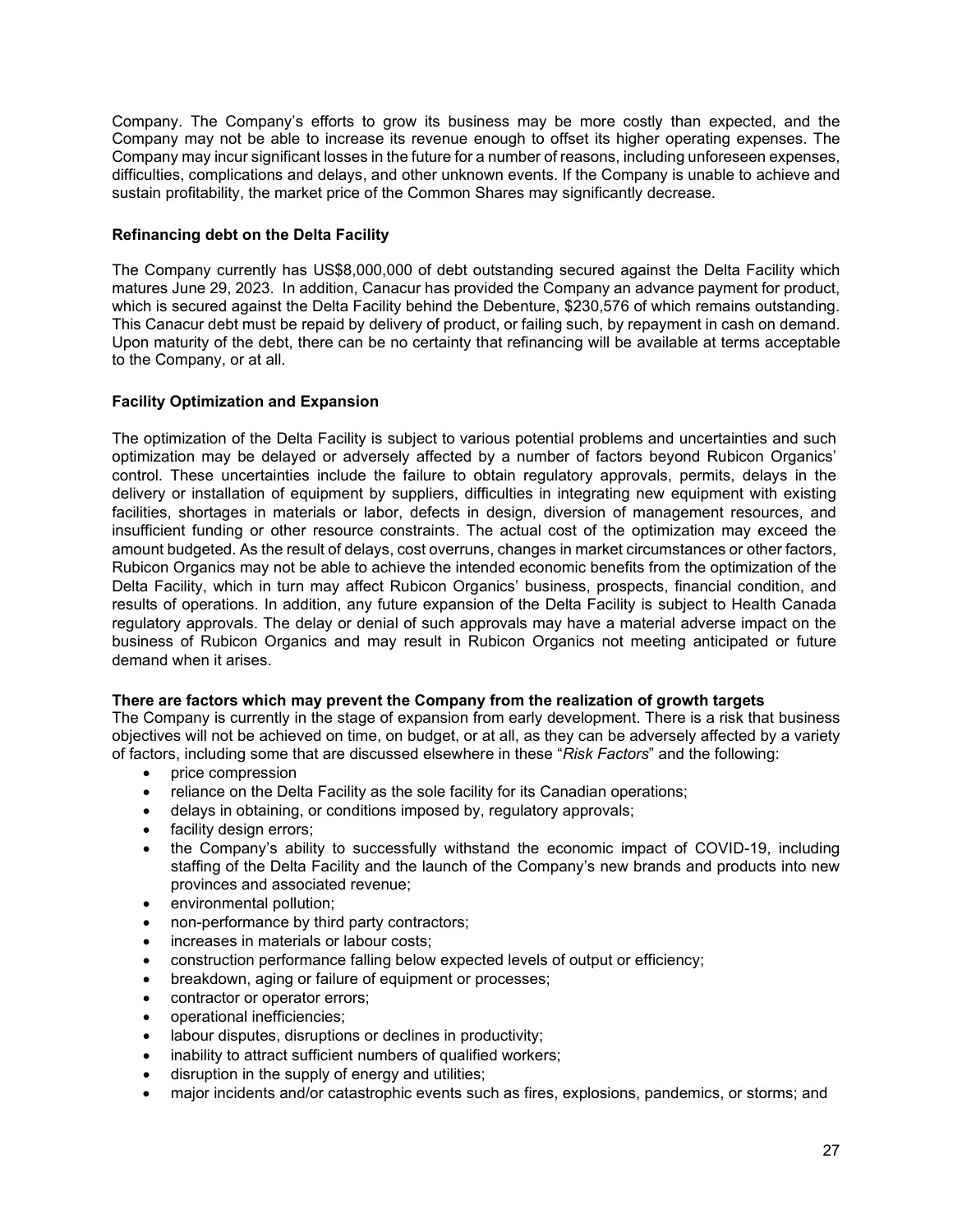• labour shortages and supply chain disruptions caused by global geopolitical events or pandemics.

#### **Reliance on Licenses**

The continuation of Rubicon Organics' business of growing, storing, and distributing medical and recreational cannabis is dependent on the good standing of all licenses required to engage in such activities and upon adhering to all regulatory requirements related to such activities. Effective January 26, 2022, the Company renewed its Health Canada licenses. The Health Canada licenses are valid until January 26, 2027, at which point, RHC must apply to Health Canada for renewal. Failure to comply with the requirements of the licenses or any failure to maintain the licenses would have a material adverse impact on the business, financial condition, and operating results of Rubicon Organics. Although Rubicon Organics believes it will meet the requirements of the Cannabis Act for future extensions or renewal of the licenses, there can be no guarantee that Health Canada will extend or renew the licenses or that, if extended or renewed, the licenses will be extended or renewed on the same or similar terms. Should Health Canada not extend or renew the licenses, or should it renew the licenses on different terms, the business, financial condition, and results of operations of Rubicon Organics could be materially and adversely affected.

#### **The Company is subject to changes in Canadian laws, regulations and guidelines which could adversely affect the Company's future business, financial condition, and results of operations**

The Cannabis Act, and related ancillary amendments to other legislation, came into effect October 17, 2018. As a result, the Company's operations are subject to various laws, regulations and guidelines relating to the manufacture, management, packaging/labelling, advertising, sale, transportation, storage, and disposal of cannabis but also including laws and regulations relating to drugs, controlled substances, health and safety, the conduct of operations and the protection of the environment. Changes to such laws, regulations, and guidelines due to matters beyond the control of the Company may cause adverse effects to its operations. The Company endeavours to comply with all relevant laws, regulations, and guidelines. The Cannabis Act may also materially and adversely affect the future business, financial condition, and results of operations of the Company, as, among other things, the legislation permits home cultivation, and implements restrictions on advertising and branding. It is possible that such developments could significantly adversely affect the future business, financial condition, and results of operations of the Company.

#### **Valuation of cannabis plants**

Pursuant to IFRS, the Company measures the value of its cannabis plants using the income approach at fair value less costs to sell up to the point of harvest. As market prices are generally not available for cannabis plants while they are growing, the Company is required to make assumptions and estimates relating to, among other things, future plant yields, cannabis prices and production costs. The assumptions and estimates used to determine the fair value of the cannabis plants, and any changes to such prior estimates, directly affect the Company's reported results of operations. If actual yields, prices, costs, market conditions or other results differ from the Company's estimates and assumptions, there could be material adjustments to the Company's results of operations.

#### **The Company may not be able to develop its products, which could prevent it from ever becoming profitable**

If the Company cannot successfully develop, manufacture, and distribute its products, or if the Company experiences difficulties in the development process, such as capacity constraints, quality control problems or other disruptions, the Company may not be able to develop market-ready commercial products at acceptable costs, which would adversely affect the Company's ability to effectively enter the market. A failure by the Company to achieve a low-cost structure through economies of scale or improvements in cultivation and manufacturing processes would have a material adverse effect on the Company's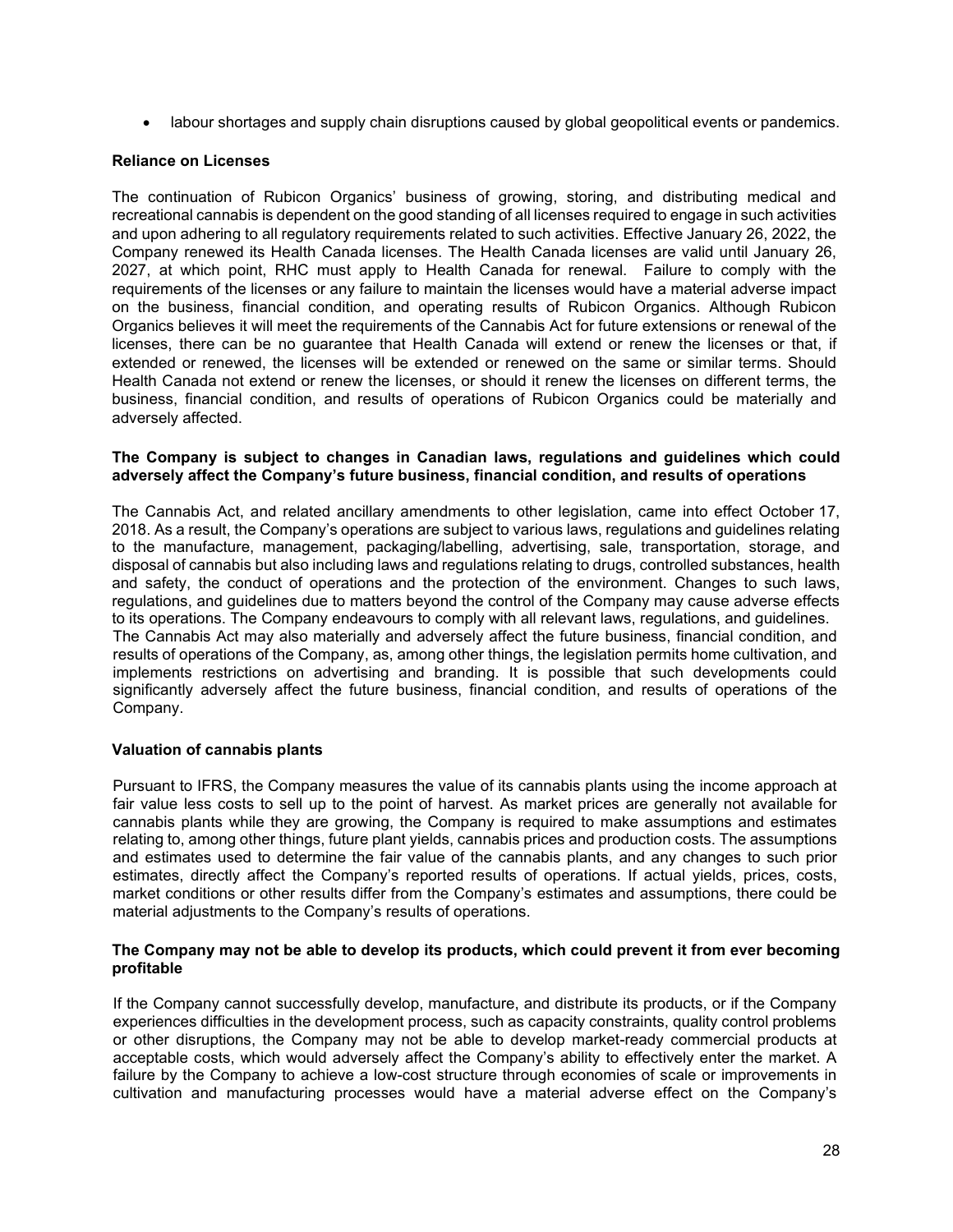commercialization plans and the Company's business, prospects, results of operations and financial condition.

#### **Organic Certification and Products**

The Company believes that organic products will command a higher price in the marketplace and has completed an organic certification process with FVOPA, a leading organization in organic certification in Canada. FVOPA provides inspection and certification for sustainable development and maintains organic standards on products, systems, and services. The certification process generally includes validation of inputs, production methods and preparation procedures in accordance with Canadian organic product regulation. Organic certification aims to guarantee the organic integrity of products throughout the entire production chain. Failure to maintain the organic standards may have an adverse effect on the market price of the Company's products.

#### **International Sales Channels and Certification**

If the Company cannot successfully meet and maintain its EU-GMP certification, or other similar required certifications for export, and its export permit obligations with regulators, the Company would not be able to export its products internationally, which may have a material adverse effect on the Company's commercialization plans and the Company's business, prospects, results of operations and financial condition. Exported product may not be accepted by the receiving country due to various reasons including a failure to adhere to import regulations or unacceptable product specifications unique to that jurisdiction. The rejection and return of the Company's product from a foreign jurisdiction may impact the results of operations and financial condition of the Company.

#### **The Company may not be able to maintain its TSX-V listing requirements**

The Company must maintain the listing requirements of the TSX-V to continue being listed. The inability to meet or maintain these listing requirements could adversely affect the results of the Company's operations or its financial condition.

#### **The Company may be unable to adequately protect its proprietary and intellectual property rights**

The Company's ability to compete may depend on the superiority, uniqueness, and value of any intellectual property and technology that it may develop. To the extent the Company is able to do so, to protect any proprietary rights of the Company, the Company intends to rely on a combination of patent, trademark, copyright and trade secret laws, confidentiality agreements with its employees and third parties, and protective contractual provisions. Despite these efforts, any of the following occurrences may reduce the value of any of the Company's intellectual property:

- the market for the Company's products and services may depend to a significant extent upon the goodwill associated with its trademarks and trade names;
- patents in the cannabis industry involve complex legal and scientific questions and patent protection may not be available for some or any products;
- the Company's applications for trademarks and copyrights relating to its business may not be granted and, if granted, may be challenged or invalidated;
- issued patents, trademarks and registered copyrights may not provide the Company with competitive advantages;
- the Company's efforts to protect its intellectual property rights may not be effective in preventing misappropriation of any of its products or intellectual property;
- the Company's efforts may not prevent the development and design by others of products similar to or competitive with, or superior to those the Company develops;
- another party may obtain a blocking patent and the Company would need to either obtain a license or design around the patent in order to continue to offer the contested feature or service in its products; or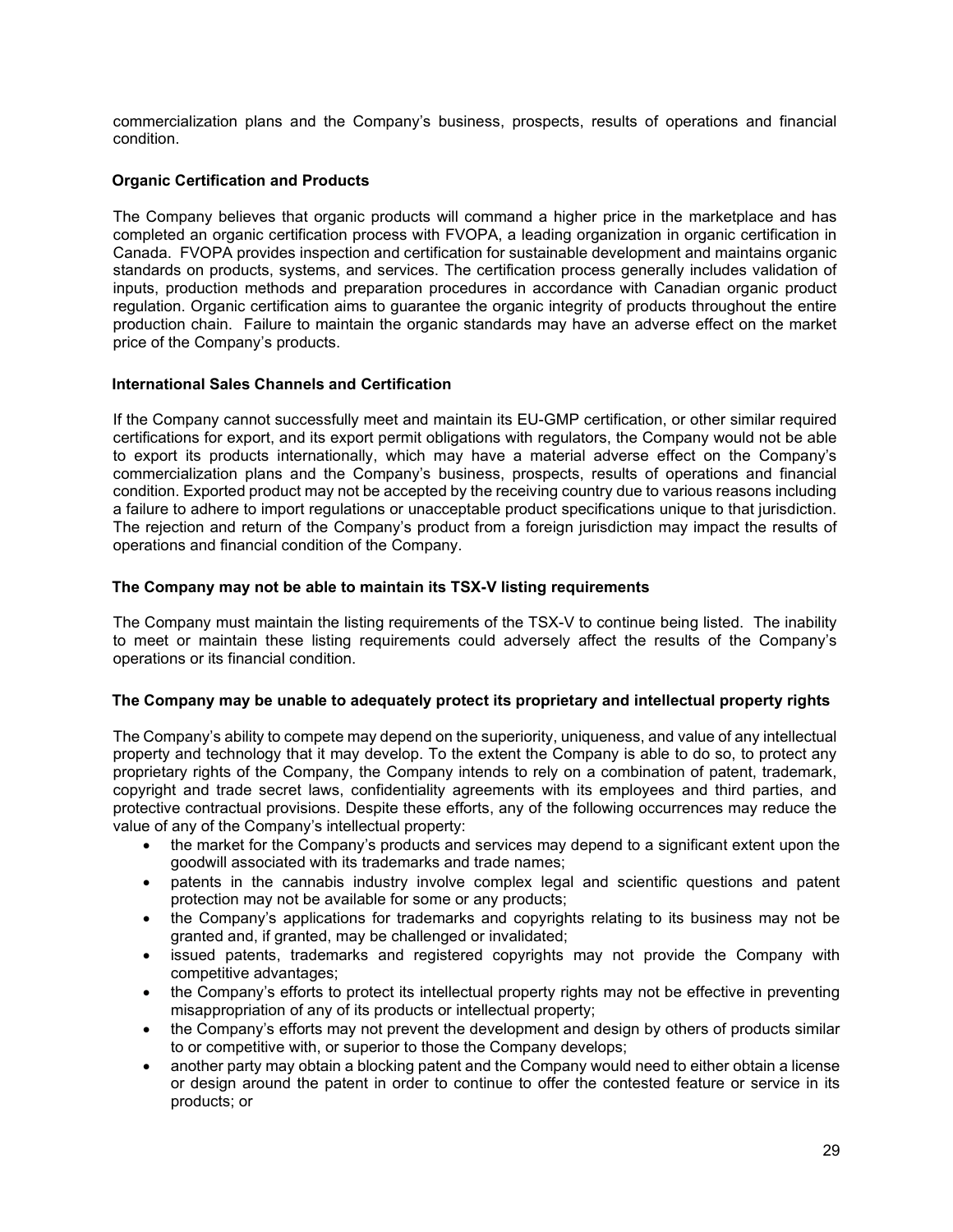• the expiration of patent or other intellectual property protections for any assets owned by the Company could result in significant competition, potentially at any time and without notice, resulting in a significant reduction in sales. The effect of the loss of these protections on the Company and its financial results will depend, among other things, upon the nature of the market and the position of the Company's products in the market from time to time, the growth of the market, the complexities, and economics of manufacturing a competitive product and regulatory approval requirements but the impact could be material and adverse.

#### **The Company may be forced to litigate to defend its intellectual property rights, or to defend against claims by third parties against the Company relating to intellectual property rights**

The Company may be forced to litigate to enforce or defend its intellectual property rights, to protect its trade secrets or to determine the validity and scope of other parties' proprietary rights. Any such litigation could be very costly and could distract its management from focusing on operating the Company's business. The existence and/or outcome of any such litigation could harm the Company's business. Further, because the content of much of the Company's intellectual property concerns cannabis and other activities that may not be legal in some foreign jurisdictions and the specifics of which may be unfamiliar to or misunderstood by courts, the Company may face additional difficulties in defending its intellectual property rights.

#### **The Company may become subject to litigation, including for possible product liability claims, which may have a material adverse effect on the Company's reputation, business, results from operations, and financial condition**

The Company may be named as a defendant in a lawsuit or regulatory action. The Company may also incur uninsured losses for liabilities which arise in the ordinary course of business, or which are unforeseen, including, but not limited to, employment liability and business loss claims. Any such losses could have a material adverse effect on the Company's business, results of operations, sales, cash flow or financial condition.

Further, the production of substances for use or consumption by humans can result in product liability claims by consumers. Product liability claims can be expensive, difficult to defend and may result in large judgments or settlements against the Company. The Company may not be able to obtain or maintain adequate insurance or other protection against potential liabilities arising from product sales. Product liability claims could also result in negative perception of the Company's products or other reputational damage which could have a material adverse effect on the Company's business, results of operations, sales, cash flow or financial condition.

#### **The Company's operations are subject to environmental regulation in the jurisdictions in which it operates**

These regulations mandate, among other things, the maintenance of air and water quality standards and land reclamation. They also set forth limitations on the generation, transportation, storage, and disposal of solid and hazardous waste. Environmental legislation is evolving in a manner which will require more strict standards and enforcement, increased fines and penalties for non-compliance, more stringent environmental assessments of proposed projects and a heightened degree of responsibility for companies and their officers, directors, and employees. There is no assurance that future changes in environmental regulation, if any, will not adversely affect the Company's operations.

Government environmental approvals and permits are currently, and may in the future be, required in connection with the Company's operations. To the extent such approvals are required and not obtained, the Company may be curtailed or prohibited from its proposed business activities or from proceeding with the development of its operations as currently proposed.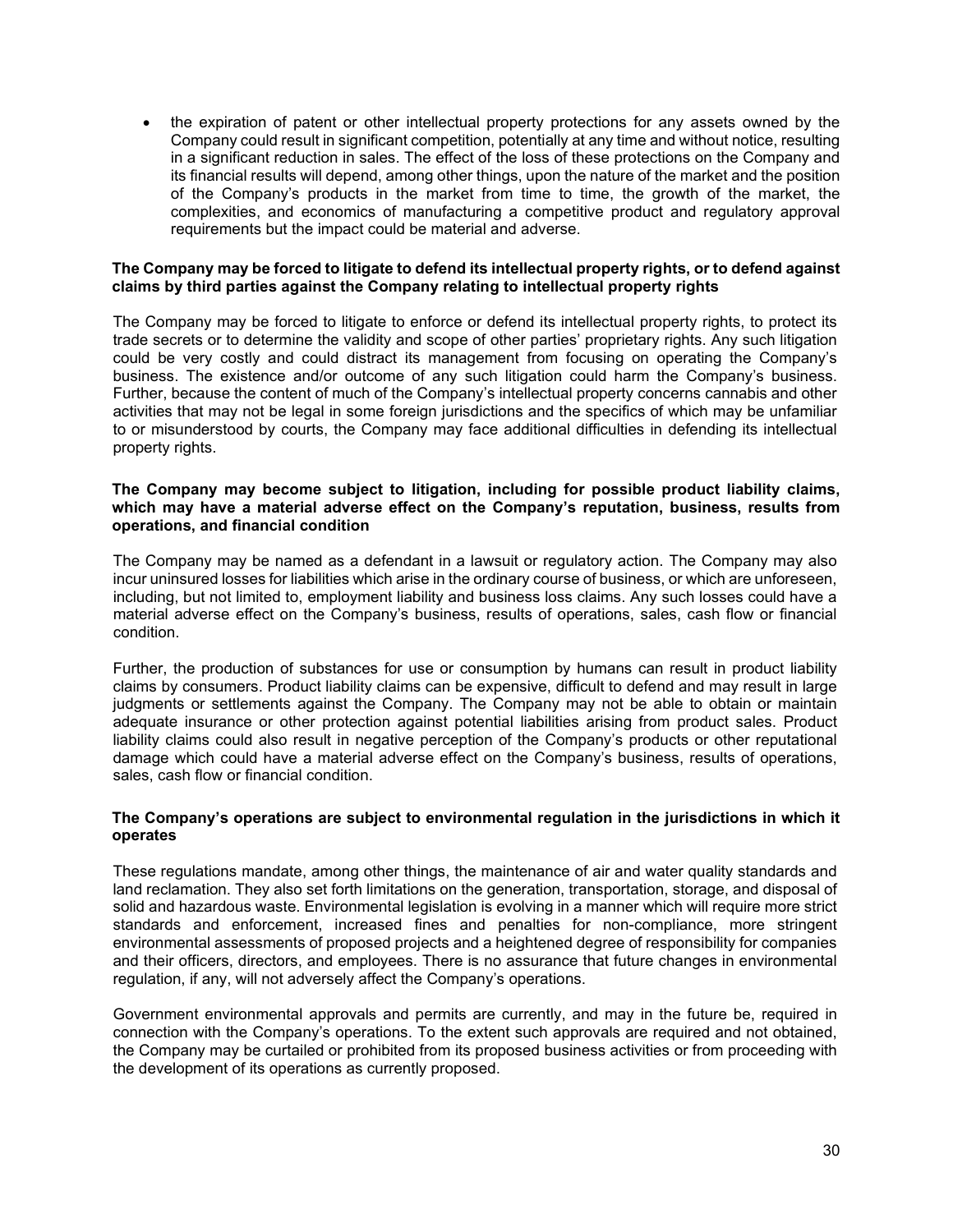Failure to comply with applicable environmental laws, regulations and permitting requirements may result in enforcement actions thereunder, including orders issued by regulatory or judicial authorities causing operations to cease or be curtailed, and may include corrective measures requiring capital expenditures, installation of additional equipment, or remedial actions. The Company may be required to compensate those suffering loss or damage due to its operations and may have civil or criminal fines or penalties imposed for violations of applicable laws or regulations.

#### **The Company faces competition from other companies where it will conduct business that have higher capitalization, and may have more experienced management or be more mature as a business**

An increase in the companies competing in this industry could limit the ability of the Company to expand its operations. Current and new competitors may be better capitalized, have a longer operating history, have more expertise and may be able to develop higher quality equipment or products, at the same or a lower cost. The Company cannot provide assurances that it will be able to compete successfully against current and future competitors. Competitive pressures faced by the Company could have a material adverse effect on its business, operating results, and financial condition. In addition, despite Canadian federal legalization of marijuana, illicit or "black-market" operations remain abundant and present substantial competition to the Company. In particular, illicit operations, despite being largely clandestine, are not required to comply with the extensive regulations that the Company must comply with to conduct business, and accordingly may have significantly lower costs of operation.

#### **If the Company is unable to attract and retain key personnel, it may not be able to compete effectively in the cannabis market**

The Company's success has depended and continues to depend upon its ability to attract and retain key management, including the Company's CEO, technical experts, and sales personnel. The Company will attempt to enhance its management and technical expertise by continuing to recruit qualified individuals who possess desired skills and experience in certain targeted areas. The Company's inability to retain employees and attract and retain sufficient additional employees or engineering and technical support resources could have a material adverse effect on the Company's business, results of operations, sales, cash flow or financial condition.

Shortages in qualified personnel or the loss of key personnel could adversely affect the financial condition of the Company, results of operations of the business and could limit the Company's ability to develop and market its cannabis-related products. The loss of any of the Company's senior management or key employees could materially adversely affect the Company's ability to execute its business plan and strategy, and the Company may not be able to find adequate replacements on a timely basis, or at all. The Company does not maintain key person life insurance policies on any of our employees.

#### **The size of the Company's target market is difficult to quantify and investors will be reliant on their own estimates on the accuracy of market data**

Because the cannabis industry is in a nascent stage with uncertain boundaries, there is a lack of information about comparable companies available for potential investors to review in deciding about whether to invest in the Company and, few, if any, established companies whose business model the Company can follow or upon whose success the Company can build. Accordingly, investors will have to rely on their own estimates in deciding about whether to invest in the Company. There can be no assurance that the Company's estimates are accurate or that the market size is sufficiently large for its business to grow as projected, which may negatively impact its financial results.

#### **The Company's industry is experiencing growth and consolidation that may cause the Company to lose key relationships and intensify competition**

The cannabis industry is undergoing growth and substantial change, which has resulted in an increase in competitors, consolidation, and formation of strategic relationships. Acquisitions or other consolidating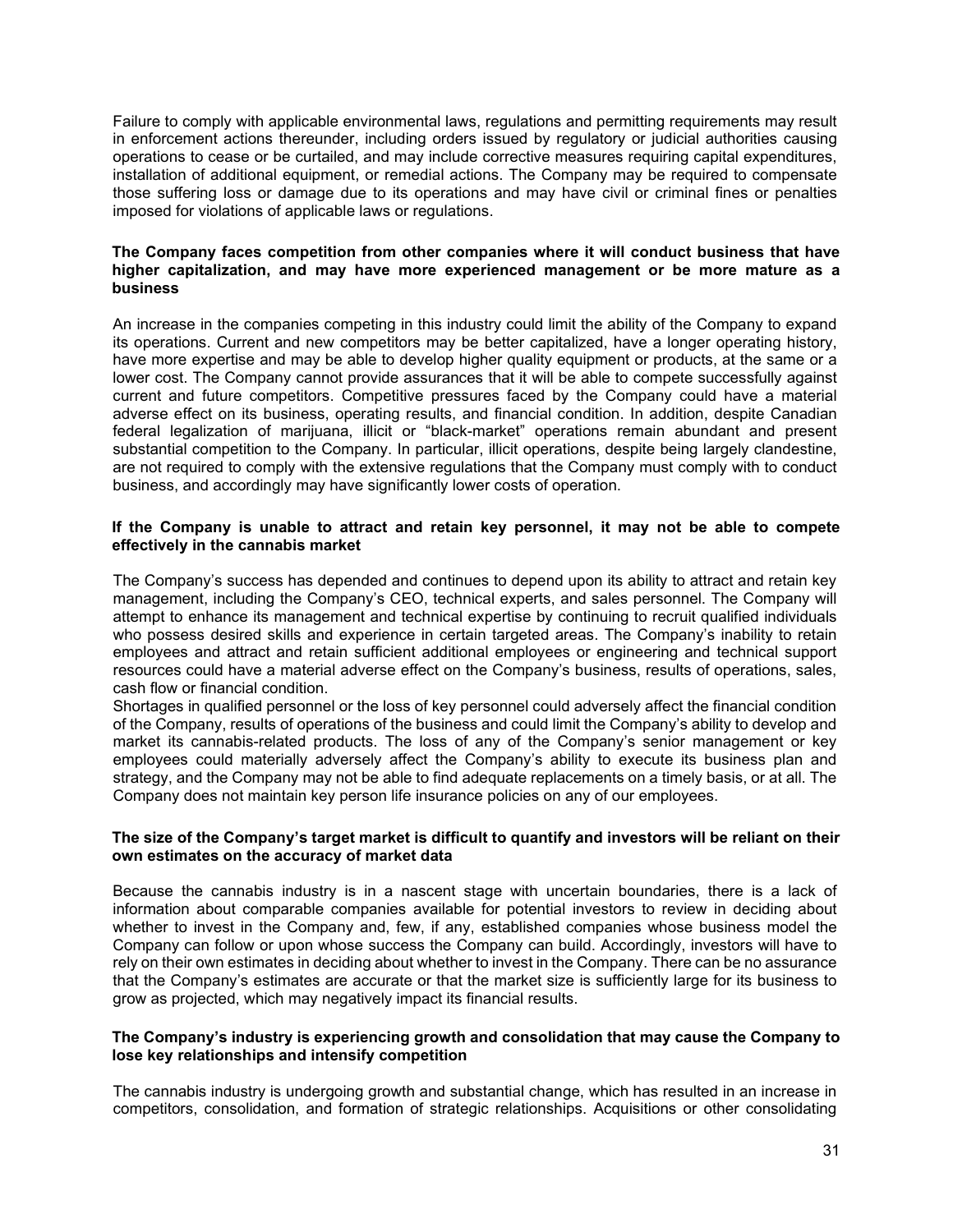transactions could harm the Company in a number of ways, including by losing strategic partners if they are acquired by or enter into relationships with a competitor, losing customers, revenue and market share, or forcing the Company to expend greater resources to meet new or additional competitive threats, all of which could harm the Company's operating results. As competitors enter the market and become increasingly sophisticated, competition in the Company's industry may intensify and place downward pressure on retail prices for its products and services, which could negatively impact its profitability.

#### **The Company may continue to sell securities for cash to fund operations, capital expansion, mergers and acquisitions that will dilute the current shareholders**

The continued development of the Company will require additional financing. The failure to raise such capital could result in the delay or indefinite postponement of current business objectives or the Company going out of business. There can be no assurance that additional capital or other types of financing will be available if needed or that, if available, the terms of such financing will be favourable to the Company. If additional funds are raised through issuances of equity or convertible debt securities, existing shareholders could suffer significant dilution, and any new equity securities issued could have rights, preferences, and privileges superior to those of holders of Common Shares. The Company's articles permit the issuance of an unlimited number of Common Shares, and shareholders will have no pre-emptive rights in connection with such further issuance. The directors of the Company have discretion to determine the price and the terms of issue of further issuances. Moreover, additional Common Shares will be issued by the Company on the exercise of options under the Company's stock option plan and upon the exercise of outstanding warrants. In addition, from time to time, the Company may enter into transactions to acquire assets or the shares of other companies. These transactions may be financed wholly or partially with debt, which may temporarily increase the Company's debt levels above industry standards. Any debt financing secured in the future could involve restrictive covenants relating to capital raising activities and other financial and operational matters, which may make it more difficult for the Company to obtain additional capital and to pursue business opportunities, including potential acquisitions. The Company may require additional financing to fund its operations to the point where it is generating positive cash flows. Negative cash flow may restrict the Company's ability to pursue its business objectives.

#### **The Company currently has insurance coverage; however, because the Company operates within the cannabis industry, there are additional difficulties, complexities, and costs associated with such insurance coverage**

The Company believes that it and its subsidiaries currently have insurance coverage with respect to workers' compensation, general liability, directors' and officers' insurance, fire and other similar policies customarily obtained for businesses to the extent commercially appropriate; however, because the Company is engaged in and operates within the cannabis industry, there are exclusions and additional difficulties and complexities associated with such insurance coverage that could cause the Company to suffer uninsured losses, which could adversely affect the Company's business, results of operations, and profitability. There is no assurance that the Company will be able to obtain insurance coverage at a reasonable cost or fully utilize such insurance coverage, if necessary. Additionally, the Company may experience losses that our insurance policies have specific exclusions for or events that the Company is unable obtain insurance at reasonable pricing, such as flood insurance for the Delta Facility, for resulting in losses having material adverse effects.

#### **Obtaining new strains and developing new product offerings may not be successful or aligned to consumer demands**

While the Company has proven to be successful at acquiring and growing new strains, there is no guarantee the Company will continue to be able to acquire and cultivate new strains in the future. Furthermore, there is no certainty that the selected strains and new products offerings will have sufficient consumer demand to be sold for a profit, if at all. An inability to access new strains or innovate new products, which delight consumers may results in depressed sales, product returns, inventory write-offs, and other adverse impacts on the Company's operations.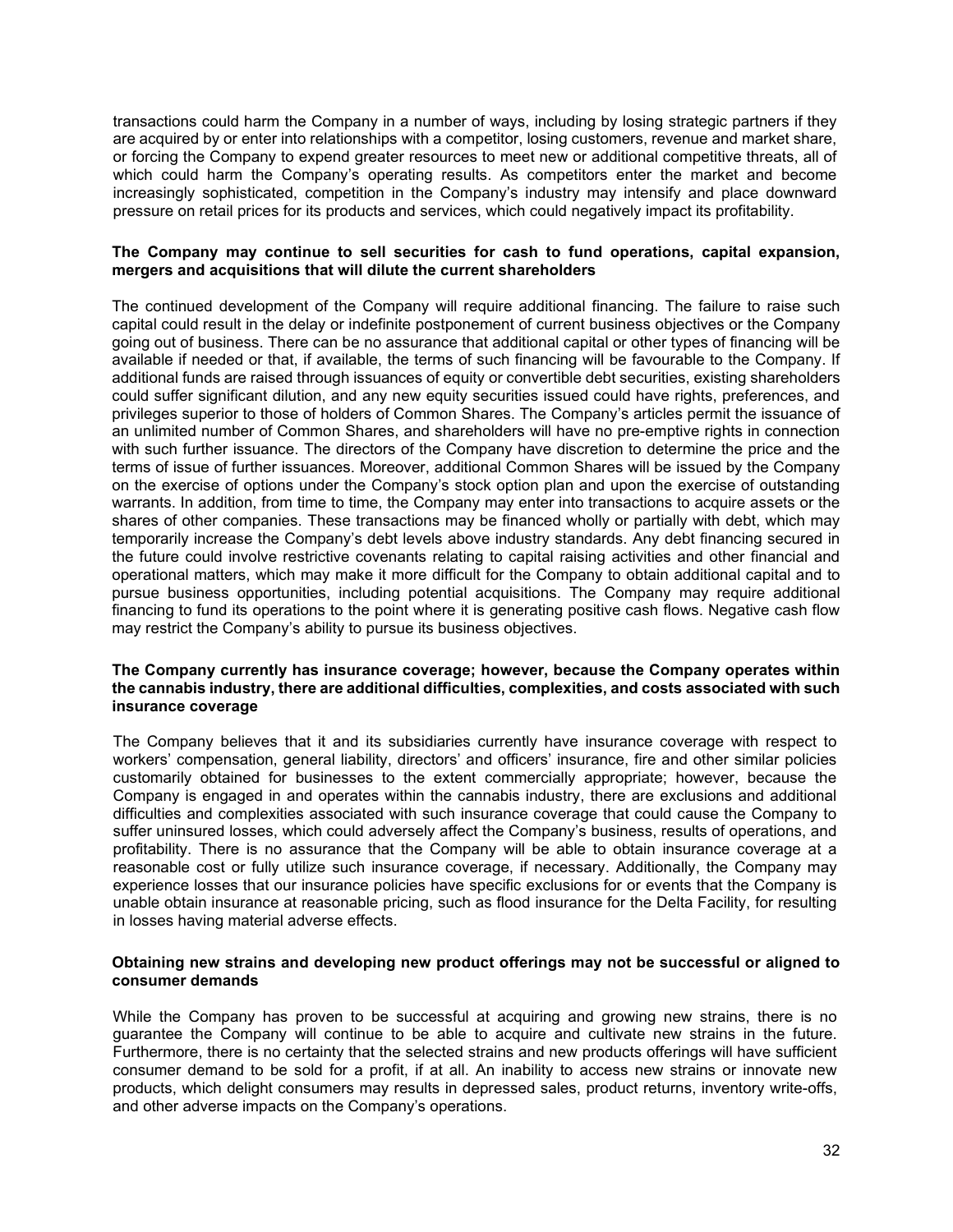#### **The cultivation of cannabis includes risks inherent in an agricultural business including the risk of crop loss, sudden changes in environmental conditions, equipment failure, product recalls and others**

The Company's future business involves the growing of marijuana, an agricultural product. Such business will be subject to the risks inherent in the agricultural business, such as insects, plant diseases and similar agricultural risks. Although the Company expects that any such growing will be completed indoors under climate-controlled conditions, there can be no assurance that natural elements will not have a material adverse effect on any such future production. There is also no guarantee that natural elements will not impact the health, yield, consistency, or consumer appeal of product.

#### **The cultivation of cannabis involves a reliance on third party transportation which could result in supply delays, reliability of delivery and other related risks**

In order for customers of the Company to receive their product, the Company relies on third party transportation services. This can cause logistical problems and delays in customers obtaining their orders and cannot be directly controlled by the Company. Any delay by third party transportation services may adversely affect the Company's reputation and financial performance.

Moreover, security of the product during transportation to and from the Company's facilities is critical due to the nature of the product. A breach of security during transport could have material adverse effects on the Company's business, financials, and prospects. Any such breach could impact the Company's future ability to continue operating under its licenses or the prospect of renewing its licenses.

#### **The Company may be subject to product recalls for product defects self-imposed or imposed by regulators**

Manufacturers and distributors of products are sometimes subject to the recall or return of their products for a variety of reasons, including product defects, such as contamination, unintended harmful side effects or interactions with other substances, packaging safety and inadequate or inaccurate labelling disclosure. If any of the Company's products are recalled due to an alleged product defect or for any other reason, the Company could be required to incur the unexpected expense of the recall and any legal proceedings that might arise in connection with the recall. The Company may lose a significant number of sales and may not be able to replace those sales at an acceptable margin or at all. In addition, a product recall may require significant management attention. Although the Company has detailed procedures in place for testing its products, there can be no assurance that any quality, potency, or contamination problems will be detected in time to avoid unforeseen product recalls, regulatory action, or lawsuits. Additionally, if one of the Company's significant brands were subject to recall, the image of that brand and the Company could be harmed. A recall for any of the foregoing reasons could lead to decreased demand for the Company's products and could have a material adverse effect on the results of operations and financial condition of the Company. Additionally, product recalls may lead to increased scrutiny of the Company's operations by Health Canada or other regulatory agencies, requiring further management attention and potential legal fees and other expenses.

#### **The Company is reliant on key inputs, such as water and utilities, and any interruption of these services could have a material adverse effect on the Company's finances and operational results**

The Company's business is dependent on a number of key inputs and their related costs including raw materials and supplies related to its growing operations, as well as electricity, water and other local utilities. Any significant interruption or negative change in the availability or economics of the supply chain for key inputs could materially impact the business, financial condition, and operating results of the Company. Any inability to secure required supplies and services or to do so on appropriate terms could have a materially adverse impact on the business, financial condition, and operating results of the Company.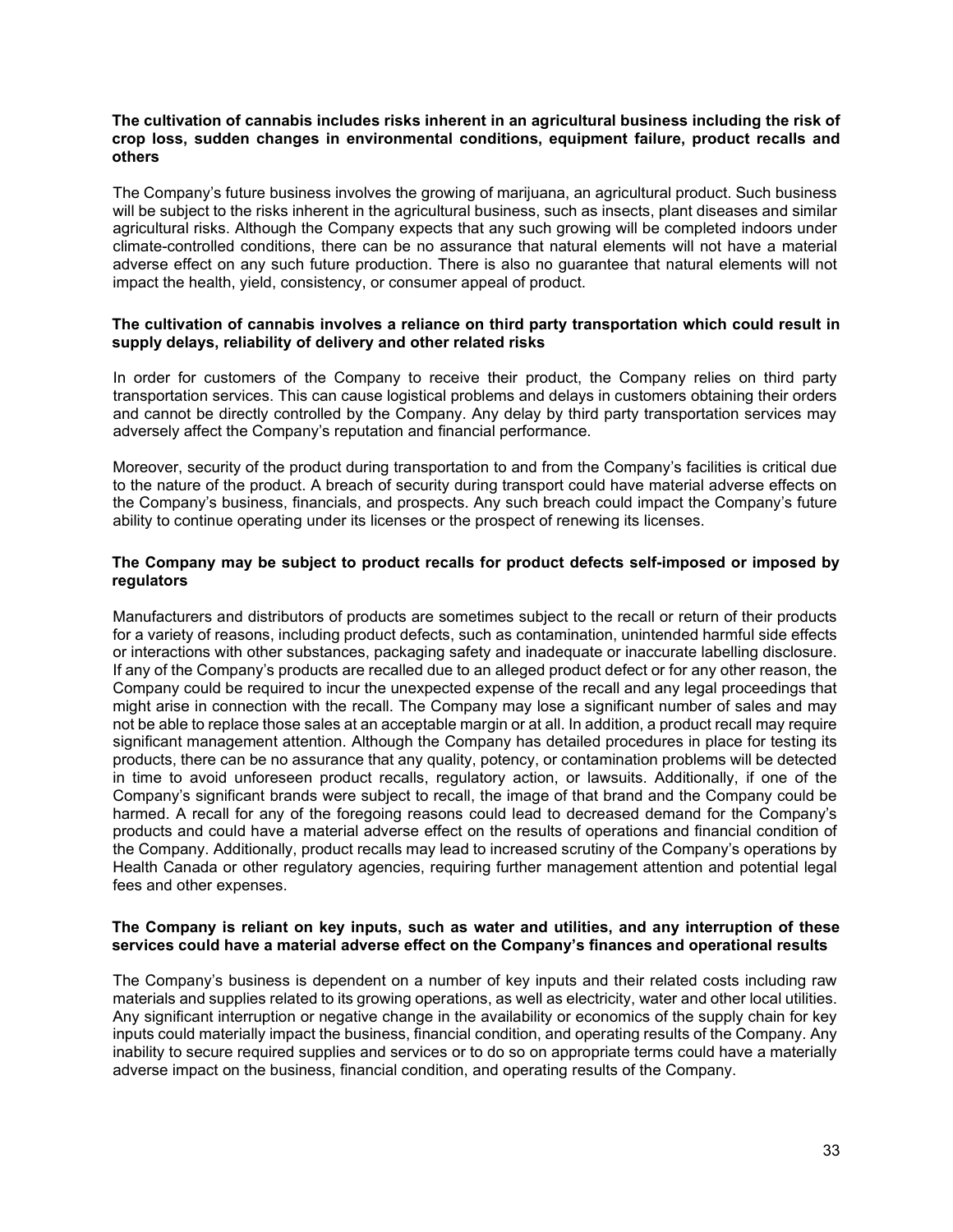#### **The expansion of the medical cannabis industry may require new clinical research into effective medical therapies, when such research is new to Canada and has been restricted in some international jurisdictions**

Research in Canada and internationally regarding the medical benefits, viability, safety, efficacy, dosing and social acceptance of cannabis or isolated cannabinoids (such as CBD and THC) remains in its early stages. There have been relatively few clinical trials on the benefits of cannabis or isolated cannabinoids (such as CBD and THC). Although the Company believes that the articles, reports, and studies support its beliefs regarding the medical benefits, viability, safety, efficacy, dosing and social acceptance of cannabis, future research and clinical trials may prove such statements to be incorrect, or could raise concerns regarding, and perceptions relating to, cannabis. Given these risks, uncertainties and assumptions, investors should not place undue reliance on such articles and reports. Future research studies and clinical trials may draw opposing conclusions or reach negative conclusions regarding the medical benefits, viability, safety, efficacy, dosing, social acceptance or other facts and perceptions related to medical cannabis, which could have a material adverse effect on the demand for the Company's products with the potential to lead to a material adverse effect on the Company's business, financial condition, and results of operations.

#### **Under Canadian regulations, a licensed producer of cannabis has restrictions on the type and form of marketing it can undertake which could materially impact sales performance**

The development of the Company's future business and operating results may be hindered by applicable restrictions on sales and marketing activities imposed by Health Canada. The regulatory environment in Canada limits the Company's ability to compete for market share in a manner similar to other highly regulated industries, including significant limitations on promotion. If the Company is unable to effectively market its products and compete for market share, or if the costs of compliance with government legislation and regulation cannot be absorbed through increased selling prices for its products, the Company's sales and operating results could be adversely affected.

#### **The Company could be liable for fraudulent or illegal activity by its employees, contractors and consultants resulting in significant financial losses to claims against the Company**

The Company is exposed to the risk that its employees, independent contractors and consultants may engage in fraudulent or other illegal activity. Misconduct by these parties could include intentional, reckless and/or negligent conduct or disclosure of unauthorized activities to the Company that violates: (i) government regulations; (ii) manufacturing standards; (iii) federal and provincial healthcare fraud and abuse laws and regulations; or (iv) laws that require the true, complete, and accurate reporting of financial information or data. It is not always possible for the Company to identify and deter misconduct by its employees and other third parties, and the precautions taken by the Company to detect and prevent this activity may not be effective in controlling unknown or unmanaged risks or losses or in protecting the Company from governmental investigations or other actions or lawsuits stemming from a failure to be in compliance with such laws or regulations. If any such actions are instituted against the Company, and it is not successful in defending itself or asserting its rights, those actions could have a significant impact on the business, including the imposition of civil, criminal and administrative penalties, damages, monetary fines, contractual damages, reputational harm, diminished profits and future earnings, and curtailment of the Company's operations, any of which could have a material adverse effect on the Company's business, financial condition and results of operations.

#### **The Company will be reliant on information technology systems and may be subject to damaging cyber-attacks**

The Company has entered into agreements with third parties for hardware, software, telecommunications, and other information technology ("**IT**") services in connection with its operations. The Company's operations depend, in part, on how well it and its suppliers protect networks, equipment, IT systems and software against damage from a number of threats, including, but not limited to, cable cuts, damage to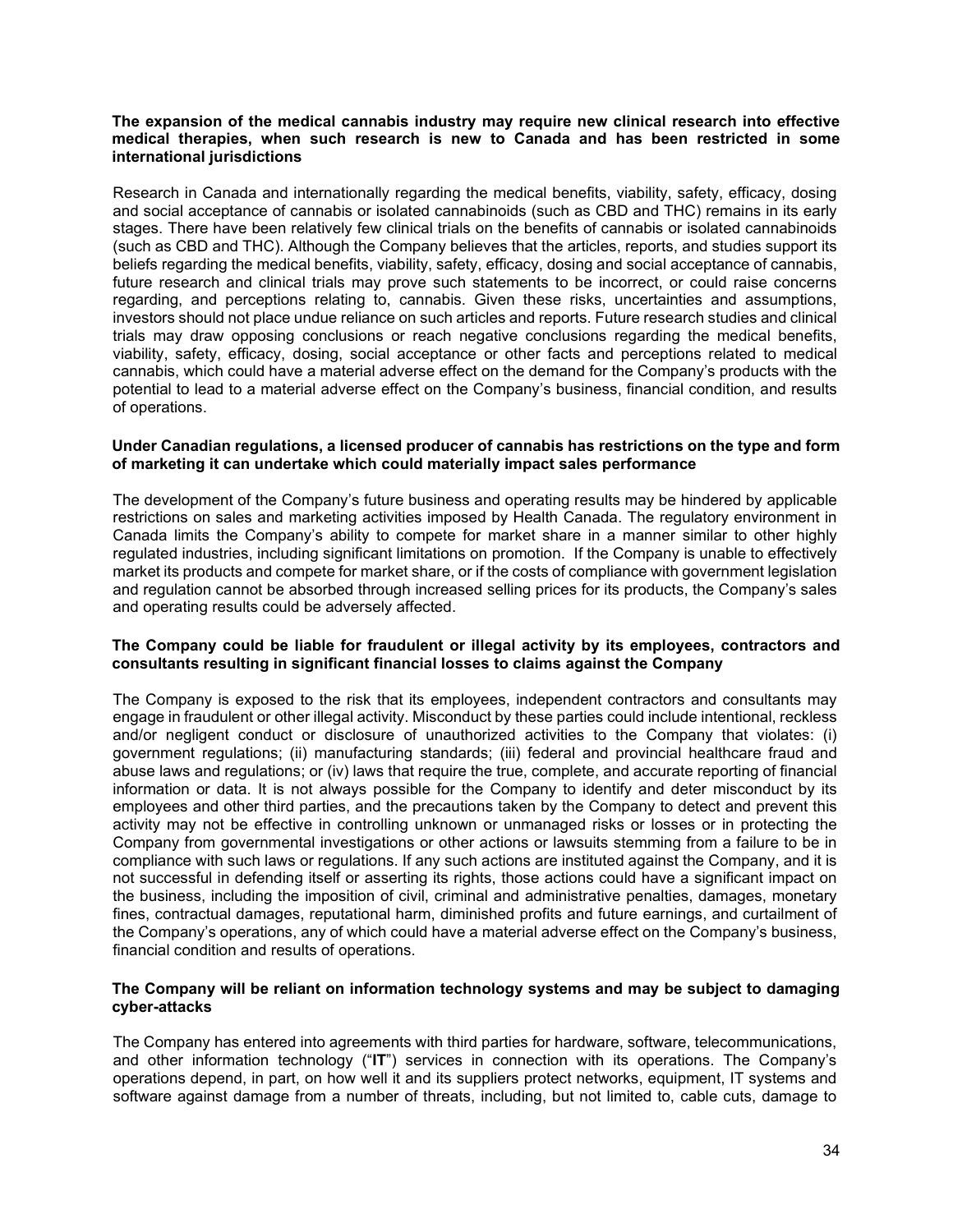physical plants, natural disasters, pandemics, intentional damage and destruction, fire, power loss, hacking, computer viruses, vandalism and theft. The Company's operations also depend on the timely maintenance, upgrade and replacement of networks, equipment, IT systems and software, as well as preemptive expenses to mitigate the risks of failures. Any of these and other events could result in information system failures, delays and/or increase in capital expenses. The failure of information systems or a component of information systems could, depending on the nature of any such failure, adversely impact the Company's reputation and results of operations.

The Company has not experienced any material losses to date relating to cyber-attacks or other information security breaches, but there can be no assurance that the Company will not incur such losses in the future. The Company's risk and exposure to these matters cannot be fully mitigated because of, among other things, the evolving nature of these threats. As a result, cyber security and the continued development and enhancement of controls, processes and practices designed to protect systems, computers, software, data and networks from attack, damage or unauthorized access is a priority. As cyber threats continue to evolve, the Company may be required to expend additional resources to continue to modify or enhance protective measures or to investigate and remediate any security vulnerabilities.

#### **The Company may be subject to breaches of security at its facilities, or in respect of electronic documents and data storage and may face risks related to breaches of applicable privacy laws**

Given the nature of the Company's product and its lack of legal availability outside of appropriately licensed channels, as well as the concentration of inventory in its facilities, despite meeting or exceeding Health Canada's security requirements, there remains a risk of shrinkage as well as theft. A security breach at one of the Company's facilities could expose the Company to additional liability and to potentially costly litigation, increase expenses relating to the resolution and future prevention of these breaches and may deter potential patients from choosing the Company's products.

#### **The Company's officers and directors may be engaged in a range of business activities resulting in conflicts of interest**

The Company may be subject to various potential conflicts of interest because some of its officers and directors may be engaged in a range of business activities. In addition, the Company's executive officers and directors may devote time to their outside business interests, so long as such activities do not materially or adversely interfere with their duties to the Company. In some cases, the Company's executive officers and directors may have fiduciary obligations associated with these business interests that interfere with their ability to devote time to the Company's business and affairs and that could adversely affect the Company's operations. These business interests could require significant time and attention of the Company's executive officers and directors.

In addition, the Company may also become involved in other transactions which conflict with the interests of its directors and the officers who may from time-to-time deal with persons, firms, institutions or companies with which the Company may be dealing, or which may be seeking investments similar to those desired by it. The interests of these persons could conflict with those of the Company. In addition, from time to time, these persons may be competing with the Company for available investment opportunities. Conflicts of interest, if any, will be subject to the procedures and remedies provided under applicable laws. In particular, if such a conflict of interest arises at a meeting of the Company's directors, a director who has such a conflict will abstain from voting for or against the approval of such participation or such terms. In accordance with applicable laws, the directors of the Company are required to act honestly, in good faith and in the best interests of the Company.

#### **We have expanded and intend to further expand our business and operations into jurisdictions outside of Canada, and there are risks associated with doing so**

We are expanding our operations and business into jurisdictions outside of Canada, but there can be no assurance that any market for our products will develop in any such foreign jurisdiction. The continuation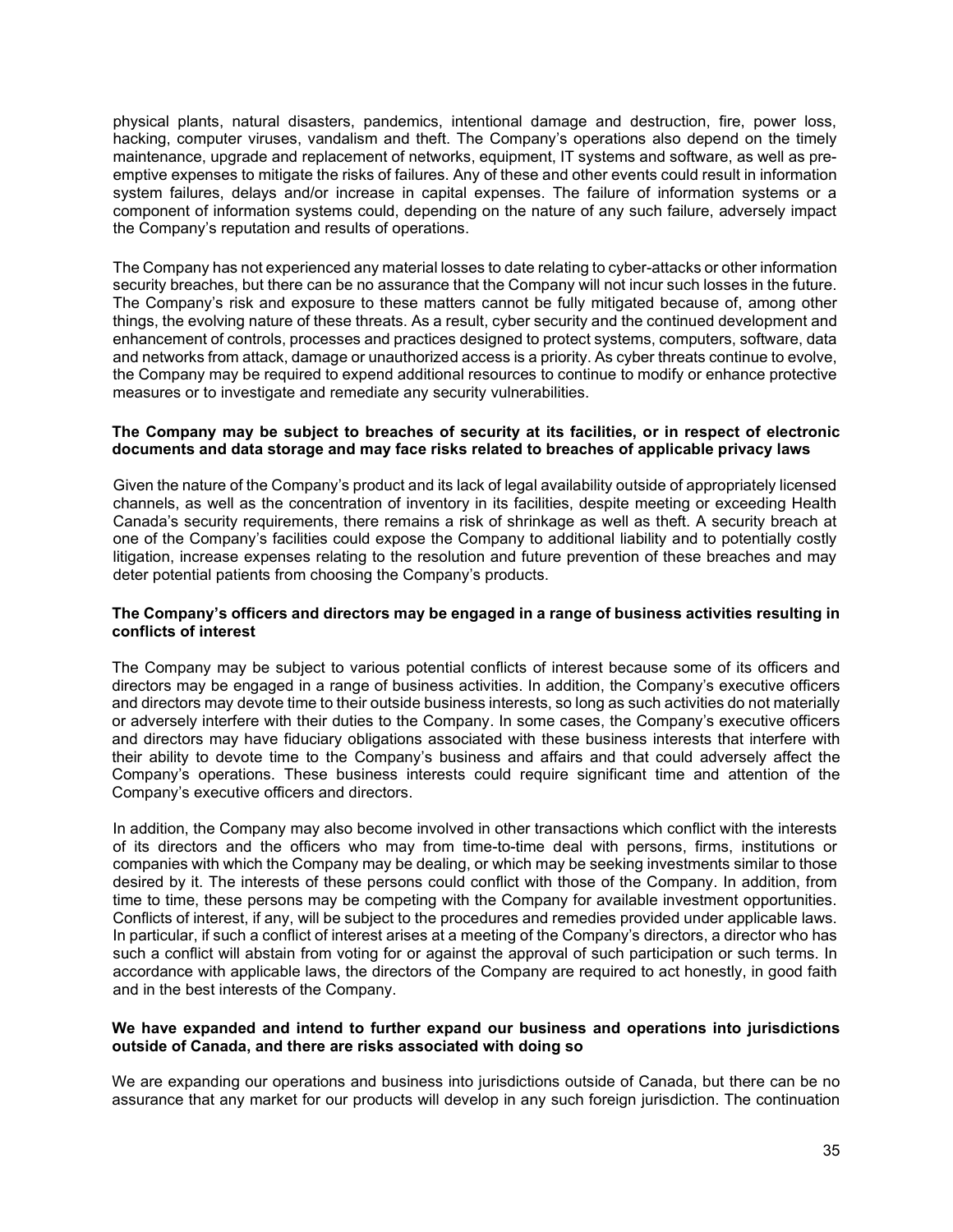or expansion of our operations internationally will depend on our ability to renew or secure the necessary permits, licenses, or other approvals in those jurisdictions. An agency's denial of or delay in issuing or renewing a permit, license, or other approval, or revocation or substantial modification of an existing permit or approval, could prevent us from continuing our operations in or exports to other countries.

Operations in non-Canadian markets may expose us to new or unexpected risks or significantly increase our exposure to one or more existing risk factors. In addition, we are subject to a wide variety of laws and regulations domestically and internationally with respect to the flow of funds and product across international borders and the amount of medical cannabis we export may be limited by the various drug control conventions to which Canada is a signatory.

While we continue to monitor developments and policies in the emerging markets in which we operate and assess the impact thereof to our operations, such developments cannot be accurately predicted and could have an adverse effect on the Corporation's business, operations, or profitability.

#### **Changes in the public's perception of medical and/or adult-use cannabis could increase future regulation**

Government policy changes or public opinion may also result in a significant influence over the regulation of the cannabis industry in Canada, or elsewhere. A negative shift in the public's perception of cannabis in any applicable jurisdiction could affect future legislation or regulation. Any inability to fully implement the Company's expansion and sales strategies may have a material adverse effect on the Company's business, financial condition, and results of operations.

#### **In certain circumstances, the Company's reputation could be damaged**

Damage to the Company's reputation can be the result of the actual or perceived occurrence of any number of events, and could include any negative publicity, whether true or not. The increased usage of social media and other web-based tools used to generate, publish, and discuss user-generated content and to connect with other users has made it increasingly easier for individuals and groups to communicate and share opinions and views regarding the Company and its activities, whether true or not. Although the Company believes that it operates in a manner that is respectful to all stakeholders and that it takes care in protecting its image and reputation, the Company does not ultimately have direct control over how it is perceived by others. Reputation loss may result in decreased investor confidence, increased challenges in developing and maintaining community relations and an impediment to the Company's overall ability to advance its projects, thereby having a material adverse impact on financial performance, financial condition, cash flows and growth prospects.

#### **The Company targets, among other segments, the premium adult-use cannabis market, which may not materialize, or in which the Company may not be able to develop or maintain a brand that attracts or retains customers**

The Company targets users of cannabis in the Canadian adult-use cannabis market who are looking for premium products; however, such a market may not materialize or be sustainable. If this premium market does materialize, the Company may not be successful in creating and maintaining consumer perceptions of the value of premium products. The promotion of cannabis is strictly regulated in Canada. For example, promotion is largely restricted to the place of sale and subject to prescribed conditions set out in the Cannabis Act, the Cannabis Regulations and Further Regulations. Among other restrictions, the Cannabis Act prohibits testimonials and endorsements, lifestyle branding and promotion that is appealing to young persons. Such restrictions on advertising, marketing and the use of logos and brand names, and other restrictions on advertising imposed by Canadian federal or provincial laws or regulations, or similar regulations imposed in other jurisdictions, may prevent the Company from creating and maintaining consumer perceptions in the value of its premium products and establishing itself as a premium producer. If the Company cannot successfully compete in the premium market, the Company may face significant challenges in gaining or maintaining a market share in Canada or in other cannabis markets in which it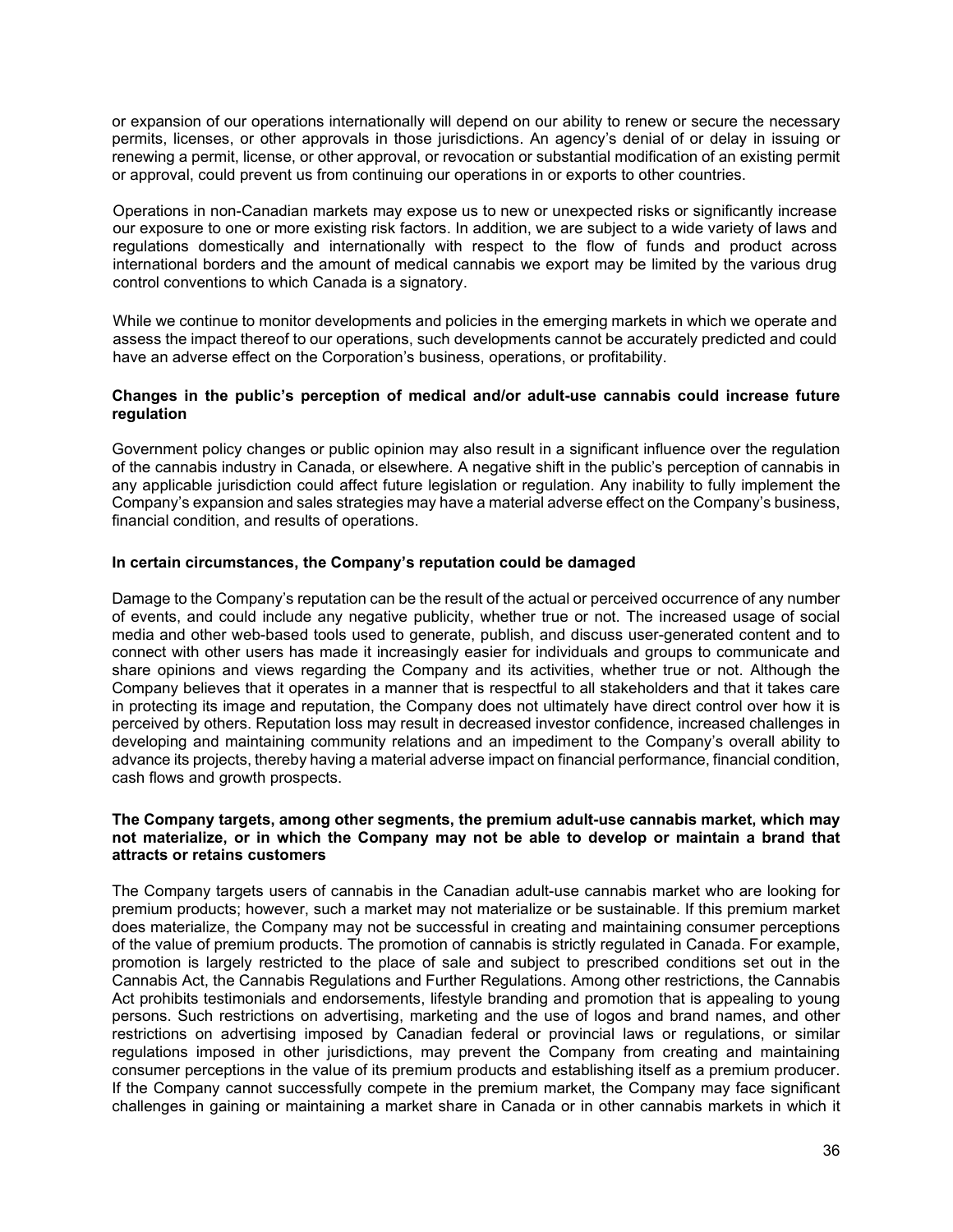operates, or it may be forced to sell products at a lower price, which may materially adversely affect results of operations.

#### **Necessary security clearances take time to obtain and may impact the Company's ability to attract and retain board members and officers**

The Cannabis Act and Cannabis Regulations require several individuals to obtain and maintain a valid security clearance, including directors, officers, and large shareholders of the Company. A security clearance cannot be valid for more than five years and must be renewed before the expiry of a current security clearance. There is no assurance that any of the Company's existing directors and officers who presently or may in the future require a security clearance will be able to obtain or renew such clearances or that new personnel who require a security clearance will be able to obtain one. Prospective qualified directors or officers may be deterred from accepting appointments to positions in the cannabis industry that require security clearances due to the onus of the lengthy application process and uncertainty that a security clearance will be granted at all. Inability to attract and retain such qualified directors and officers may result in a material adverse effect on the Company's business, operating results, financial condition, or prospects.

#### **The Company may not be able to enforce its legal rights**

One director of the Company, David Donnan, resides outside of Canada, in the US. Although he has appointed Borden Ladner Gervais LLP as his agent for service of process in Canada, it may not be possible for investors to enforce judgments in Canada against him.

#### **There is no certainty the Company will be able to achieve its Environmental, Social and Governance ("ESG") targets**

While the Company has incorporated certain ESG objectives into its strategic plan it may not be economically feasible to execute the desired changes to the business. The Company's inability to achieve its ESG objects may have effects on its social license to operate, brand equity, and corporate identity, which could have knock on impacts to operations, hiring, and the sale of product.

#### **Macroeconomic and other geo-political risks**

The Company's business is subject to risks associated with adverse economic conditions in Canada and globally, including economic slowdown, inflation and the disruption, volatility and tightening of credit and capital markets. Increases in unemployment rates, tax increases, governmental spending cuts or a return of high levels of inflation could adversely affect consumer spending patterns and result in a reduction in consumption of cannabis products in Canada and elsewhere in the world, including the Company's products. The Company's business, prospects, financial condition, results of operations and prospects may suffer as a result. These conditions could also worsen cash flows, liquidity, and access to capital for the Company and cause other financial hardships for the Company and its suppliers, distributors, retailers, and clients, thereby adversely impacting the Company's ability to produce and distribute its products. In addition, natural disasters, pandemic outbreaks, boycotts, civil unrest (including recent protests in Canada, the U.S. and abroad) and other geo-political disruptions could adversely affect the Company. These events may damage the Company's properties, deny the Company access to an adequate workforce, increase the cost of energy and other raw materials, temporarily or permanently close the Company's facilities, disrupt the production, supply and distribution of the Company's products, and disrupt the Company's information systems.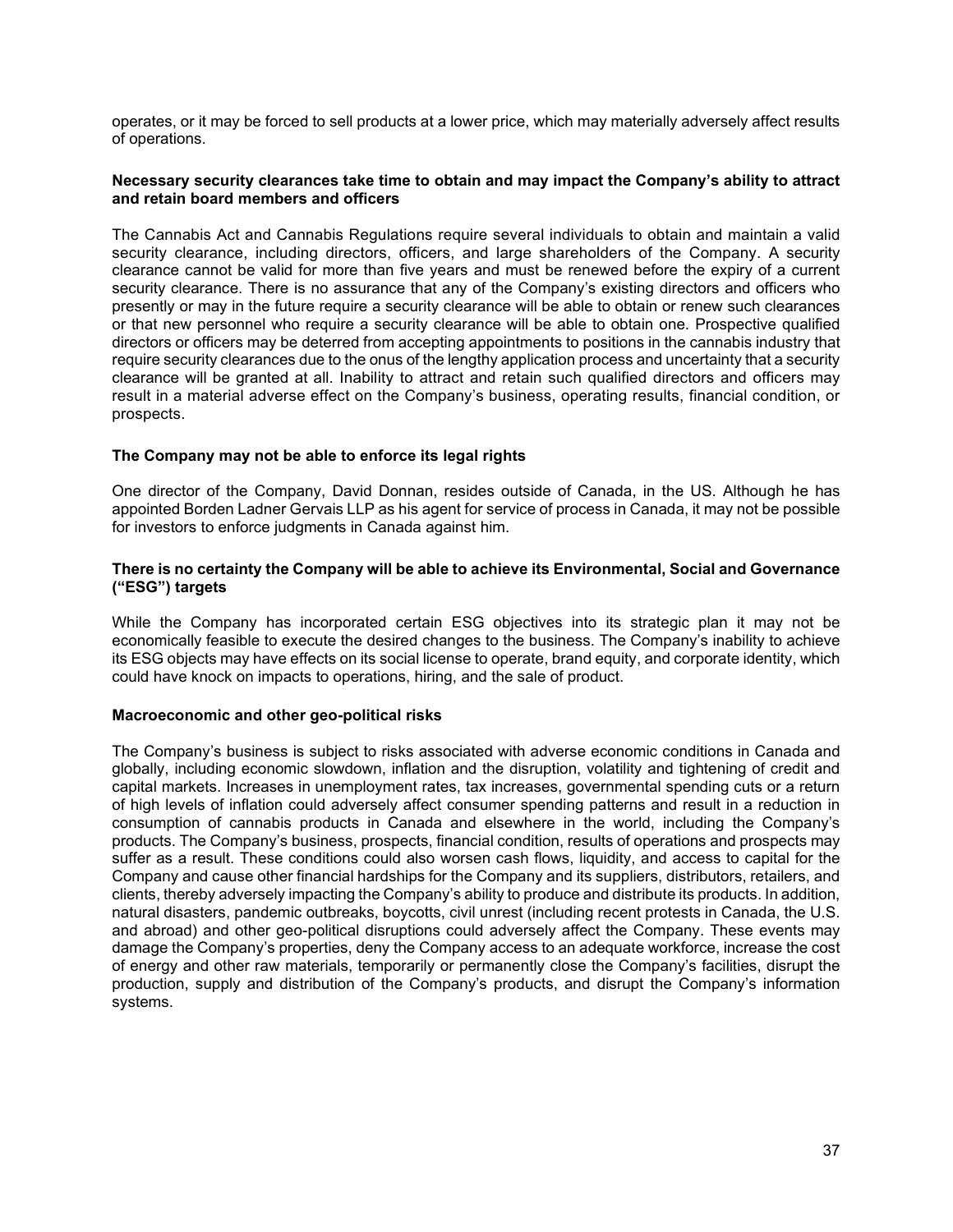#### **The cost of compliance and ability to working with unsophisticated individuals and entities may adversely impact the Company**

The market for cannabis products is highly volatile. Many entities and persons operating in the industry were formerly involved in the illegal market. Some still are, and many operate in unconventional ways. Some of these unconventional ways, which represent challenges to the Company, include not keeping appropriate financial records, inexperience with business contracts, not having access to customary business banking relationships, not having quality manufacturing relationships, and not having customary distribution arrangements. They may not be accustomed to entering into written agreements or keeping financial records according to Generally Accepted Accounting Principles. These entities and persons may not pay attention to obligations to which they have agreed in written contracts. Therefore, it may become challenging for the Company to enter into more complex commercial transactions, which could limit the Company's growth or otherwise adversely affect the Company. Any one of these challenges, if not managed, could adversely impact the Company. These challenges may also increase the cost of the Company's operations in the near-term.

#### **Risks regarding vaping products**

During the second quarter of 2021 the Company made Simply Bare™ Organic branded PAX® pods available for distribution in Canada. The Company also intends to launch other vaping related products in the future. In Canada and the US there have been public warnings to stop using certain vaping liquids containing cannabis derivatives and ingredients, such as CBD and THC, in light of a potential but unconfirmed link to lung injuries such as severe pulmonary illness. Reported lung injuries associated with the use of cannabis derivative containing vaping liquids have resulting in certain provinces either banning or delaying the sale of vaping liquids and vaping products to consumers. In response, Health Canada issued an information update advising Canadians who use cannabis derivative containing vaping liquids to monitor themselves for symptoms of pulmonary illness. There may be further governmental and private sector actions aimed at reducing the sale of or prohibiting cannabis containing vaping liquids and/or seeking to hold manufacturers of cannabis containing vaping liquids responsible for the adverse health effects associated with the use of these vaping products. These actions, combined with potential deterioration in the public's perception of cannabis containing vaping liquids, may result in a reduced market for the Company's vaporizer products. Federal, provincial, and local regulations or actions that prohibit or restrict the sale of the Company's vaporizer products including cannabis derivative vaping liquids, or that decrease consumer demand for the Company's products by prohibiting their use, raising the minimum age for their purchase, raising the purchase prices to unattractive levels via taxation, or banning their sale, could adversely impact the Company's business, financial condition, results of operations and prospects.

#### **Environmental and employee health and safety regulations**

The Company's operations are subject to environmental and safety laws and regulations concerning, among other things, emissions and discharges to water, air and land, the handling and disposal of hazardous and non-hazardous materials and wastes, and employee health and safety. The Company will incur ongoing costs and obligations related to compliance with environmental and employee health and safety matters. Failure to comply with environmental and safety laws and regulations may result in additional costs for corrective measures, penalties or in restrictions on our manufacturing operations. In addition, changes in environmental, employee health and safety or other laws, more vigorous enforcement thereof or other unanticipated events could require extensive changes to the Company's operations or give rise to material liabilities, which could have a material adverse effect on the business, results of operations and financial condition of the Company.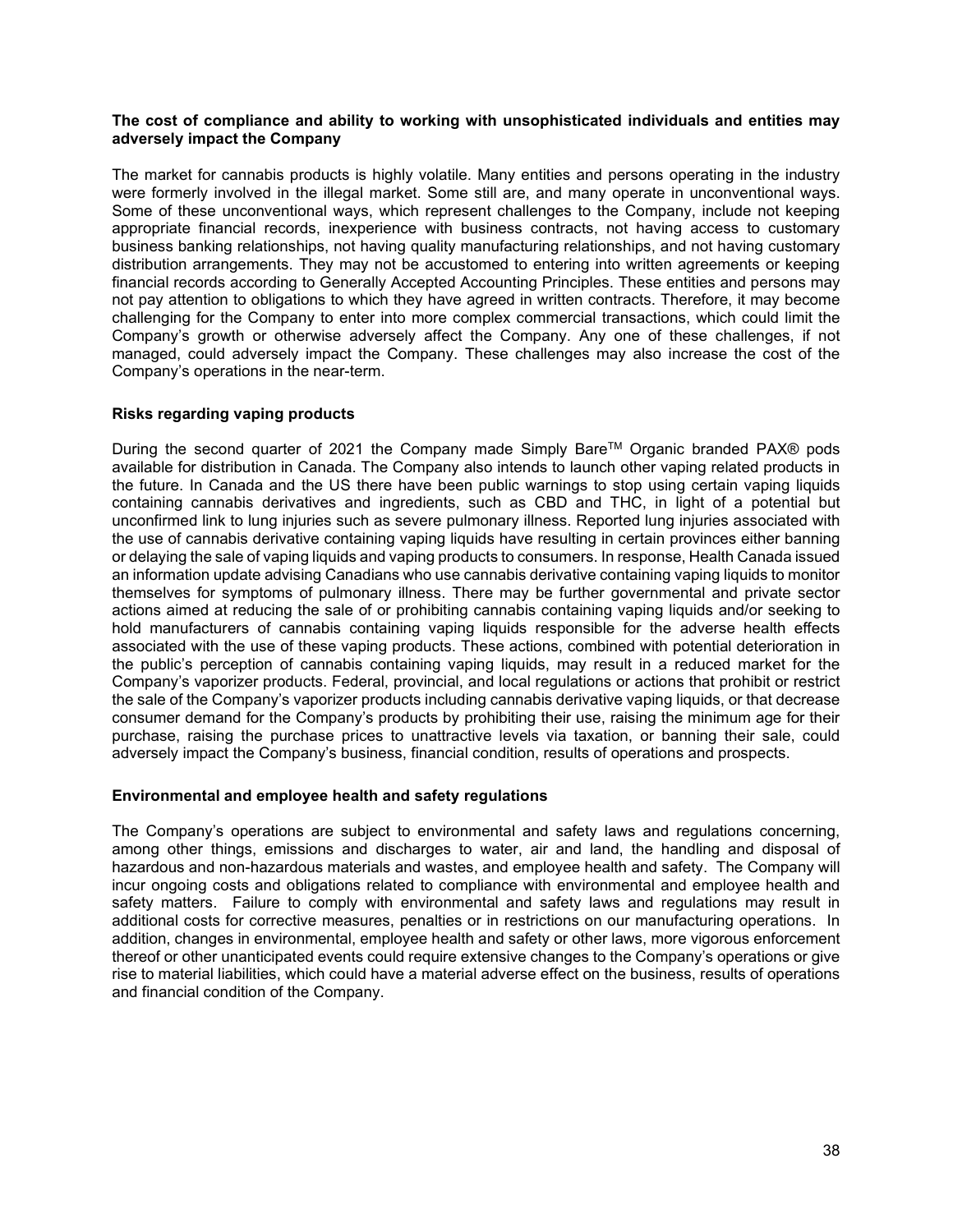#### **Failure to develop and maintain an effective system of internal controls increases the risk that we may not be able to accurately and reliably report our financial results or prevent fraud, which may harm our business, the trading price of our Common Shares and market value of other securities**

The Company maintains a system of internal controls over financial reporting ("ICFR") to ensure the Company's financial reporting is reliable and that its financial statements have been prepared in accordance with IFRS. Regardless of how well controls are designed, internal controls have inherent limitations and can only provide reasonable assurance that the controls are meeting the Company's objectives in providing reliable financial reporting information in accordance with IFRS. Effective internal controls are required for us to provide reasonable assurance that our financial results and other financial information are accurate and reliable. Any failure to design, develop or maintain effective controls, or difficulties encountered in implementing, improving or remediation lapses in internal controls may affect our ability to prevent fraud, detect material misstatements, and fulfill our reporting obligations. As a result, investors may lose confidence in our ability to report timely, accurate and reliable financial and other information, which may expose us to certain legal or regulatory actions, thus negatively impacting our business, the trading process of our Common Shares and market value of other securities.

#### **Participants in the cannabis industry may have difficulty accessing the service of banks and financial institutions, which may make it difficult for us to operate**

Because cannabis remains illegal federally in the United States, Canadian banks and financial institutions with U.S. affiliations remain wary of providing services to businesses in the cannabis industry, as the associated funds may technically be considered proceeds of crime in the U.S. Consequently, businesses involved in the cannabis industry continue to have trouble establishing banking infrastructure and relationships. The inability or limitation on our ability to open or maintain a bank account, obtain other banking services, or obtain business services may make it difficult to operate and conduct business.

### **Risk Factors Specifically Related to the U.S. Regulatory System**

The Company no longer performs any ancillary services to the cannabis industry in the U.S and has exited the U.S. entirely, therefore the Company expects it has reduced the risks associated with cannabis in the U.S. described below.

#### **Cannabis is Illegal under U.S. Federal Law**

The Company previously had agreements for brand licensing, consulting services and facilities leasing with licensed processors and producers in Washington (and previously in California). Although these activities are permitted by state law in the states where the Company was engaged in business, directly or with agreements with licensed entities, these activities remain illegal under federal law. Marijuana remains a Schedule I controlled substance under the federal CSA, and the penalties for violating the federal CSA are very serious and, depending on the quantity of marijuana involved, may include criminal penalties of up to life in prison and a fine of up to U.S.\$50,000,000 on a first offense<sup>8</sup>. In addition, the federal government can seize and seek the civil forfeiture of the real or personal property used to facilitate the sale of marijuana as well as the money or other proceeds received in connection with such sale.

#### **Some of the Company's historical business activities are illegal under U.S. federal law**

Although certain states and territories of the U.S. authorize medical or recreational cannabis production and distribution by licensed or registered entities, under U.S. federal law, the possession, use, cultivation, and transfer of cannabis and drug paraphernalia is illegal. An investor's contribution to and involvement in such activities may result in federal civil and/or criminal prosecution, including forfeiture of his, her or its entire investment.

<span id="page-39-0"></span>**<sup>8</sup>** [Title 21 United States Code \(USC\) Controlled Substances Act; Part D of Subchapter I](https://www.deadiversion.usdoj.gov/21cfr/21usc/841.htm)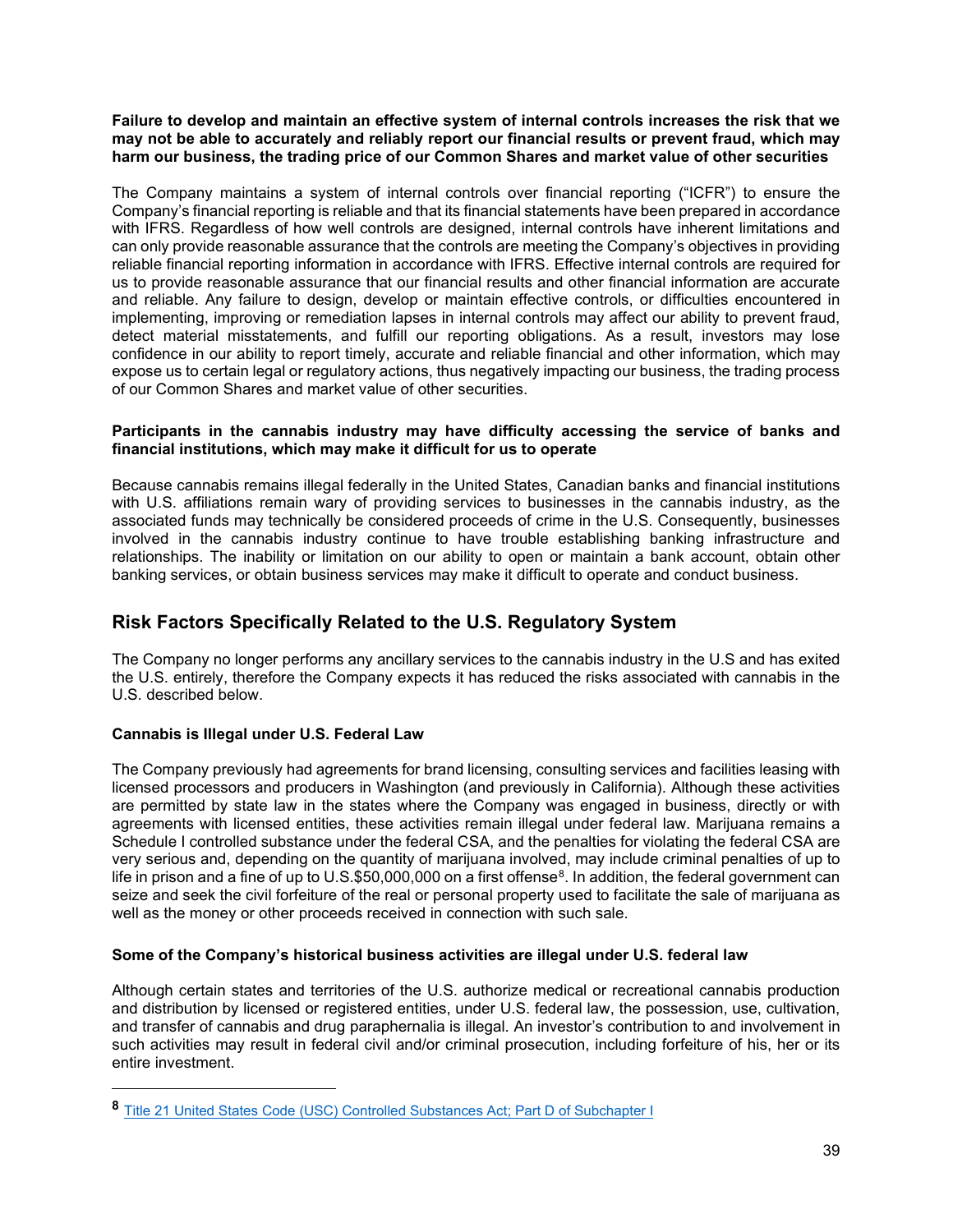Because the possession and use of cannabis and drug paraphernalia is illegal under U.S. federal law, the Company may be deemed to have historically been aiding and abetting illegal activities through the contracts it entered into and the products and services that it provided. As a result, U.S. law enforcement authorities, in their attempt to regulate the illegal use of cannabis and drug paraphernalia, may seek to bring an action or actions against the Company, including, but not limited to, a claim regarding the Company aiding and abetting another's criminal activities. The federal aiding and abetting statutes provide that anyone who "commits an offense against the U.S. or aids, abets, counsels, commands, induces or procures its commission, is punishable as a principal." Prosecution under U.S. Federal law would have a material negative effect on the Company's business and operations. The enforcement of relevant U.S. federal laws is a significant risk.

#### **Investors in the Company and the Company's directors, officers and employees may be subject to entry bans into the U.S.**

Because cannabis remains illegal under U.S. federal law, those employed at or investing in state licensed U.S. cannabis companies could face detention, denial of entry or lifetime bans from the U.S. for their business associations with cannabis U.S. businesses. Given the Company no longer has any ancillary cannabis business in the US this risk is expected to be low. Entry happens at the sole discretion of U.S. Customs and Board Protection ("**CBP**") officers on duty, and these officers have wide latitude to ask questions to determine the admissibility of a foreign national. The government of Canada has started warning travelers on its website that previous use of cannabis, or any substance prohibited by U.S. federal laws, could mean denial of entry to the US. Business or financial involvement in the legal cannabis industry in Canada or in the U.S. could also be reason enough for U.S. border guards to deny entry. On September 21, 2018, CBP released a statement outlining its current position with respect to enforcement of the laws of the US. It stated that Canada's legalization of cannabis will not change CBP enforcement of U.S. laws regarding controlled substances and because cannabis continues to be a controlled substance under U.S. law, working in or facilitating the proliferation of the legal marijuana industry in U.S. states where it is deemed legal, or Canada may affect admissibility to the US. As a result, CBP has affirmed that, employees, directors, officers, managers, and investors of companies involved in business activities related to cannabis in the U.S. or Canada (as the Company historically has been), who are not U.S. citizens face the risk of being barred from entry into the U.S. for life. On October 9, 2018, CBP released an additional statement regarding the admissibility of Canadian citizens working in the legal cannabis industry. CBP stated that a Canadian citizen working in or facilitating the proliferation of the legal cannabis industry in Canada coming into the U.S. for reasons unrelated to the cannabis industry will generally be admissible to the US; however, if such person is found to be coming into the U.S. for reasons related to the cannabis industry, such person may be deemed inadmissible.

### **Risks Related to the Company's Securities**

#### **The Company's securities have not been registered under the U.S. Securities Act**

The Common Shares have not been, and may never be, registered under the U.S. Securities Act or under applicable state or foreign securities laws. In addition, subscribers may be unable to deposit Rubicon Organics securities with a U.S. brokerage house.

#### **The market price for Common Shares may be volatile and subject to wide fluctuations in response to numerous factors, many of which are beyond the Company's control**

The market price for Common Shares may be volatile and subject to wide fluctuations in response to numerous factors, many of which are beyond the Company's control, including the following:

- actual or anticipated fluctuations in the Company's quarterly results of operations;
- recommendations by securities research analysts;
- changes in the economic performance or market valuations of companies in the industry in which the Company operates;
- addition or departure of the Company's executive officers and other key personnel;
- release or expiration of lock-up or other transfer restrictions on outstanding Common Shares;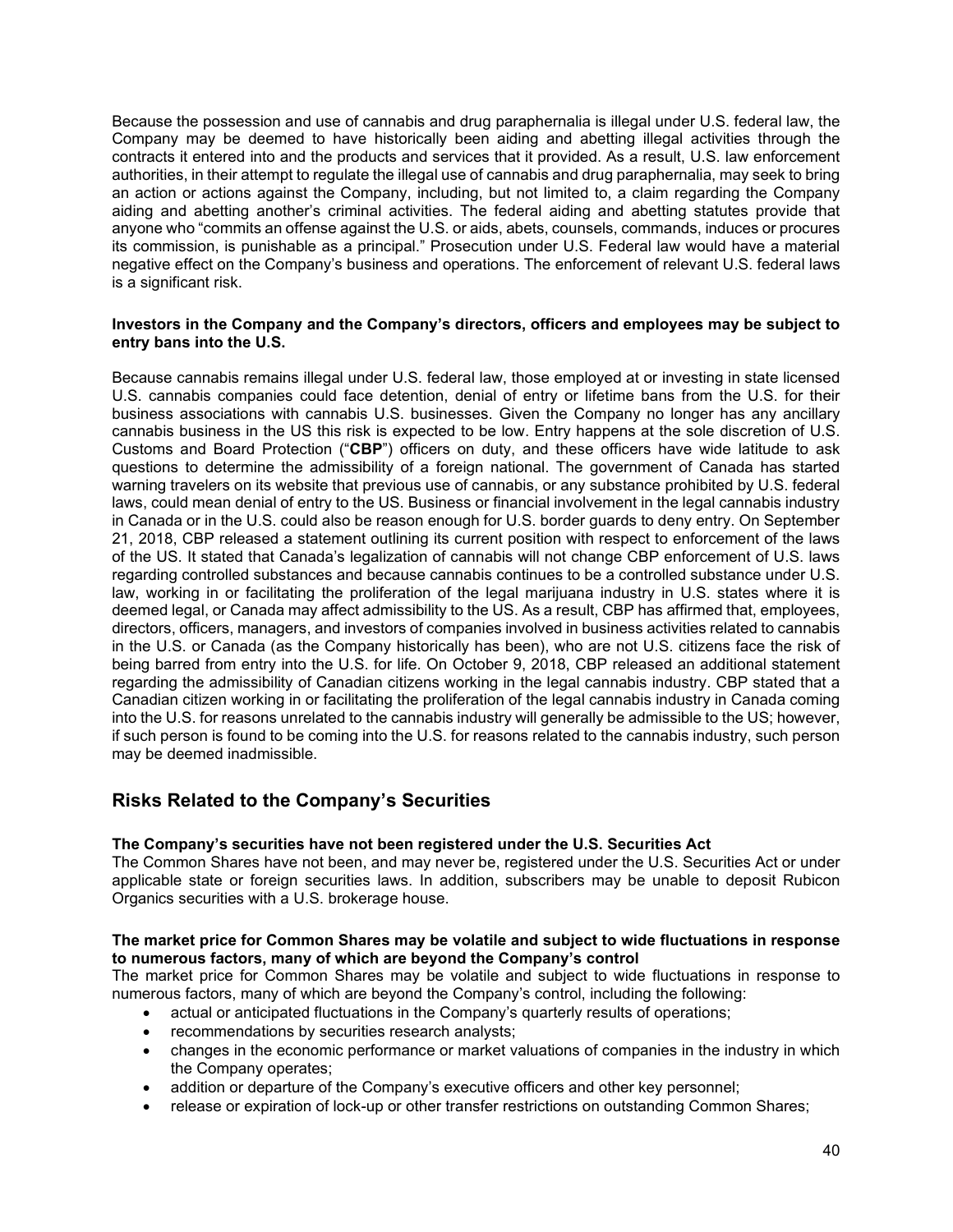- sales or perceived sales of additional Common Shares;
- significant acquisitions or business combinations, strategic partnerships, joint ventures or capital commitments by, or involving, U.S. entities or the Company's competitors;
- fluctuations to the costs of vital production materials and services;
- changes in global financial markets and global economies and general market conditions, such as interest rates and pharmaceutical product price volatility;
- operating and share price performance of other companies that investors deem comparable to the Company or from a lack of market comparable companies;
- impacts from pandemics or other major global events such as the COVID-19 pandemic;
- news reports relating to trends, concerns, technological or competitive developments, regulatory changes and other related issues in the Company's industry or target markets; and
- regulatory changes in the industry.

Financial markets have recently experienced significant price and volume fluctuations that have particularly affected the market prices of equity securities of companies and that have often been unrelated to the operating performance, underlying asset values or prospects of such companies. Accordingly, the market price of the Common Shares may decline even if the Company's operating results, underlying asset values or prospects have not changed. Additionally, these factors, as well as other related factors, may cause decreases in asset values that are deemed to be other than temporary, which might result in impairment losses. There can be no assurance that continuing fluctuations in price and volume will not occur. If such increased levels of volatility and market turmoil continue, the Company's operations could be adversely affected and the trading price of the Common Shares might be materially adversely affected.

#### **The Company does not anticipate paying dividends**

The Company's current policy is to retain earnings to finance the development and enhancement of the Company's products and to otherwise reinvest in the Company. Therefore, the Company does not anticipate paying dividends on the Common Shares in the foreseeable future. The Company's dividend policy will be reviewed from time to time by the Board in the context of the Company's earnings, financial condition, and other relevant factors. Until the time that the Company does pay dividends, which the Company may never do, the Company's shareholders will not be able to receive a return on their Common Shares unless they sell them.

#### **Dilution to Common Shares**

The increase in the number of Common Shares issued and outstanding as a result of public offerings, may have a depressive effect on the price of the Common Shares. In addition, as a result of such additional Common Shares, the ownership of the business and voting power of the Company's existing shareholders will be diluted.

#### **Loss on Dissolution or Termination of the Company**

Upon the dissolution and termination of the Company, the proceeds realized from the liquidation of assets, if any, will be distributed to the shareholders only after the claims of all creditors have been satisfied. Accordingly, the ability of a shareholder to recover all or any portion of its investment under such circumstances will depend on the amount of funds so realized and the claims to be satisfied from such funds.

# **Conflicts of Interest**

To the best of our knowledge, there are no known existing or potential material conflicts of interest among us and our directors, officers or other members of Management as a result of their outside business interests except that certain of our directors and officers serve as directors, officers or advisors of other companies, and therefore it is possible that a conflict may arise between their duties to us and their duties as a director, officer or advisor of such other companies.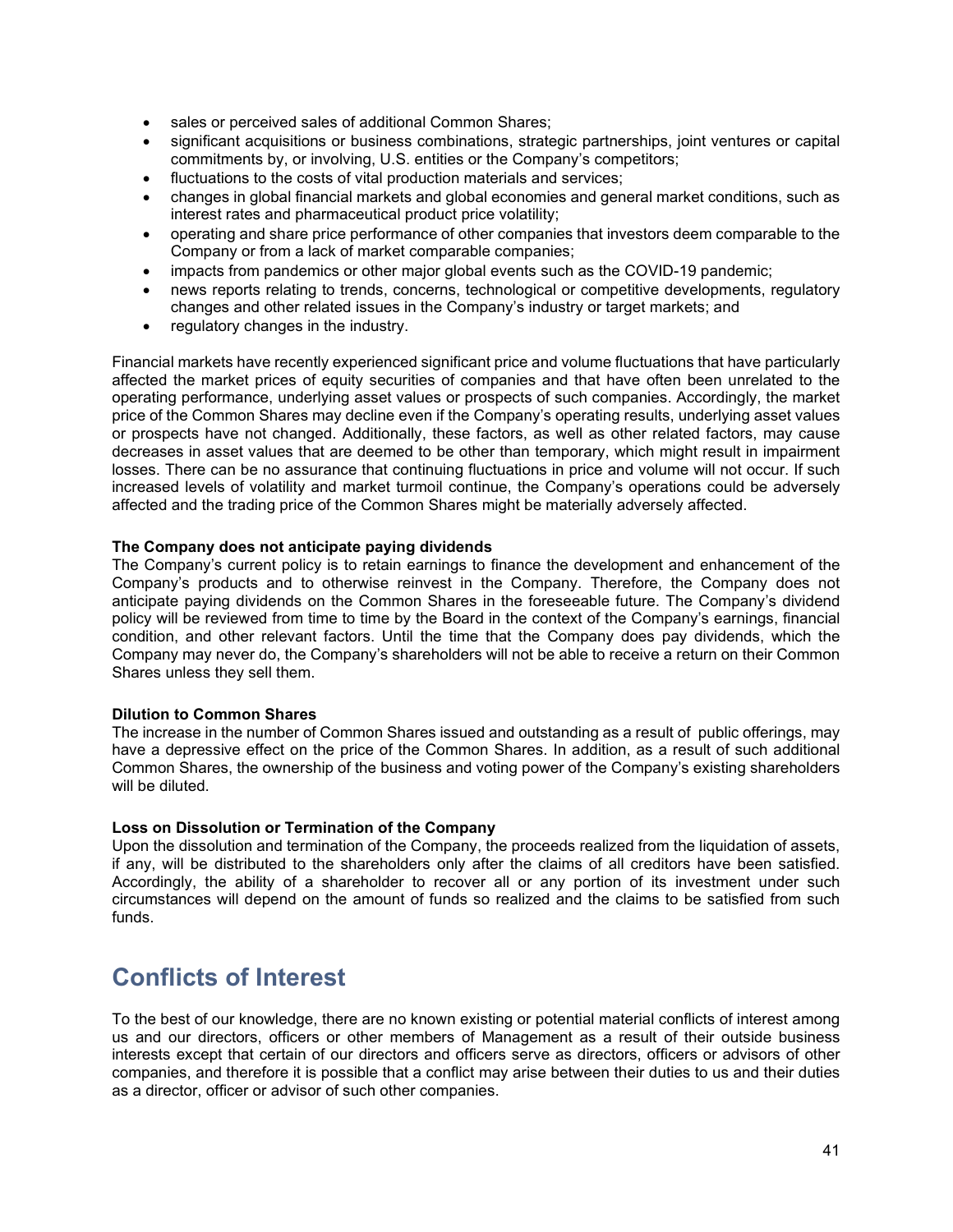# **Cautionary Note Regarding Forward-Looking Statements**

Some of the statements contained in this MD&A are forward-looking statements, such as estimates and statements that describe the Company's plans, objectives or goals, including words to the effect that the Company or management expects a stated condition or result to occur.

Forward-looking statements may be identified by such terms as "believes", "if", "expects", "estimates", "may", "could", "should", "will", "intends" and similar expressions. Since forward-looking statements are based on assumptions and address future events and conditions, by their very nature they involve inherent risks and uncertainties.

Although the Company believes that the expectations represented by such forward-looking information or statements are reasonable, there is significant risk that the forward-looking information or statements may not be achieved, and the underlying assumptions thereto will not prove to be accurate. Forward-looking statements are based on certain assumptions and analyses made by the Company considering the experience and perception of historical trends, current conditions and expected future developments and other factors it believes are appropriate and are subject to risks and uncertainties. In making the forwardlooking statements included in this MD&A, the Company has made various material assumptions, including but not limited to (i) information or statements concerning the Company's expectations of financial resources availability to fund operations; (ii) obtaining the necessary regulatory approvals; (iii) that regulatory requirements will be maintained; (iv) general business and economic conditions; (v) the Company's ability to successfully execute its plans and intentions; (vi) the Company's ability to obtain financing at reasonable terms though the sale of equity and/or debt commitments; (vii) the Company's ability to attract and retain skilled staff; (viii) market competition; (ix) the products and technology offered by the Company's competitors; (x) that our current good relationships with our suppliers, service providers and other third parties will be maintained; and (xi) the impact of the current global health crisis caused by COVID-19 pandemic.

Actual results or events could differ materially from the plans, intentions and expectations expressed or implied in any forward-looking information or statements, including the underlying assumptions thereto, as a result of numerous risks, uncertainties and other factors including: general risks associated with the COVID-19 global pandemic, the legal status of cannabis cultivation, distribution and sales in Canada; changes in general economic conditions and conditions in the financial markets; litigation, legislative, environmental and other judicial, regulatory, political and competitive developments; uncertainty about the Company's ability to continue as a going concern; risk that the Company will not obtain or retain any relevant licenses; technological and operational difficulties encountered in connection with the Company's activities; changing foreign exchange rates and other matters discussed in this MD&A.

The global pandemic related to an outbreak of the COVID-19 novel coronavirus disease has cast uncertainty on the Company's assumptions. There can be no assurance that they continue to be valid. Given the rapid pace of change, it is premature to make further assumptions about these matters. The COVID-19 outbreak was declared a pandemic by the World Health Organization in 2020. The situation is dynamic and the ultimate duration and magnitude of the impact on the economy and our business are not known at this time. These impacts could include an impact on our ability to maintain operations, to obtain debt and equity financing, access to necessary supplies, credit risk associated with our accounts receivable, impairments in the value of our long-lived assets, or potential future decreases in revenue or the profitability of our ongoing operations. The Company continues to work diligently to ensure operations continue and product is delivered while continuing to emphasize the safety of our product and employees.

Although we have attempted to identify factors that would cause actual actions, events or results to differ materially from those described in forward-looking statements and information, there may be other factors that cause actual results, performances, achievements or events to not be as anticipated, estimated or intended. Many of the factors are beyond our control. This list is not exhaustive of the factors that may affect any of the Company's forward-looking statements. These and other factors should be considered carefully, and readers should not place undue reliance on the Company's forward-looking statements. We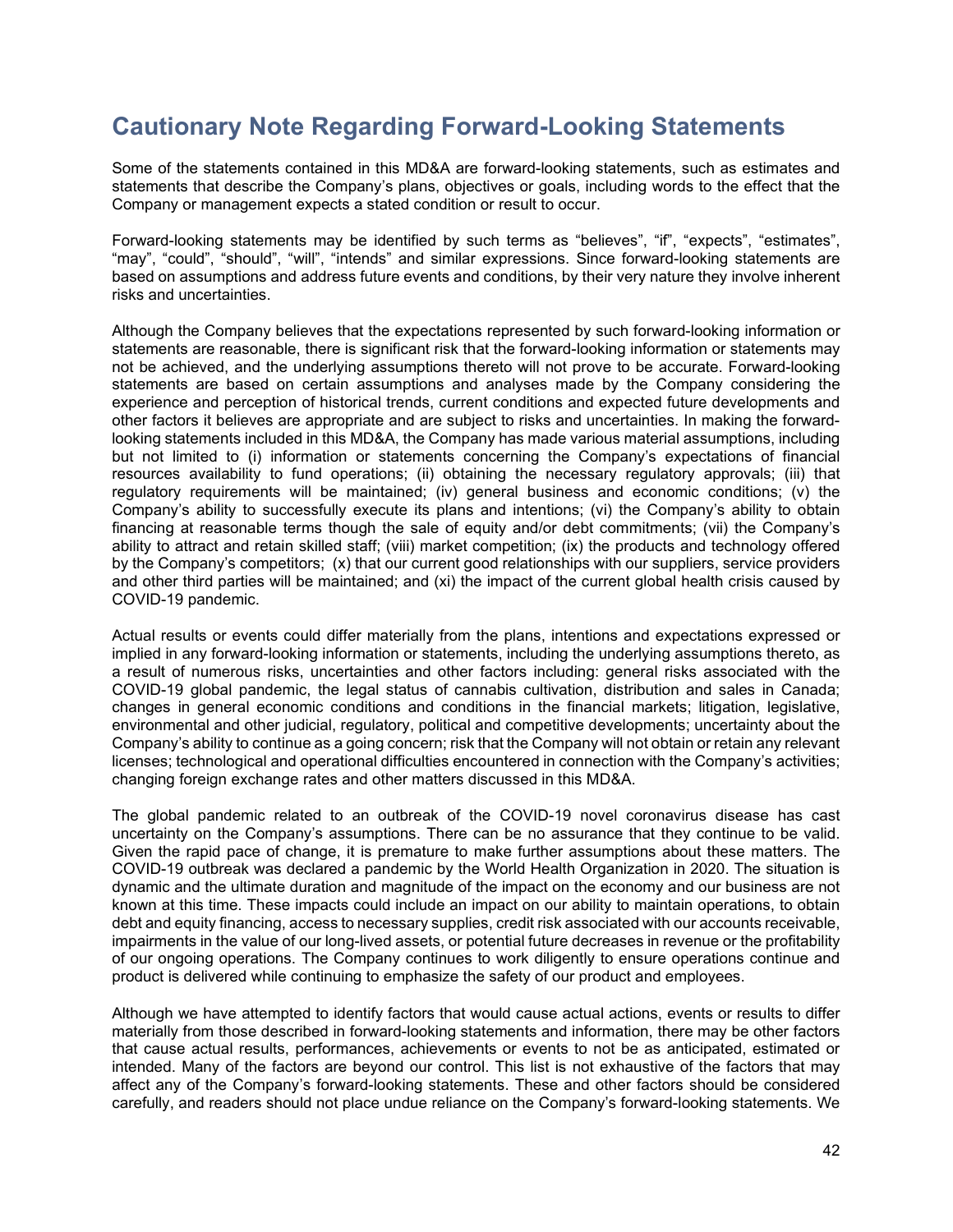disclaim any intention and assume no obligation to update any forward-looking statements even if new information becomes available, as a result of future events, new information, or for any other reason except as required by law. These forward-looking statements are made as of the date hereof. Additional information related to us is available by accessing the Canadian Securities Administrators' System for Electronic Document Analysis and Retrieval ("SEDAR") website at [www.sedar.com.](http://www.sedar.com/)